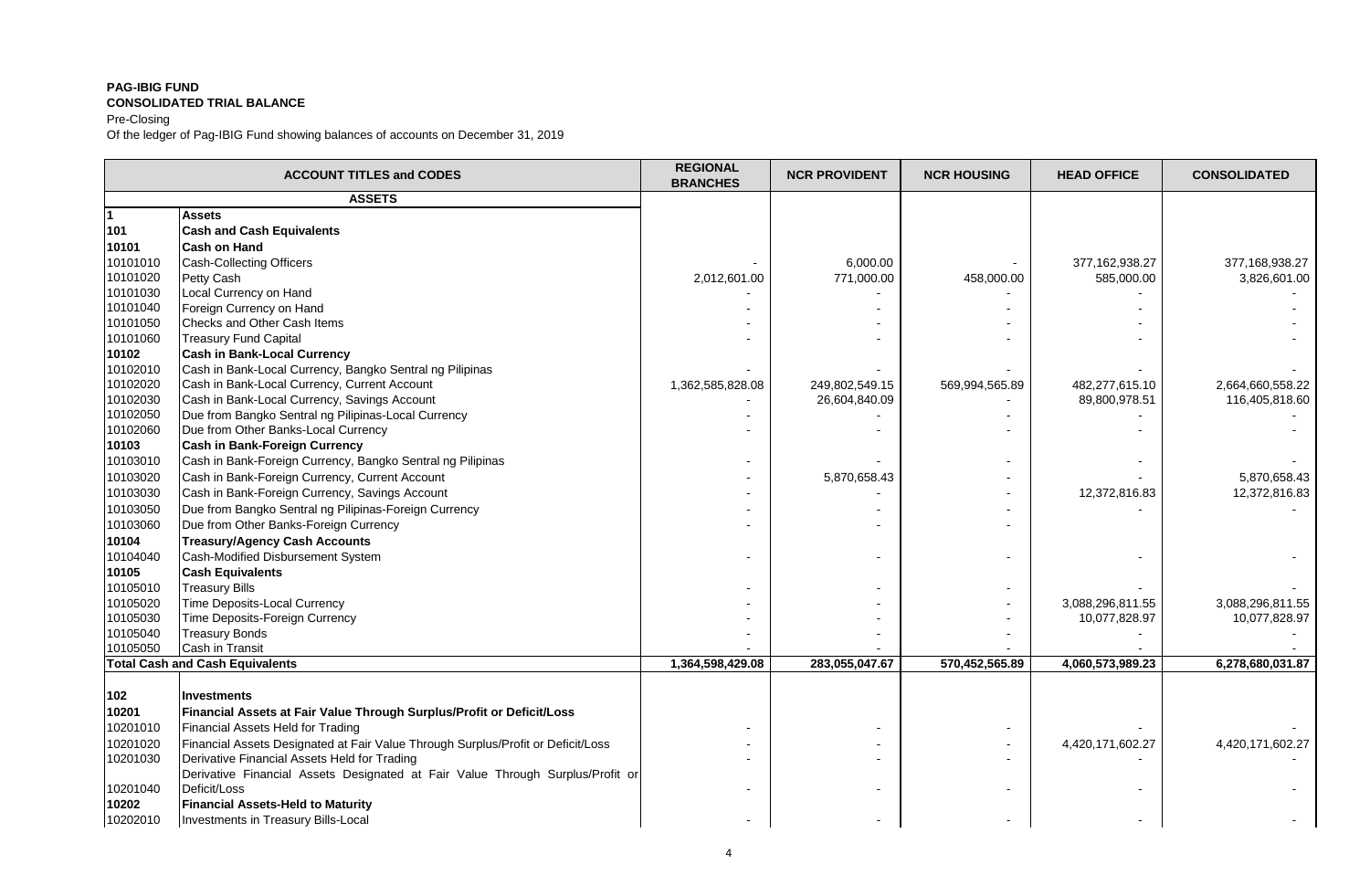|          | <b>ACCOUNT TITLES and CODES</b>                                         | <b>REGIONAL</b><br><b>BRANCHES</b> | <b>NCR PROVIDENT</b> | <b>NCR HOUSING</b> | <b>HEAD OFFICE</b> | <b>CONSOLIDATED</b> |
|----------|-------------------------------------------------------------------------|------------------------------------|----------------------|--------------------|--------------------|---------------------|
| 10202011 | Allowance for Impairment-Investments in Treasury Bills-Local            |                                    |                      |                    |                    |                     |
| 10202020 | Investments in Treasury Bills-Foreign                                   |                                    |                      | $\overline{a}$     |                    |                     |
| 10202021 | Allowance for Impairment-Investments in Treasury Bills-Foreign          |                                    |                      |                    |                    |                     |
| 10202050 | Investments in Bonds-Local                                              |                                    |                      |                    |                    |                     |
| 10202051 | Allowance for Impairment-Investments in Bonds-Local                     |                                    |                      |                    |                    |                     |
| 10202052 | Premium on Investments in Bonds-Local                                   |                                    |                      |                    |                    |                     |
| 10202053 | Discount on Investments in Bonds-Local                                  |                                    |                      |                    |                    |                     |
| 10202060 | Investments in Bonds-Foreign                                            |                                    |                      |                    |                    |                     |
| 10202061 | Allowance for Impairment-Investments in Bonds-Foreign                   |                                    |                      |                    |                    |                     |
| 10202062 | Premium on Investments in Bonds-Foreign                                 |                                    |                      |                    |                    |                     |
| 10202063 | Discount on Investments in Bonds-Foreign                                |                                    |                      |                    |                    |                     |
| 10205    | <b>Investments in Joint Venture</b>                                     |                                    |                      |                    |                    |                     |
| 10205010 | Investments in Joint Venture                                            |                                    |                      |                    |                    |                     |
| 10205011 | Allowance for Impairment-Investments in Joint Venture                   |                                    |                      |                    |                    |                     |
| 10206    | <b>Investments in Associates/Affiliates</b>                             |                                    |                      |                    |                    |                     |
| 10206010 | Investments in Associates/Affiliates                                    |                                    |                      |                    |                    |                     |
| 10206011 | Allowance for Impairment-Investments in Associates/Affiliates           |                                    |                      |                    |                    |                     |
| 10207    | <b>Sinking Fund</b>                                                     |                                    |                      |                    |                    |                     |
| 10207010 | Sinking Fund                                                            |                                    |                      |                    |                    |                     |
| 10208    | <b>Financial Assets-Available For Sale Securities</b>                   |                                    |                      |                    |                    |                     |
| 10208010 | <b>Available For Sale Securities</b>                                    |                                    |                      |                    | 54,752,715,862.91  | 54,752,715,862.91   |
| 10208011 | Allowance for Impairment-Available for Sale Securities                  |                                    |                      |                    |                    |                     |
| 10209    | <b>Financial Assets-Domestic Investments</b>                            |                                    |                      |                    |                    |                     |
| 10209010 | <b>Domestic Securities</b>                                              |                                    |                      |                    |                    |                     |
| 10209011 | Allowance for Impairment-Domestic Securities                            |                                    |                      |                    |                    |                     |
| 10209020 | Domestic Securities Purchased Under Repurchase Agreement                |                                    |                      |                    |                    |                     |
|          | Allowance for Impairment-Domestic Securities Purchased Under Repurchase |                                    |                      |                    |                    |                     |
| 10209021 | Agreement                                                               |                                    |                      |                    |                    |                     |
| 10209030 | Due from Local Banks                                                    |                                    |                      |                    |                    |                     |
| 10209031 | Allowance for Impairment-Due from Local Banks                           |                                    |                      |                    |                    |                     |
| 10210    | <b>Investments in Subsidiaries</b>                                      |                                    |                      |                    |                    |                     |
| 10210010 | <b>Investments in Subsidiaries</b>                                      |                                    |                      |                    |                    |                     |
| 10210011 | Allowance for Impairment-Investments in Subsidiaries                    |                                    |                      |                    |                    |                     |
| 10211    | <b>Investments in Time Deposits</b>                                     |                                    |                      |                    |                    |                     |
| 10211010 | Investments in Time Deposits-Local Currency                             |                                    |                      |                    | 200,000,000.00     | 200,000,000.00      |
| 10211020 | Investments in Time Deposits-Foreign Currency                           |                                    |                      |                    |                    |                     |
| 10212    | <b>Investment Securities at Amortized Cost</b>                          |                                    |                      |                    |                    |                     |
| 10212010 | <b>Investment Securities at Amortized Cost</b>                          |                                    |                      |                    |                    |                     |
| 10212011 | Allowance for Impairment-Investment Securities at Amortized Cost        |                                    |                      |                    |                    |                     |
| 10213    | Financial Assets at Fair Value Through Other Comprehensive Income       |                                    |                      |                    |                    |                     |
| 10213010 | Financial Assets at Fair Value Through Other Comprehensive Income       |                                    |                      |                    |                    |                     |
| 10299    | <b>Other Investments</b>                                                |                                    |                      |                    |                    |                     |
| 10299010 | <b>Investments in Stocks</b>                                            |                                    |                      |                    |                    |                     |
| 10299011 |                                                                         |                                    |                      |                    |                    |                     |
| 10299020 | Allowance for Impairment-Investments in Stocks                          |                                    |                      |                    |                    |                     |
| 10299021 | Investments in Non-Marketable Securities                                |                                    |                      |                    |                    |                     |
| 10299990 | Allowance for Impairment-Investments in Non-Marketable Securities       |                                    |                      |                    |                    |                     |
|          | Other Investments                                                       |                                    |                      |                    |                    |                     |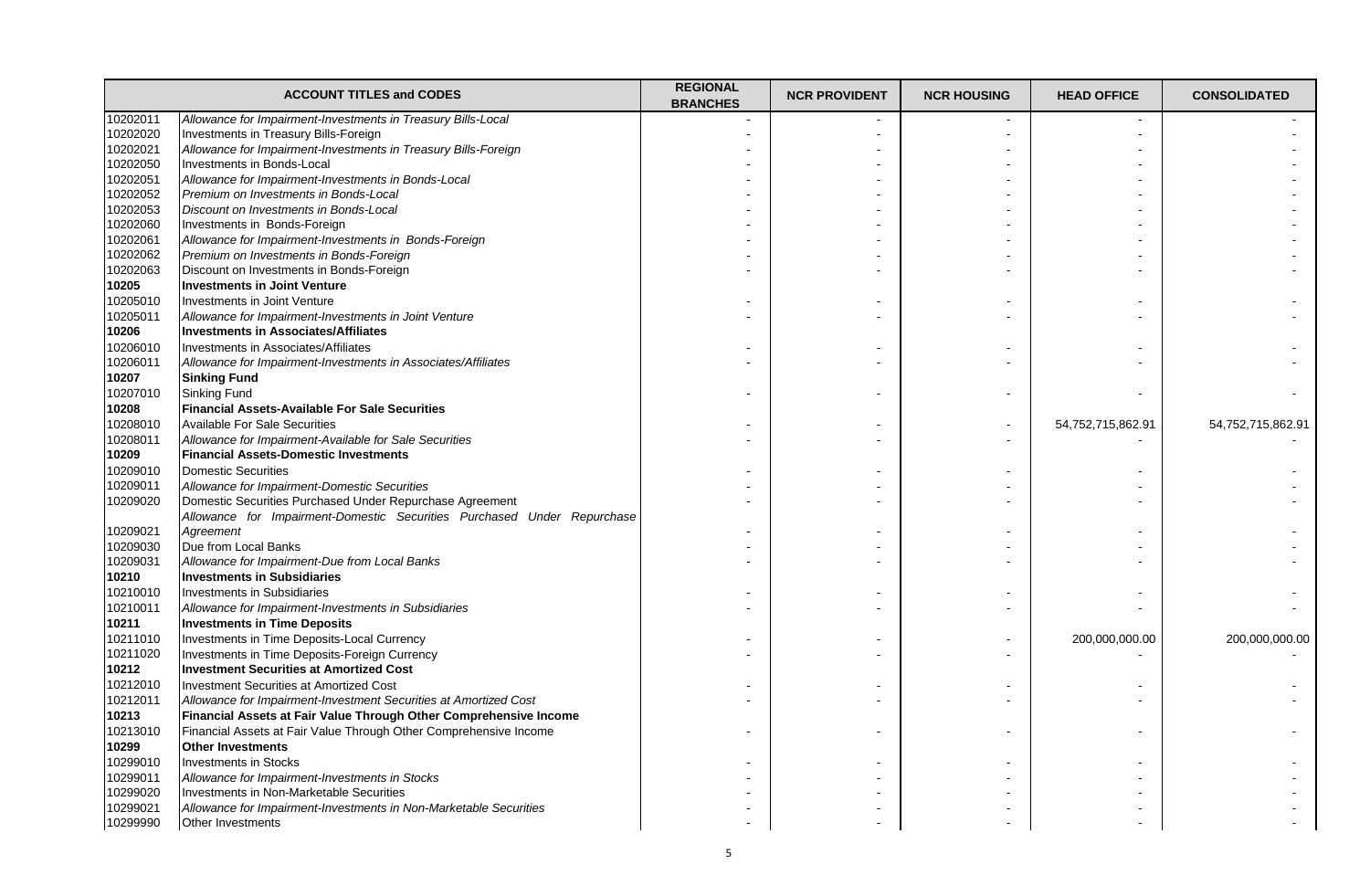|                          | <b>ACCOUNT TITLES and CODES</b>                                         | <b>REGIONAL</b><br><b>BRANCHES</b> | <b>NCR PROVIDENT</b> | <b>NCR HOUSING</b>  | <b>HEAD OFFICE</b> | <b>CONSOLIDATED</b>    |
|--------------------------|-------------------------------------------------------------------------|------------------------------------|----------------------|---------------------|--------------------|------------------------|
| 10299991                 | Allowance for Impairment-Other Investments                              |                                    |                      | $\sim$              |                    |                        |
| <b>Total Investments</b> |                                                                         | $\sim$                             | $\blacksquare$       | $\sim$              | 59,372,887,465.18  | 59,372,887,465.18      |
|                          |                                                                         |                                    |                      |                     |                    |                        |
| 103                      | <b>Receivables</b>                                                      |                                    |                      |                     |                    |                        |
| 10301                    | <b>Loans and Receivable Accounts</b>                                    |                                    |                      |                     |                    |                        |
| 10301010                 | <b>Accounts Receivable</b>                                              | 1,318,833,769.63                   | 54,424,384.44        | 331,543,847.11      | 494,646,440.93     | 2,199,448,442.11       |
| 10301011                 | Allowance for Impairment-Accounts Receivable                            | (412, 137, 135.27)                 | (36, 483, 997.78)    | (211, 513, 917.28)  | (40,064,419.04)    | (700, 199, 469.37)     |
| 10301020                 | Notes Receivable                                                        |                                    |                      |                     |                    |                        |
| 10301021                 | Allowance for Impairment-Notes Receivable                               |                                    |                      |                     |                    |                        |
| 10301040                 | Loans Receivable-Local Government Units                                 |                                    |                      |                     |                    |                        |
| 10301041                 | Allowance for Impairment-Loans Receivable-Local Government Units        |                                    |                      |                     |                    |                        |
| 10301050                 | Interests Receivable                                                    | 1,154,656,905.71                   | 128.97               | 1,447,304,532.00    | 2,291,149,050.55   | 4,893,110,617.23       |
| 10301051                 | Allowance for Impairment-Interests Receivable                           | (229, 759, 238.88)                 | $\sim$               | (314, 753, 844.87)  |                    | (544, 513, 083.75)     |
| 10301060                 | Dividends Receivable                                                    |                                    |                      |                     |                    |                        |
| 10301061                 | Allowance for Impairment-Dividends Receivable                           |                                    |                      |                     |                    |                        |
| 10301070                 | Loans Receivable-Other Government Corporations                          |                                    |                      |                     | 3,160,261,371.91   | 3,160,261,371.91       |
| 10301071                 | Allowance for Impairment-Loans Receivable-Other Government Corporations |                                    |                      |                     |                    |                        |
| 10301080                 | Subrogated Claims Receivable                                            |                                    |                      |                     |                    |                        |
| 10301081                 | Allowance for Impairment-Subrogated Claims Receivable                   |                                    |                      |                     |                    |                        |
| 10301090                 | Contributions and Premiums Receivable                                   |                                    |                      |                     |                    |                        |
| 10301091                 | Allowance for Impairment-Contributions and Premiums Receivable          |                                    |                      |                     |                    |                        |
| 10301100                 | Mortgage Contracts Receivable                                           | 133,245,011,006.67                 |                      | 115,807,076,439.19  |                    | 249,052,087,445.86     |
| 10301101                 | Allowance for Impairment-Mortgage Contracts Receivable                  | (12,837,025,542.65)                |                      | (11,406,191,928.51) |                    | (24, 243, 217, 471.16) |
| 10301110                 | Loans to Bangko Sentral ng Pilipinas                                    |                                    |                      |                     |                    |                        |
| 10301111                 | Allowance for Impairment-Loans to Bangko Sentral ng Pilipinas           |                                    |                      |                     |                    |                        |
| 10301120                 | Inter-bank Loans Receivable                                             |                                    |                      |                     |                    |                        |
| 10301121                 | Allowance for Impairment-Inter-bank Loans Receivable                    |                                    |                      |                     |                    |                        |
| 10301130                 | Deficiency Claims Receivable                                            |                                    |                      |                     |                    |                        |
| 10301131                 | Allowance for Impairment-Deficiency Claims Receivable                   |                                    |                      |                     |                    |                        |
| 10301140                 | Due from Reinsurer                                                      |                                    |                      |                     |                    |                        |
| 10301141                 | Allowance for Impairment-Due from Reinsurer                             |                                    |                      |                     |                    |                        |
| 10301150                 | Accrued Service Fee Receivable                                          |                                    |                      |                     |                    |                        |
| 10301151                 | Allowance for Impairment-Accrued Service Fee Receivable                 |                                    |                      |                     |                    |                        |
| 10301160                 | Sales Contract Receivable                                               | 115,166,462,513.00                 |                      | 112,330,779,546.90  |                    | 227,497,242,059.90     |
| 10301161                 | Allowance for Impairment-Sales Contract Receivable                      | (6,703,489,148.26)                 |                      | (5,902,767,756.73)  |                    | (12,606,256,904.99)    |
| 10301162                 | Sales Contract Receivable-Discount                                      |                                    |                      |                     |                    |                        |
| 10301170                 | Reinsurance Receivable                                                  |                                    |                      |                     |                    |                        |
| 10301171                 | Allowance for Impairment-Reinsurance Receivable                         |                                    |                      |                     |                    |                        |
| 10301180                 | Due from Head Office/Branches/Agencies Abroad                           |                                    |                      |                     |                    |                        |
| 10301181                 | Allowance for Impairment-Due from Head Office/Branches/Agencies Abroad  |                                    |                      |                     |                    |                        |
| 10301190                 | Receivership and Liquidation Receivable                                 |                                    |                      |                     |                    |                        |
| 10301191                 | Allowance for Impairment-Receivership and Liquidation Receivable        |                                    |                      |                     |                    |                        |
| 10301200                 | Assigned Receivables                                                    |                                    |                      |                     |                    |                        |
| 10301201                 | Allowance for Impairment-Assigned Receivables                           |                                    |                      |                     |                    |                        |
| 10301990                 | Loans Receivable-Others                                                 | 546,719,841.61                     | 476,882,915.73       | 629,841,368.79      | 63,272,565,646.89  | 64,926,009,773.02      |
| 10301991                 | Allowance for Impairment-Loans Receivable-Others                        | (66, 582, 774.58)                  |                      | (15,681,807.86)     | (1,206,012,597.92) | (1,288,277,180.36)     |
| 10302                    | Lease Receivable                                                        |                                    |                      |                     |                    |                        |
| 10302010                 | <b>Operating Lease Receivable</b>                                       |                                    |                      |                     |                    |                        |
|                          |                                                                         |                                    |                      |                     |                    |                        |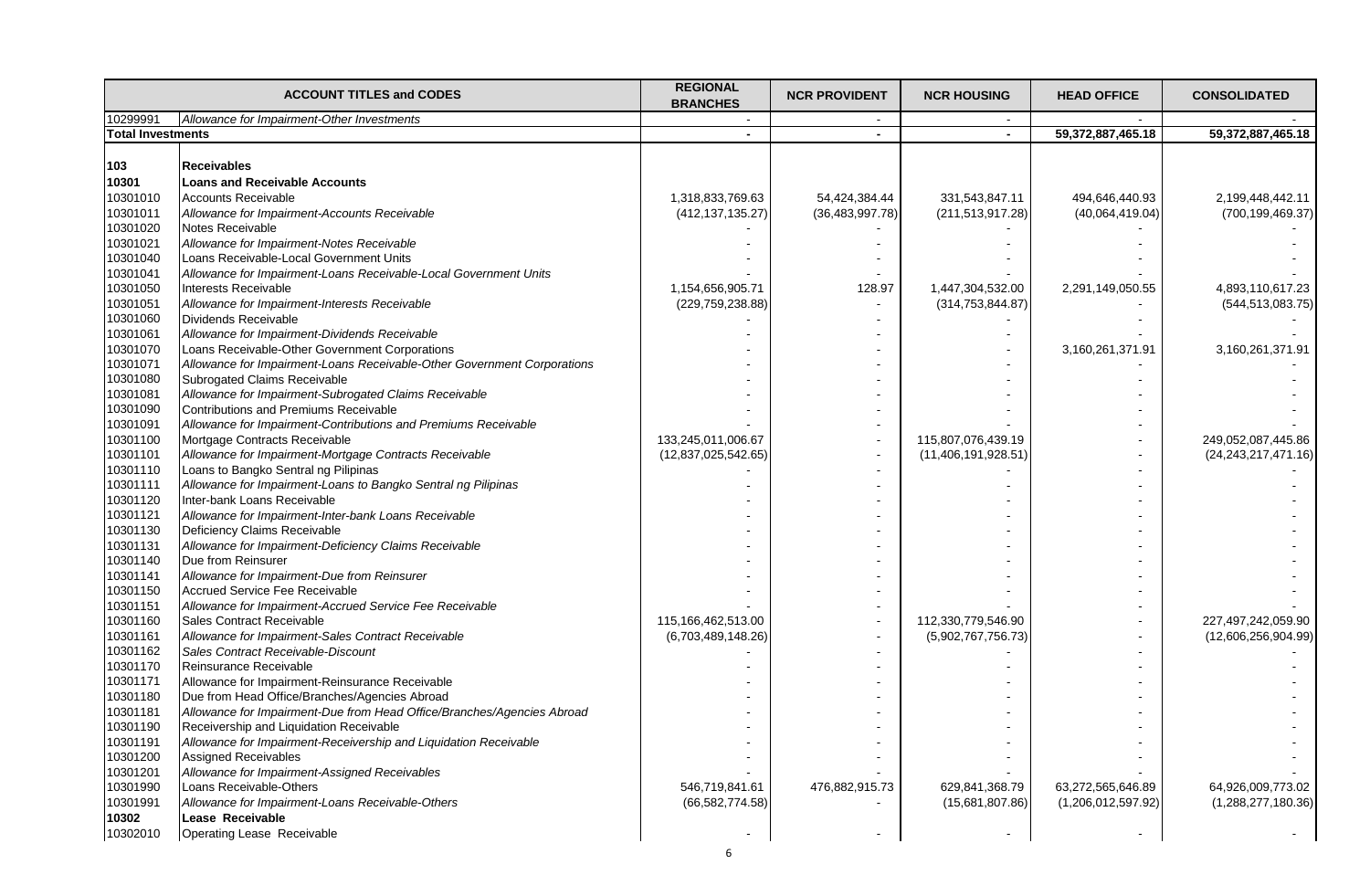|                          | <b>ACCOUNT TITLES and CODES</b>                               | <b>REGIONAL</b><br><b>BRANCHES</b> | <b>NCR PROVIDENT</b> | <b>NCR HOUSING</b> | <b>HEAD OFFICE</b> | <b>CONSOLIDATED</b> |
|--------------------------|---------------------------------------------------------------|------------------------------------|----------------------|--------------------|--------------------|---------------------|
| 10302011                 | Allowance for Impairment-Operating Lease Receivable           |                                    |                      |                    |                    |                     |
| 10302020                 | Finance Lease Receivable                                      |                                    |                      |                    |                    |                     |
| 10302021                 | Allowance for Impairment-Finance Lease Receivable             |                                    |                      |                    |                    |                     |
| 10303                    | <b>Inter-Agency Receivables</b>                               |                                    |                      |                    |                    |                     |
| 10303010                 | Due from National Government Agencies                         | 183,123.69                         | 2,750.00             | 857,837.31         | 17,223,988.55      | 18,267,699.55       |
| 10303030                 | Due from Local Government Units                               | 1,522,709.26                       |                      |                    |                    | 1,522,709.26        |
| 10303050                 | Due from Government Corporations                              | 2,116,510.37                       |                      | 3,817,945.62       | 11,170.00          | 5,945,625.99        |
| 10303060                 | Due from Subsidiaries/Joint Ventures/Associates/Affiliates    |                                    |                      |                    |                    |                     |
| 10303070                 | Due from Parent Corporations                                  |                                    |                      |                    |                    |                     |
| 10304                    | Intra-Agency Receivables                                      |                                    |                      |                    |                    |                     |
| 10304040                 | Due from Operating Units                                      |                                    |                      |                    |                    |                     |
| 10304050                 | Due from Other Funds                                          |                                    |                      |                    |                    |                     |
| 10304060                 | Due from Central Office/Home/Head Office                      |                                    |                      |                    |                    |                     |
| 10304070                 | Due from Regional/Branch Offices                              |                                    |                      |                    |                    |                     |
| 10305                    | <b>Other Receivables</b>                                      |                                    |                      |                    |                    |                     |
| 10305010                 | Receivables-Disallowances/Charges                             | 5,430,485.22                       |                      | 117,321.09         | 117,318.85         | 5,665,125.16        |
| 10305020                 | Due from Officers and Employees                               | 1,586,993.37                       | 3,210,948.01         |                    | 42,300,141.26      | 47,098,082.64       |
| 10305030                 | Due from Non-Government Organizations/People's Organizations  |                                    |                      |                    |                    |                     |
| 10305040                 | <b>Insurance Claims Receivable</b>                            | 59,318,408.51                      | 27,263.70            | 70,843,851.61      |                    | 130,189,523.82      |
| 10305041                 | Allowance for Impairment-Insurance Claims Receivable          |                                    |                      |                    |                    |                     |
| 10305050                 | Deficiency Judgment Receivable                                |                                    |                      |                    |                    |                     |
| 10305051                 | Allowance for Impairment-Deficiency Judgment Receivable       |                                    |                      |                    |                    |                     |
| 10305060                 | Subscriptions Receivable                                      |                                    |                      |                    |                    |                     |
| 10305070                 | Guarantee Receivables                                         |                                    |                      |                    |                    |                     |
| 10305071                 | Allowance for Impairment-Guarantee Receivables                |                                    |                      |                    |                    |                     |
| 10305080                 | <b>Unremitted Recoveries</b>                                  |                                    |                      |                    |                    |                     |
| 10305081                 | Allowance for Impairment-Unremitted Recoveries                |                                    |                      |                    |                    |                     |
| 10305090                 | <b>Guaranty Call Receivable</b>                               |                                    |                      |                    |                    |                     |
| 10305091                 | Allowance for Impairment-Guaranty Call Receivable             |                                    |                      |                    |                    |                     |
| 10305100                 | Universal Charge Receivable                                   |                                    |                      |                    |                    |                     |
| 10305101                 | Allowance for Impairment-Universal Charge Receivable          |                                    |                      |                    |                    |                     |
| 10305990                 | <b>Other Receivables</b>                                      | 54,889,834.93                      | 18,399,266.90        | 7,687,352.82       | 2,967,526.64       | 83,943,981.29       |
| 10305991                 | Allowance for Impairment-Other Receivables                    |                                    |                      |                    |                    |                     |
| <b>Total Receivables</b> |                                                               | 231, 307, 738, 262. 33             | 516,463,659.97       | 212,778,960,787.19 | 68,035,165,638.62  | 512,638,328,348.11  |
| 104                      | <b>Inventories</b>                                            |                                    |                      |                    |                    |                     |
|                          | <b>Inventory Held for Sale</b>                                |                                    |                      |                    |                    |                     |
| 10401<br>10401010        |                                                               |                                    |                      |                    |                    |                     |
|                          | Merchandise Inventory                                         |                                    |                      |                    |                    |                     |
| 10401011                 | Allowance for Impairment-Merchandise Inventory                |                                    |                      |                    |                    |                     |
| 10402                    | <b>Inventory Held for Distribution</b>                        |                                    |                      |                    |                    |                     |
| 10402010                 | Food Supplies for Distribution                                |                                    |                      |                    |                    |                     |
| 10402011                 | Allowance for Impairment-Food Supplies for Distribution       |                                    |                      |                    |                    |                     |
| 10402020                 | <b>Welfare Goods for Distribution</b>                         |                                    |                      |                    |                    |                     |
| 10402021                 | Allowance for Impairment-Welfare Goods for Distribution       |                                    |                      |                    |                    |                     |
| 10402030                 | Drugs and Medicines for Distribution                          |                                    |                      |                    |                    |                     |
| 10402031                 | Allowance for Impairment-Drugs and Medicines for Distribution |                                    |                      |                    |                    |                     |
| 10402040                 | Medical, Dental and Laboratory Supplies for Distribution      |                                    |                      |                    |                    |                     |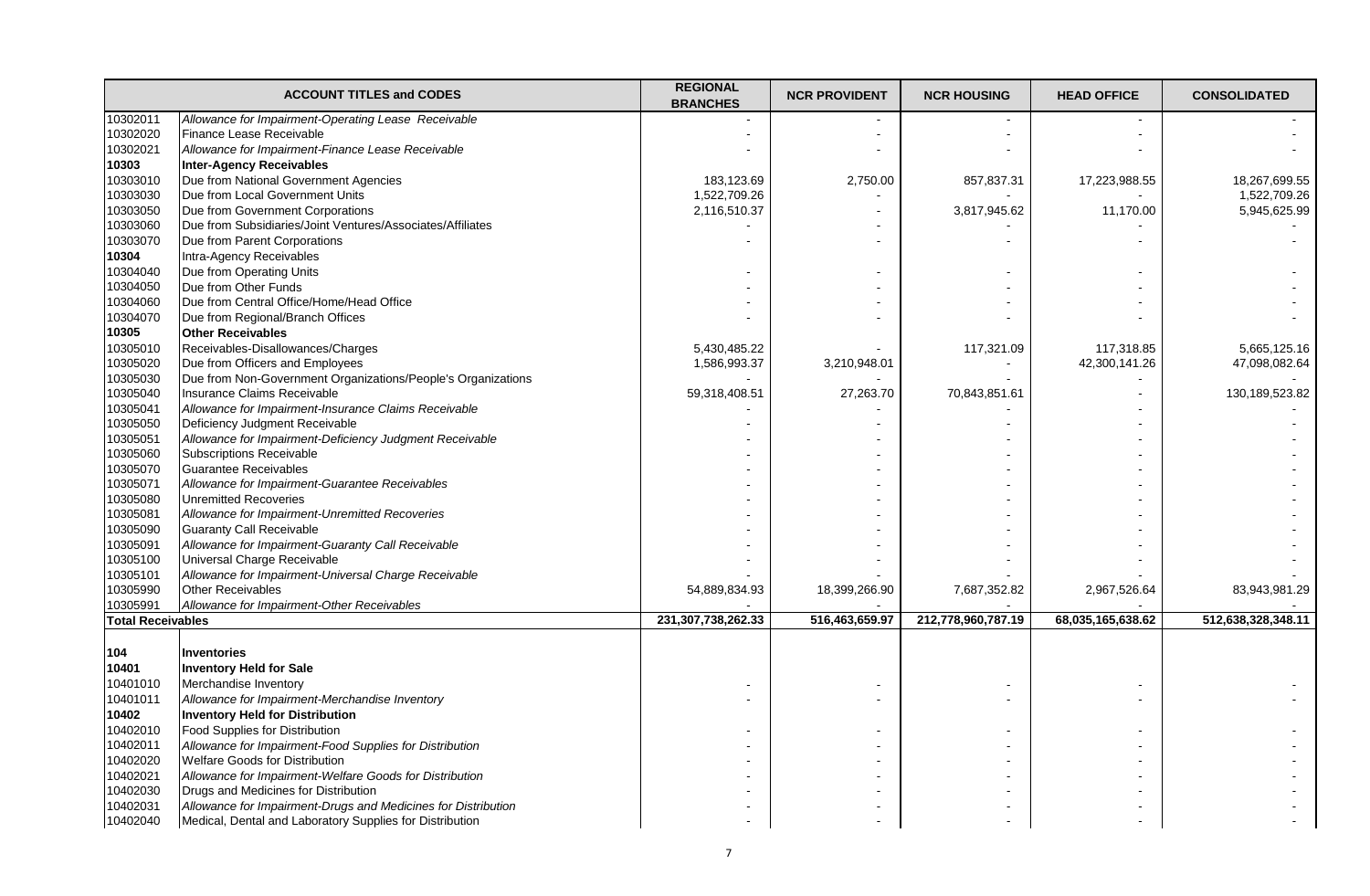|          | <b>ACCOUNT TITLES and CODES</b>                                                   | <b>REGIONAL</b><br><b>BRANCHES</b> | <b>NCR PROVIDENT</b>     | <b>NCR HOUSING</b>       | <b>HEAD OFFICE</b> | <b>CONSOLIDATED</b> |
|----------|-----------------------------------------------------------------------------------|------------------------------------|--------------------------|--------------------------|--------------------|---------------------|
| 10402041 | Allowance for Impairment-Medical, Dental and Laboratory Supplies for Distribution |                                    |                          |                          |                    |                     |
| 10402050 | Agricultural and Marine Supplies for Distribution                                 |                                    |                          |                          |                    |                     |
| 10402051 | Allowance for Impairment-Agricultural and Marine Supplies for Distribution        |                                    |                          |                          |                    |                     |
| 10402060 | Agricultural Produce for Distribution                                             |                                    |                          |                          |                    |                     |
| 10402061 | Allowance for Impairment-Agricultural Produce for Distribution                    |                                    |                          |                          |                    |                     |
| 10402070 | Textbooks and Instructional Materials for Distribution                            |                                    |                          |                          |                    |                     |
| 10402071 | Allowance for Impairment-Textbooks and Instructional Materials for Distribution   |                                    |                          |                          |                    |                     |
| 10402080 | <b>Construction Materials for Distribution</b>                                    |                                    |                          |                          |                    |                     |
| 10402081 | Allowance for Impairment-Construction Materials for Distribution                  |                                    |                          |                          |                    |                     |
| 10402090 | Property and Equipment for Distribution                                           |                                    |                          |                          |                    |                     |
| 10402091 | Allowance for Impairment-Property and Equipment for Distribution                  |                                    |                          |                          |                    |                     |
| 10402990 | Other Supplies and Materials for Distribution                                     | $\overline{a}$                     |                          |                          |                    |                     |
| 10402991 | Allowance for Impairment-Other Supplies and Materials for Distribution            |                                    |                          |                          |                    |                     |
| 10403    | <b>Inventory Held for Manufacturing</b>                                           |                                    |                          |                          |                    |                     |
| 10403010 | <b>Raw Materials Inventory</b>                                                    |                                    |                          |                          |                    |                     |
| 10403011 | Allowance for Impairment-Raw Materials Inventory                                  |                                    | $\overline{\phantom{a}}$ |                          |                    |                     |
| 10403020 | <b>Work-in-Process Inventory</b>                                                  |                                    |                          |                          |                    |                     |
| 10403021 | Allowance for Impairment-Work-in-Process Inventory                                |                                    |                          |                          |                    |                     |
| 10403030 | <b>Finished Goods Inventory</b>                                                   |                                    |                          |                          |                    |                     |
| 10403031 | Allowance for Impairment-Finished Goods Inventory                                 |                                    |                          |                          |                    |                     |
| 10404    | <b>Inventory Held for Consumption</b>                                             |                                    |                          |                          |                    |                     |
| 10404010 | <b>Office Supplies Inventory</b>                                                  | 23,967,913.74                      | 6,748,378.21             |                          | 33,699,689.34      | 64,415,981.29       |
| 10404011 | Allowance for Impairment-Office Supplies Inventory                                |                                    |                          | $\overline{\phantom{a}}$ |                    |                     |
| 10404020 | Accountable Forms, Plates and Stickers Inventory                                  | 5,082,639.73                       | 1,969,156.67             |                          | 468,200.00         | 7,519,996.40        |
| 10404021 | Allowance for Impairment-Accountable Forms, Plates and Stickers Inventory         |                                    |                          |                          |                    |                     |
| 10404030 | Non-Accountable Forms Inventory                                                   |                                    |                          |                          |                    |                     |
| 10404031 | Allowance for Impairment-Non-Accountable Forms Inventory                          |                                    |                          |                          |                    |                     |
| 10404040 | Animal/Zoological Supplies Inventory                                              |                                    |                          |                          |                    |                     |
| 10404041 | Allowance for Impairment-Animal/Zoological Supplies Inventory                     |                                    |                          |                          |                    |                     |
| 10404050 | <b>Food Supplies Inventory</b>                                                    |                                    |                          |                          |                    |                     |
| 10404051 | Allowance for Impairment-Food Supplies Inventory                                  |                                    |                          |                          |                    |                     |
| 10404060 | Drugs and Medicines Inventory                                                     | 3,651.05                           | 36,607.26                |                          |                    | 40,258.31           |
| 10404061 | Allowance for Impairment-Drugs and Medicines Inventory                            |                                    |                          |                          |                    |                     |
| 10404070 | Medical, Dental and Laboratory Supplies Inventory                                 | 22,444.55                          | 89,503.98                |                          | 747,232.76         | 859,181.29          |
| 10404071 | Allowance for Impairment-Medical, Dental and Laboratory Supplies Inventory        |                                    |                          |                          |                    |                     |
| 10404080 | Fuel, Oil and Lubricants Inventory                                                |                                    |                          |                          |                    |                     |
| 10404081 | Allowance for Impairment-Fuel, Oil and Lubricants Inventory                       |                                    |                          |                          |                    |                     |
| 10404090 | Agricultural and Marine Supplies Inventory                                        |                                    |                          |                          |                    |                     |
| 10404091 | Allowance for Impairment-Agricultural and Marine Supplies Inventory               |                                    |                          |                          |                    |                     |
| 10404100 | Textbooks and Instructional Materials Inventory                                   |                                    |                          |                          |                    |                     |
| 10404101 | Allowance for Impairment-Textbooks and Instructional Materials Inventory          |                                    |                          |                          |                    |                     |
| 10404110 | Military, Police and Traffic Supplies Inventory                                   |                                    |                          |                          |                    |                     |
| 10404111 | Allowance for Impairment-Military, Police and Traffic Supplies Inventory          |                                    |                          |                          |                    |                     |
| 10404120 | Chemical and Filtering Supplies Inventory                                         |                                    |                          |                          |                    |                     |
| 10404121 | Allowance for Impairment-Chemical and Filtering Supplies Inventory                |                                    |                          |                          |                    |                     |
| 10404130 | <b>Construction Materials Inventory</b>                                           |                                    |                          |                          |                    |                     |
| 10404131 | Allowance for Impairment-Construction Materials Inventory                         |                                    |                          |                          |                    |                     |
| 10404140 | <b>Currency Inventory</b>                                                         |                                    |                          |                          |                    |                     |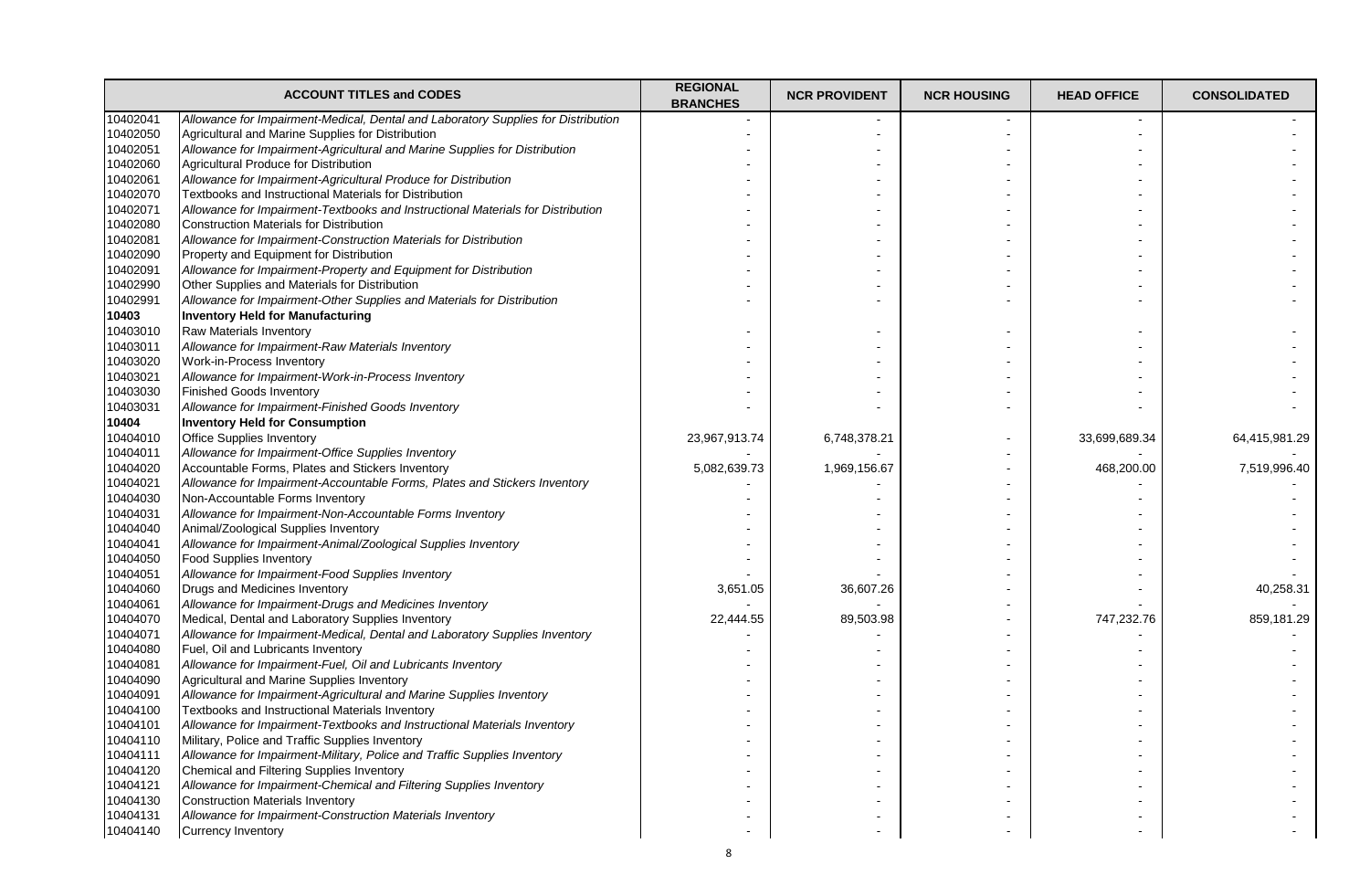|                          | <b>ACCOUNT TITLES and CODES</b>                                                | <b>REGIONAL</b><br><b>BRANCHES</b> | <b>NCR PROVIDENT</b> | <b>NCR HOUSING</b> | <b>HEAD OFFICE</b> | <b>CONSOLIDATED</b> |
|--------------------------|--------------------------------------------------------------------------------|------------------------------------|----------------------|--------------------|--------------------|---------------------|
| 10404141                 | Allowance for Impairment-Currency Inventory                                    |                                    |                      |                    |                    |                     |
| 10404150                 | Demonetized Coins for Melting                                                  |                                    |                      |                    |                    |                     |
| 10404151                 | Allowance for Impairment-Demonetized Coins for Melting                         |                                    |                      |                    |                    |                     |
| 10404160                 | Information Materials Inventory                                                |                                    |                      |                    |                    |                     |
| 10404161                 | Allowance for Impairment-Information Materials Inventory                       |                                    |                      |                    |                    |                     |
| 10404170                 | Linens and Beddings                                                            |                                    |                      |                    |                    |                     |
| 10404171                 | Allowance for Impairment-Linens and Beddings                                   |                                    |                      |                    |                    |                     |
| 10404180                 | Play/Bet Slips and Thermal Rolls Supplies Inventories                          |                                    |                      |                    |                    |                     |
| 10404181                 | Allowance for Impairment-Play/Bet Slips and Thermal Rolls Supplies Inventories |                                    |                      |                    |                    |                     |
| 10404190                 | Electrical Supplies and Materials Inventory                                    |                                    |                      |                    |                    |                     |
| 10404191                 | Allowance for Impairment-Electrical Supplies and Materials Inventory           |                                    |                      |                    |                    |                     |
| 10404990                 | Other Supplies and Materials Inventory                                         | 1,436,838.91                       | 406,054.82           |                    | 4,573,428.70       | 6,416,322.43        |
| 10404991                 | Allowance for Impairment-Other Supplies and Materials Inventory                |                                    |                      |                    |                    |                     |
| 10405                    | Semi-Expendable Machinery and Equipment                                        |                                    |                      |                    |                    |                     |
| 10405020                 | Semi-Expendable Office Equipment                                               | 58,013.50                          |                      |                    | 26,080.00          | 84,093.50           |
| 10405030                 | Semi-Expendable Information and Communication Technology Equipment             | 655,413.00                         | 552,211.80           |                    | 218,000.00         | 1,425,624.80        |
| 10405040                 | Semi-Expendable Agricultural and Forestry Equipment                            |                                    |                      |                    |                    |                     |
| 10405050.                | Semi-Expendable Marine and Fishery Equipment                                   |                                    |                      |                    |                    |                     |
| 10405060                 | Semi-Expendable Airport Equipment                                              |                                    |                      |                    |                    |                     |
| 10405070                 | Semi-Expendable Communication Equipment                                        |                                    |                      |                    |                    |                     |
| 10405080                 | Semi-Expendable Disaster Response and Rescue Equipment                         |                                    |                      |                    |                    |                     |
| 10405090                 | Semi-Expendable Military, Police and Security Equipment                        |                                    |                      |                    |                    |                     |
| 10405100                 | Semi-Expendable Medical Equipment                                              |                                    |                      |                    |                    |                     |
| 10405110                 | Semi-Expendable Printing Equipment                                             | 6,990.00                           | 185,267.78           |                    | 6,850.00           | 199,107.78          |
| 10405120                 | Semi-Expendable Sports Equipment                                               |                                    |                      |                    |                    |                     |
| 10405130                 | Semi-Expendable Technical and Scientific Equipment                             |                                    |                      |                    |                    |                     |
| 10405140                 | Semi-Expendable Construction and Heavy Equipment                               |                                    |                      |                    |                    |                     |
| 10405150                 | Semi-Expendable Gaming Equipment                                               |                                    |                      |                    |                    |                     |
| 10405160                 | Semi-Expendable Kitchen Equipment                                              |                                    |                      |                    |                    |                     |
| 10405170                 | Semi-Expendable Electrical Equipment                                           |                                    |                      |                    |                    |                     |
| 10405190                 | Semi-Expendable Other Machinery and Equipment                                  | 59,523.25                          | 145,162.00           |                    | 123,357.00         | 328,042.25          |
| 10406                    | Semi-Expendable Furniture, Fixtures and Books                                  |                                    |                      |                    |                    |                     |
| 10406010                 | Semi-Expendable Furniture and Fixtures                                         | 2,043,757.75                       | 382,131.00           |                    |                    | 2,425,888.75        |
| 10406020                 | Semi-Expendable Books                                                          |                                    |                      |                    |                    |                     |
| 10407                    | Domestic Gold and Silver Inventory                                             |                                    |                      |                    |                    |                     |
| 10407010                 | Gold for Refining                                                              |                                    |                      |                    |                    |                     |
| 10407020                 | <b>Gold for Domestic Sales</b>                                                 |                                    |                      |                    |                    |                     |
| 10407030                 | <b>Silver for Domestic Sales</b>                                               |                                    |                      |                    |                    |                     |
| 10407040                 | Silver for Refining                                                            |                                    |                      |                    |                    |                     |
| 10408                    | <b>Plant Inventory</b>                                                         |                                    |                      |                    |                    |                     |
| 10408010                 | Plant Inventory                                                                |                                    |                      |                    |                    |                     |
| <b>Total Inventories</b> |                                                                                | 33,337,185.48                      | 10,514,473.52        | $\blacksquare$     | 39,862,837.80      | 83,714,496.80       |
| 105                      | <b>Investment Property</b>                                                     |                                    |                      |                    |                    |                     |
| 10501                    | <b>Land and Buildings</b>                                                      |                                    |                      |                    |                    |                     |
| 10501010                 | Investment Property, Land                                                      |                                    |                      |                    | 303,986,441.83     | 303,986,441.83      |
| 10501011                 | Accumulated Impairment Losses-Investment Property, Land                        |                                    |                      |                    |                    |                     |
| 10501020                 | <b>Investment Property, Buildings</b>                                          | 12,378,309,588.75                  |                      | 10,005,127,867.37  | 173,611,192.52     | 22,557,048,648.64   |
|                          |                                                                                |                                    |                      |                    |                    |                     |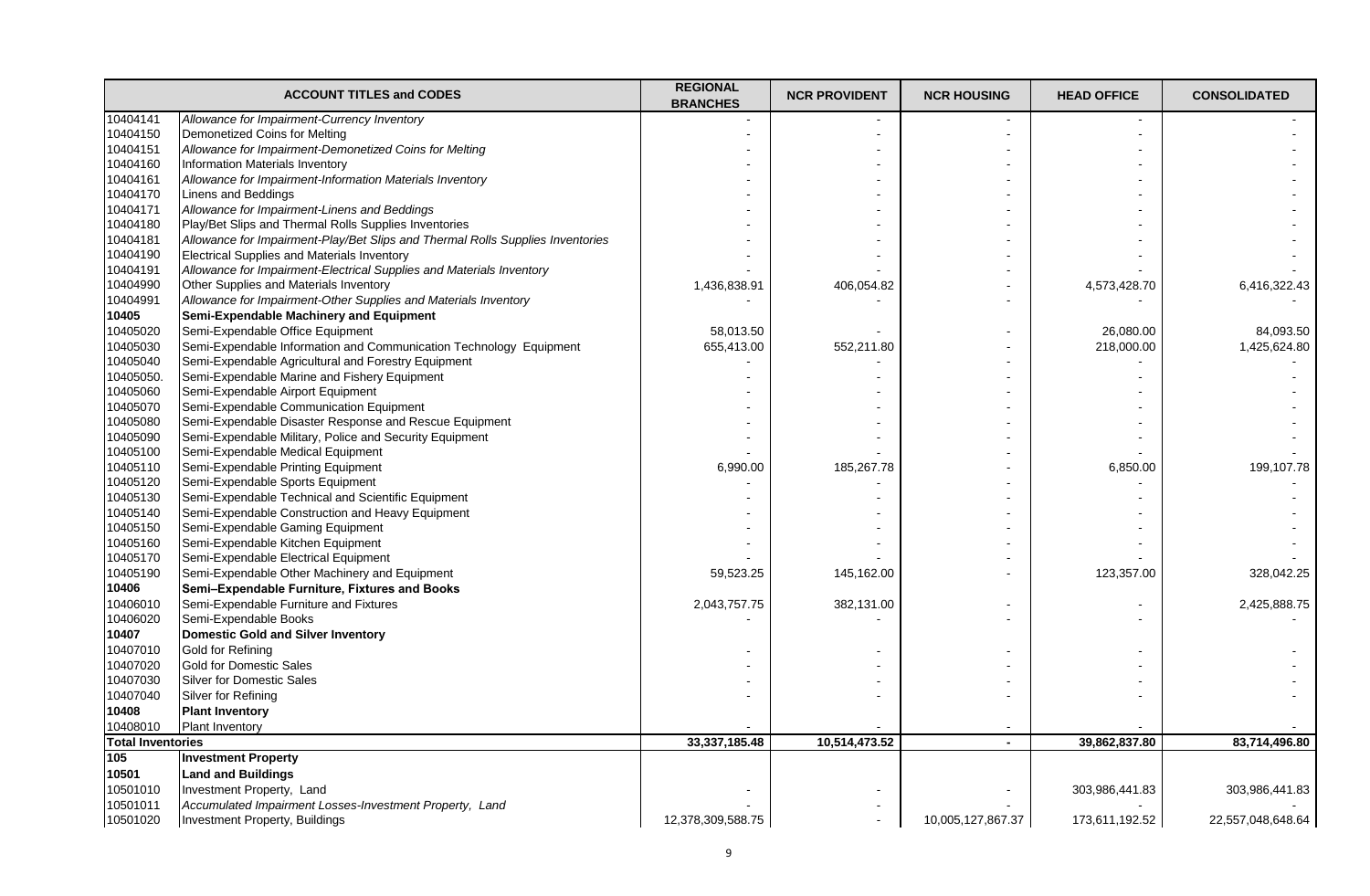|          | <b>ACCOUNT TITLES and CODES</b>                                         | <b>REGIONAL</b><br><b>BRANCHES</b> | <b>NCR PROVIDENT</b> | <b>NCR HOUSING</b> | <b>HEAD OFFICE</b> | <b>CONSOLIDATED</b> |
|----------|-------------------------------------------------------------------------|------------------------------------|----------------------|--------------------|--------------------|---------------------|
| 10501021 | Accumulated Depreciation-Investment Property, Buildings                 | (556, 920, 304.22)                 |                      | (465, 935, 284.65) | (5,397,610.94)     | (1,028,253,199.81)  |
| 10501022 | Accumulated Impairment Losses-Investment Property, Buildings            | (1,411,206,919.63)                 |                      | (211, 636, 412.23) |                    | (1,622,843,331.86)  |
| 10599    | <b>Construction in Progress</b>                                         |                                    |                      |                    |                    |                     |
| 10599010 | Construction in Progress-Investment Property, Buildings                 |                                    |                      |                    |                    |                     |
|          | <b>Total Investment Property</b>                                        | 10,410,182,364.90                  | $\blacksquare$       | 9,327,556,170.49   | 472,200,023.41     | 20,209,938,558.80   |
|          |                                                                         |                                    |                      |                    |                    |                     |
| 106      | <b>Property, Plant and Equipment</b>                                    |                                    |                      |                    |                    |                     |
| 10601    | Land                                                                    |                                    |                      |                    |                    |                     |
| 10601010 | Land                                                                    | 108,878,911.74                     |                      |                    |                    | 108,878,911.74      |
| 10601011 | Accumulated Impairment Losses-Land                                      |                                    |                      |                    |                    |                     |
| 10602    | <b>Land Improvements</b>                                                |                                    |                      |                    |                    |                     |
| 10602010 | Land Improvements, Aquaculture Structures                               |                                    |                      |                    |                    |                     |
| 10602011 | Accumulated Depreciation-Land Improvements, Aquaculture Structures      |                                    |                      |                    |                    |                     |
| 10602012 | Accumulated Impairment Losses-Land Improvements, Aquaculture Structures |                                    |                      |                    |                    |                     |
| 10602020 | Land Improvements, Reforestation Projects                               |                                    |                      |                    |                    |                     |
| 10602021 | Accumulated Impairment Losses-Land Improvements, Reforestation Projects |                                    |                      |                    |                    |                     |
| 10602990 | Other Land Improvements                                                 | 1,588,428.32                       |                      |                    |                    | 1,588,428.32        |
| 10602991 | Accumulated Depreciation-Other Land Improvements                        | (701, 335.35)                      |                      |                    |                    | (701, 335.35)       |
| 10602992 | Accumulated Impairment Losses-Other Land Improvements                   |                                    |                      |                    |                    |                     |
| 10603    | <b>Infrastructure Assets</b>                                            |                                    |                      |                    |                    |                     |
| 10603010 | <b>Road Networks</b>                                                    |                                    |                      |                    |                    |                     |
| 10603011 | <b>Accumulated Depreciation-Road Networks</b>                           |                                    |                      |                    |                    |                     |
| 10603012 | Accumulated Impairment Losses-Road Networks                             |                                    |                      |                    |                    |                     |
| 10603020 | <b>Flood Control Systems</b>                                            |                                    |                      |                    |                    |                     |
| 10603021 | Accumulated Depreciation-Flood Control Systems                          |                                    |                      |                    |                    |                     |
| 10603022 | Accumulated Impairment Losses-Flood Control Systems                     |                                    |                      |                    |                    |                     |
| 10603030 | Sewer Systems                                                           |                                    |                      |                    |                    |                     |
| 10603031 | <b>Accumulated Depreciation-Sewer Systems</b>                           |                                    |                      |                    |                    |                     |
| 10603032 | Accumulated Impairment Losses-Sewer Systems                             |                                    |                      |                    |                    |                     |
| 10603040 | <b>Water Supply Systems</b>                                             |                                    |                      |                    |                    |                     |
| 10603041 | Accumulated Depreciation-Water Supply Systems                           |                                    |                      |                    |                    |                     |
| 10603042 | <b>Accumulated Impairment Losses-Water Supply Systems</b>               |                                    |                      |                    |                    |                     |
| 10603050 | Power Supply Systems                                                    |                                    |                      |                    |                    |                     |
| 10603051 | Accumulated Depreciation-Power Supply Systems                           |                                    |                      |                    |                    |                     |
| 10603052 | Accumulated Impairment Losses-Power Supply Systems                      |                                    |                      |                    |                    |                     |
| 10603060 | <b>Communication Networks</b>                                           |                                    |                      |                    |                    |                     |
| 10603061 | <b>Accumulated Depreciation-Communication Networks</b>                  |                                    |                      |                    |                    |                     |
| 10603062 | Accumulated Impairment Losses-Communication Networks                    |                                    |                      |                    |                    |                     |
| 10603070 | <b>Seaport Systems</b>                                                  |                                    |                      |                    |                    |                     |
| 10603071 | Accumulated Depreciation-Seaport Systems                                |                                    |                      |                    |                    |                     |
| 10603072 | <b>Accumulated Impairment Losses-Seaport Systems</b>                    |                                    |                      |                    |                    |                     |
| 10603080 | <b>Airport Systems</b>                                                  |                                    |                      |                    |                    |                     |
| 10603081 | <b>Accumulated Depreciation-Airport Systems</b>                         |                                    |                      |                    |                    |                     |
| 10603082 | Accumulated Impairment Losses-Airport Systems                           |                                    |                      |                    |                    |                     |
| 10603090 | Parks, Plazas and Monuments                                             |                                    |                      |                    |                    |                     |
| 10603091 | Accumulated Depreciation-Parks, Plazas and Monuments                    |                                    |                      |                    |                    |                     |
| 10603092 | Accumulated Impairment Losses-Parks, Plazas and Monuments               |                                    |                      |                    |                    |                     |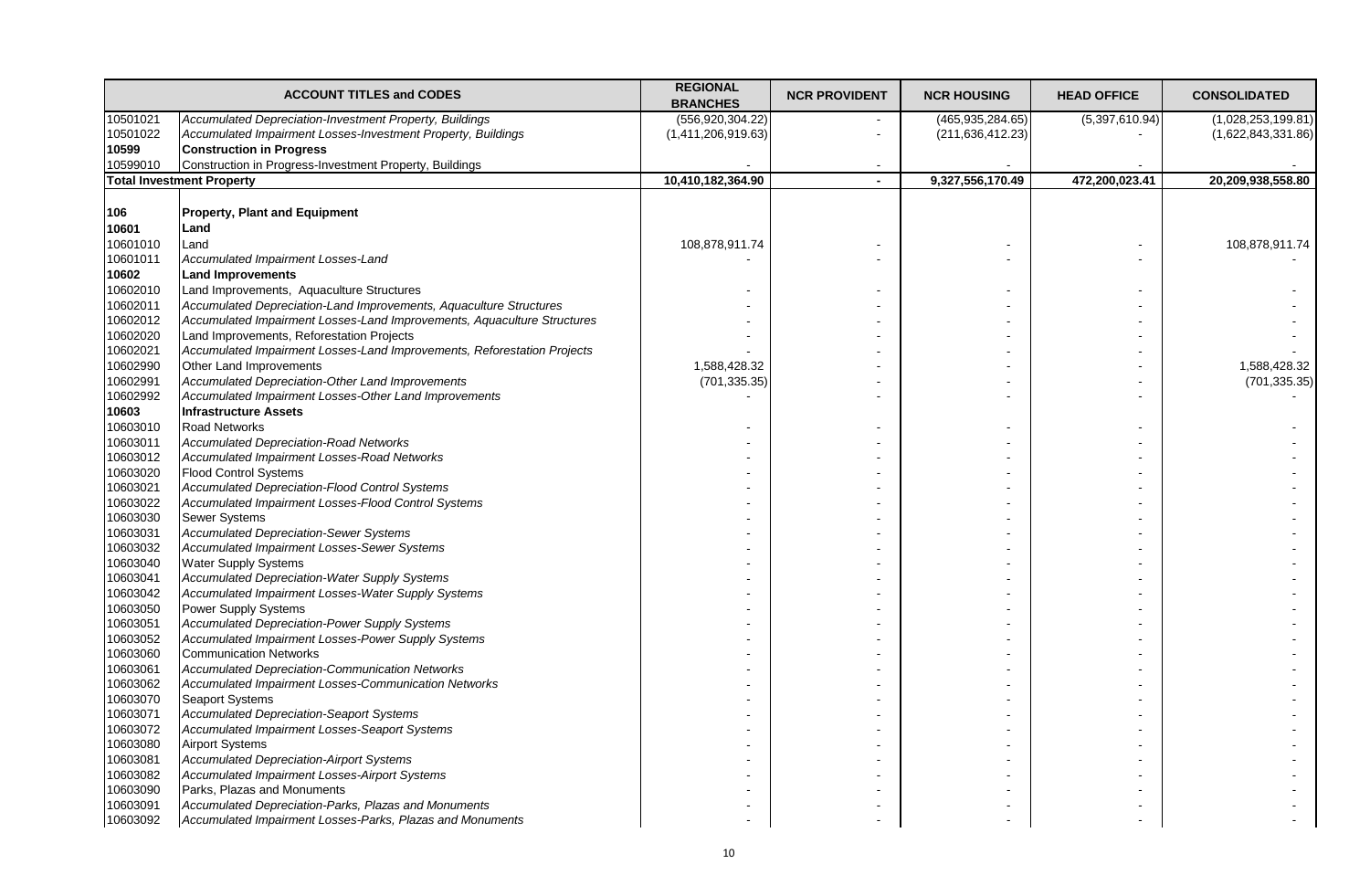|          | <b>ACCOUNT TITLES and CODES</b>                                               | <b>REGIONAL</b><br><b>BRANCHES</b> | <b>NCR PROVIDENT</b> | <b>NCR HOUSING</b> | <b>HEAD OFFICE</b> | <b>CONSOLIDATED</b> |
|----------|-------------------------------------------------------------------------------|------------------------------------|----------------------|--------------------|--------------------|---------------------|
| 10603100 | <b>Railway Systems</b>                                                        |                                    |                      |                    | $\sim$             |                     |
| 10603101 | <b>Accumulated Depreciation-Railway Systems</b>                               |                                    |                      |                    |                    |                     |
| 10603102 | Accumulated Impairment Losses-Railway Systems                                 |                                    |                      |                    |                    |                     |
| 10603110 | Plant-Utility Plant in Service (UPIS)                                         |                                    |                      |                    |                    |                     |
| 10603111 | Accumulated Depreciation-Plant (UPIS)                                         |                                    |                      |                    |                    |                     |
| 10603112 | Accumulated Impairment Losses-Plant (UPIS)                                    |                                    |                      |                    |                    |                     |
| 10603990 | Other Infrastructure Assets                                                   |                                    |                      |                    |                    |                     |
| 10603991 | Accumulated Depreciation-Other Infrastructure Assets                          |                                    |                      |                    |                    |                     |
| 10603992 | Accumulated Impairment Losses-Other Infrastructure Assets                     |                                    |                      |                    |                    |                     |
| 10604    | <b>Buildings and Other Structures</b>                                         |                                    |                      |                    |                    |                     |
| 10604010 | <b>Buildings</b>                                                              | 637,255,862.56                     |                      |                    | 637, 353, 615. 79  | 1,274,609,478.35    |
| 10604011 | Accumulated Depreciation-Buildings                                            | (330, 927, 430.51)                 |                      |                    | (516, 473, 073.89) | (847, 400, 504.40)  |
| 10604012 | Accumulated Impairment Losses-Buildings                                       |                                    |                      |                    |                    |                     |
| 10604020 | School Buildings                                                              |                                    |                      |                    |                    |                     |
| 10604021 | Accumulated Depreciation-School Buildings                                     |                                    |                      |                    |                    |                     |
| 10604022 | Accumulated Impairment Losses-School Buildings                                |                                    |                      |                    |                    |                     |
| 10604030 | Hospitals and Health Centers                                                  |                                    |                      |                    |                    |                     |
| 10604031 | Accumulated Depreciation-Hospitals and Health Centers                         |                                    |                      |                    |                    |                     |
| 10604032 | Accumulated Impairment Losses-Hospitals and Health Centers                    |                                    |                      |                    |                    |                     |
| 10604040 | Markets                                                                       |                                    |                      |                    |                    |                     |
| 10604041 | <b>Accumulated Depreciation-Markets</b>                                       |                                    |                      |                    |                    |                     |
| 10604042 | Accumulated Impairment Losses-Markets                                         |                                    |                      |                    |                    |                     |
| 10604050 | Slaughterhouses                                                               |                                    |                      |                    |                    |                     |
| 10604051 | Accumulated Depreciation-Slaughterhouses                                      |                                    |                      |                    |                    |                     |
| 10604052 | Accumulated Impairment Losses-Slaughterhouses                                 |                                    |                      |                    |                    |                     |
| 10604060 | <b>Hostels and Dormitories</b>                                                |                                    |                      |                    |                    |                     |
| 10604061 | Accumulated Depreciation-Hostels and Dormitories                              |                                    |                      |                    |                    |                     |
| 10604062 | Accumulated Impairment Losses-Hostels and Dormitories                         |                                    |                      |                    |                    |                     |
| 10604070 | Water Plant, Structure and Improvements                                       |                                    |                      |                    |                    |                     |
| 10604071 | Accumulated Depreciation-Water Plant, Structure and Improvements              |                                    |                      |                    |                    |                     |
| 10604072 | Accumulated Impairment Losses-Water Plant Structure and Improvements          |                                    |                      |                    |                    |                     |
| 10604990 | <b>Other Structures</b>                                                       |                                    |                      |                    |                    |                     |
| 10604991 | Accumulated Depreciation-Other Structures                                     |                                    |                      |                    |                    |                     |
| 10604992 | Accumulated Impairment Losses-Other Structures                                |                                    |                      |                    |                    |                     |
| 10605    | <b>Machinery and Equipment</b>                                                |                                    |                      |                    |                    |                     |
| 10605020 | <b>Office Equipment</b>                                                       | 267,924,066.20                     | 77,411,140.33        |                    | 32,026,510.18      | 377,361,716.71      |
| 10605021 | Accumulated Depreciation-Office Equipment                                     | (155, 411, 954.56)                 | (45,068,650.16)      |                    | (23,718,307.43)    | (224, 198, 912.15)  |
| 10605022 | Accumulated Impairment Losses-Office Equipment                                |                                    |                      |                    |                    |                     |
| 10605030 | Information and Communication Technology Equipment                            | 499,765,151.85                     | 180,465,645.85       |                    | 484,437,005.71     | 1,164,667,803.41    |
| 10605031 | Accumulated Depreciation-Information and Communication Technology Equipment   | (354,860,828.07)                   | (122, 380, 685.01)   |                    | (297, 016, 273.97) | (774, 257, 787.05)  |
| 10605032 | Accumulated Impairment Losses-Information and Communication Technology Equipr |                                    |                      |                    |                    |                     |
| 10605040 | Agricultural and Forestry Equipment                                           |                                    |                      |                    |                    |                     |
| 10605041 | Accumulated Depreciation-Agricultural and Forestry Equipment                  |                                    |                      |                    |                    |                     |
| 10605042 | Accumulated Impairment Losses-Agricultural and Forestry Equipment             |                                    |                      |                    |                    |                     |
| 10605050 | Marine and Fishery Equipment                                                  |                                    |                      |                    |                    |                     |
| 10605051 | Accumulated Depreciation-Marine and Fishery Equipment                         |                                    |                      |                    |                    |                     |
| 10605052 | Accumulated Impairment Losses-Marine and Fishery Equipment                    |                                    |                      |                    |                    |                     |
| 10605060 | Airport Equipment                                                             |                                    |                      |                    |                    |                     |
|          |                                                                               |                                    |                      |                    |                    |                     |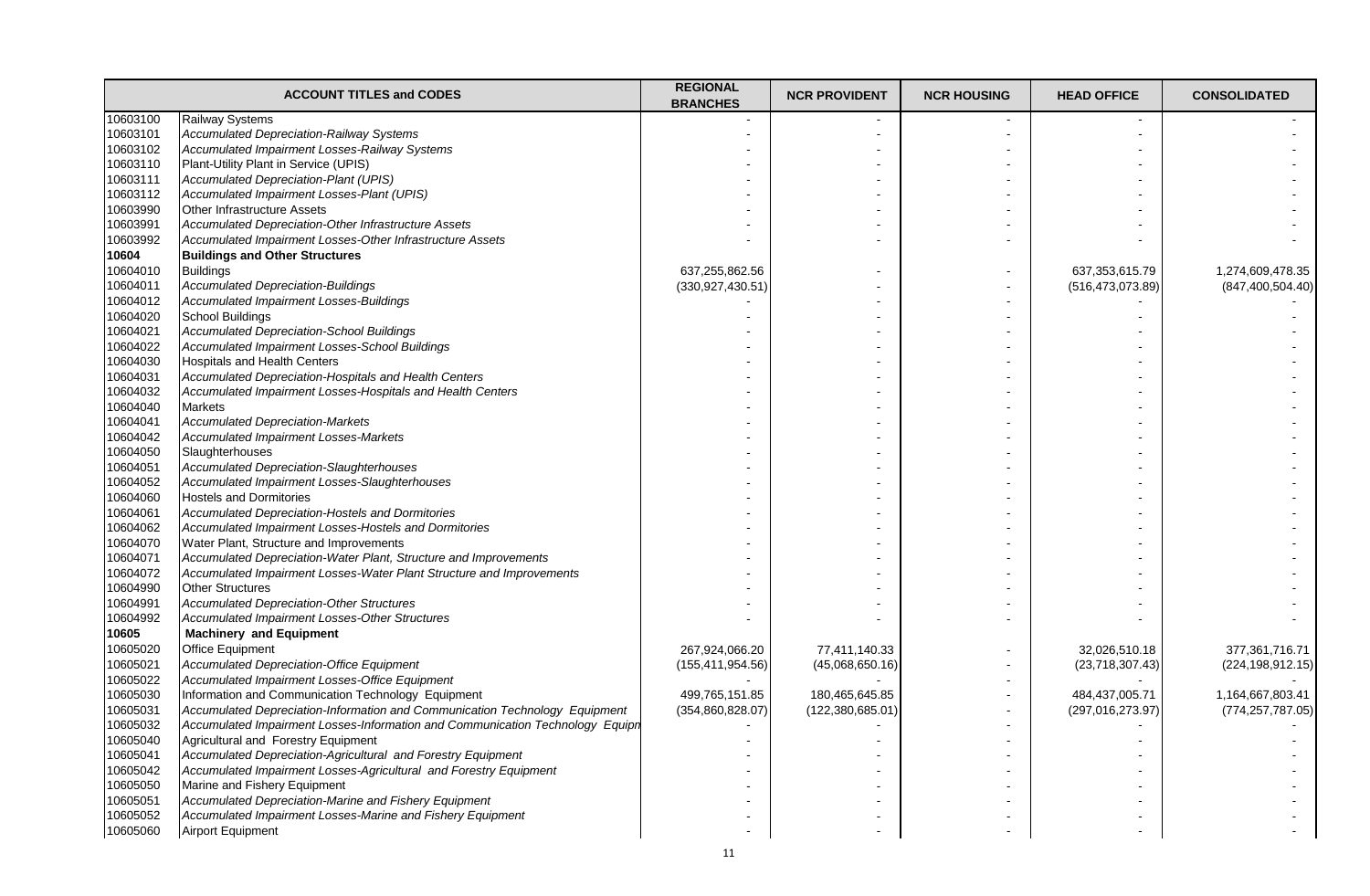|          | <b>ACCOUNT TITLES and CODES</b>                                       | <b>REGIONAL</b><br><b>BRANCHES</b> | <b>NCR PROVIDENT</b> | <b>NCR HOUSING</b> | <b>HEAD OFFICE</b> | <b>CONSOLIDATED</b> |
|----------|-----------------------------------------------------------------------|------------------------------------|----------------------|--------------------|--------------------|---------------------|
| 10605061 | Accumulated Depreciation-Airport Equipment                            |                                    |                      |                    |                    |                     |
| 10605062 | Accumulated Impairment Losses-Airport Equipment                       |                                    |                      |                    |                    |                     |
| 10605070 | Communication Equipment                                               | 3,509,605.26                       | 1,872,629.00         |                    | 17,038,390.04      | 22,420,624.30       |
| 10605071 | Accumulated Depreciation-Communication Equipment                      | (2,843,307.66)                     | (1,082,270.90)       |                    | (7,021,543.13)     | (10,947,121.69)     |
| 10605072 | Accumulated Impairment Losses-Communication Equipment                 |                                    |                      |                    |                    |                     |
| 10605080 | Construction and Heavy Equipment                                      |                                    |                      |                    |                    |                     |
| 10605081 | Accumulated Depreciation-Construction and Heavy Equipment             |                                    |                      |                    |                    |                     |
| 10605082 | Accumulated Impairment Losses-Construction and Heavy Equipment        |                                    |                      |                    |                    |                     |
| 10605090 | Disaster Response and Rescue Equipment                                |                                    |                      |                    |                    |                     |
| 10605090 | 01 Firefighting Equipment and Accessories                             |                                    |                      |                    |                    |                     |
| 10605090 | 02 Flood Rescue Equipment                                             |                                    |                      |                    |                    |                     |
| 10605090 | 03 Earthquake Rescue Equipment                                        |                                    |                      |                    |                    |                     |
| 10605090 | 04 Volcanic Eruption Rescue Equipment                                 |                                    |                      |                    |                    |                     |
| 10605090 | 05 Landslide Rescue Equipment                                         |                                    |                      |                    |                    |                     |
| 10605091 | Accumulated Depreciation-Disaster Response and Rescue Equipment       |                                    |                      |                    |                    |                     |
| 10605092 | Accumulated Impairment Losses-Disaster Response and Rescue Equipment  |                                    |                      |                    |                    |                     |
| 10605100 | Military, Police and Security Equipment                               |                                    |                      |                    |                    |                     |
| 10605101 | Accumulated Depreciation-Military, Police and Security Equipment      |                                    |                      |                    |                    |                     |
| 10605102 | Accumulated Impairment Losses-Military, Police and Security Equipment |                                    |                      |                    |                    |                     |
| 10605110 | <b>Medical Equipment</b>                                              | 18,000.00                          | 50,460.00            |                    | 94,748.00          | 163,208.00          |
| 10605111 | Accumulated Depreciation-Medical Equipment                            | (5,400.00)                         | (26, 422.20)         |                    | (37, 276.68)       | (69,098.88)         |
| 10605112 | Accumulated Impairment Losses-Medical Equipment                       |                                    |                      |                    |                    |                     |
| 10605120 | Printing Equipment                                                    | 938,070.00                         |                      |                    |                    | 938,070.00          |
| 10605121 | Accumulated Depreciation-Printing Equipment                           | (709, 225.20)                      |                      |                    |                    | (709, 225.20)       |
| 10605122 | Accumulated Impairment Losses-Printing Equipment                      |                                    |                      |                    |                    |                     |
| 10605130 | Sports Equipment                                                      | 2,866,518.72                       | 3,049,195.05         |                    | 1,881,280.00       | 7,796,993.77        |
| 10605131 | Accumulated Depreciation-Sports Equipment                             | (2,343,757.13)                     | (2,362,668.94)       |                    | (1,682,182.28)     | (6,388,608.35)      |
| 10605132 | Accumulated Impairment Losses-Sports Equipment                        |                                    |                      |                    |                    |                     |
| 10605140 | Technical and Scientific Equipment                                    | 2,430,768.50                       | 1,731,212.59         |                    | 4,469,894.94       | 8.631.876.03        |
| 10605141 | Accumulated Depreciation-Technical and Scientific Equipment           | (1,707,038.03)                     | (909, 729.13)        |                    | (3,079,857.79)     | (5,696,624.95)      |
| 10605142 | Accumulated Impairment Losses-Technical and Scientific Equipment      |                                    |                      |                    |                    |                     |
| 10605150 | <b>Gaming Equipment</b>                                               |                                    |                      |                    |                    |                     |
| 10605151 | Accumulated Depreciation-Gaming Equipment                             |                                    |                      |                    |                    |                     |
| 10605152 | Accumulated Impairment Losses-Gaming Equipment                        |                                    |                      |                    |                    |                     |
| 10605160 | Kitchen Equipment                                                     |                                    |                      |                    |                    |                     |
| 10605161 | Accumulated Depreciation-Kitchen Equipment                            |                                    |                      |                    |                    |                     |
| 10605162 | Accumulated Impairment Losses-Kitchen Equipment                       |                                    |                      |                    |                    |                     |
| 10605170 | Electrical Equipment                                                  |                                    |                      |                    |                    |                     |
| 10605171 | Accumulated Depreciation-Electrical Equipment                         |                                    |                      |                    |                    |                     |
| 10605172 | Accumulated Impairment Losses-Electrical Equipment                    |                                    |                      |                    |                    |                     |
| 10605990 | Other Machinery and Equipment                                         | 21,646,817.60                      | 7,268,830.44         |                    | 5,363,797.50       | 34,279,445.54       |
| 10605991 | Accumulated Depreciation-Other Machinery and Equipment                | (16, 373, 046.87)                  | (4,862,705.79)       |                    | (4,068,834.54)     | (25, 304, 587.20)   |
| 10605992 | Accumulated Impairment Losses-Other Machinery and Equipment           |                                    |                      |                    |                    |                     |
| 10606    | <b>Transportation Equipment</b>                                       |                                    |                      |                    |                    |                     |
| 10606010 | <b>Motor Vehicles</b>                                                 | 147,188,342.88                     | 36,427,093.09        |                    | 123,824,061.18     | 307.439.497.15      |
| 10606011 | Accumulated Depreciation-Motor Vehicles                               | (88, 621, 646.84)                  | (21,049,781.64)      |                    | (49,869,090.68)    | (159, 540, 519.16)  |
| 10606012 | Accumulated Impairment Losses-Motor Vehicles                          |                                    |                      |                    |                    |                     |
| 10606020 | Trains                                                                |                                    |                      |                    |                    |                     |
|          |                                                                       |                                    |                      |                    |                    |                     |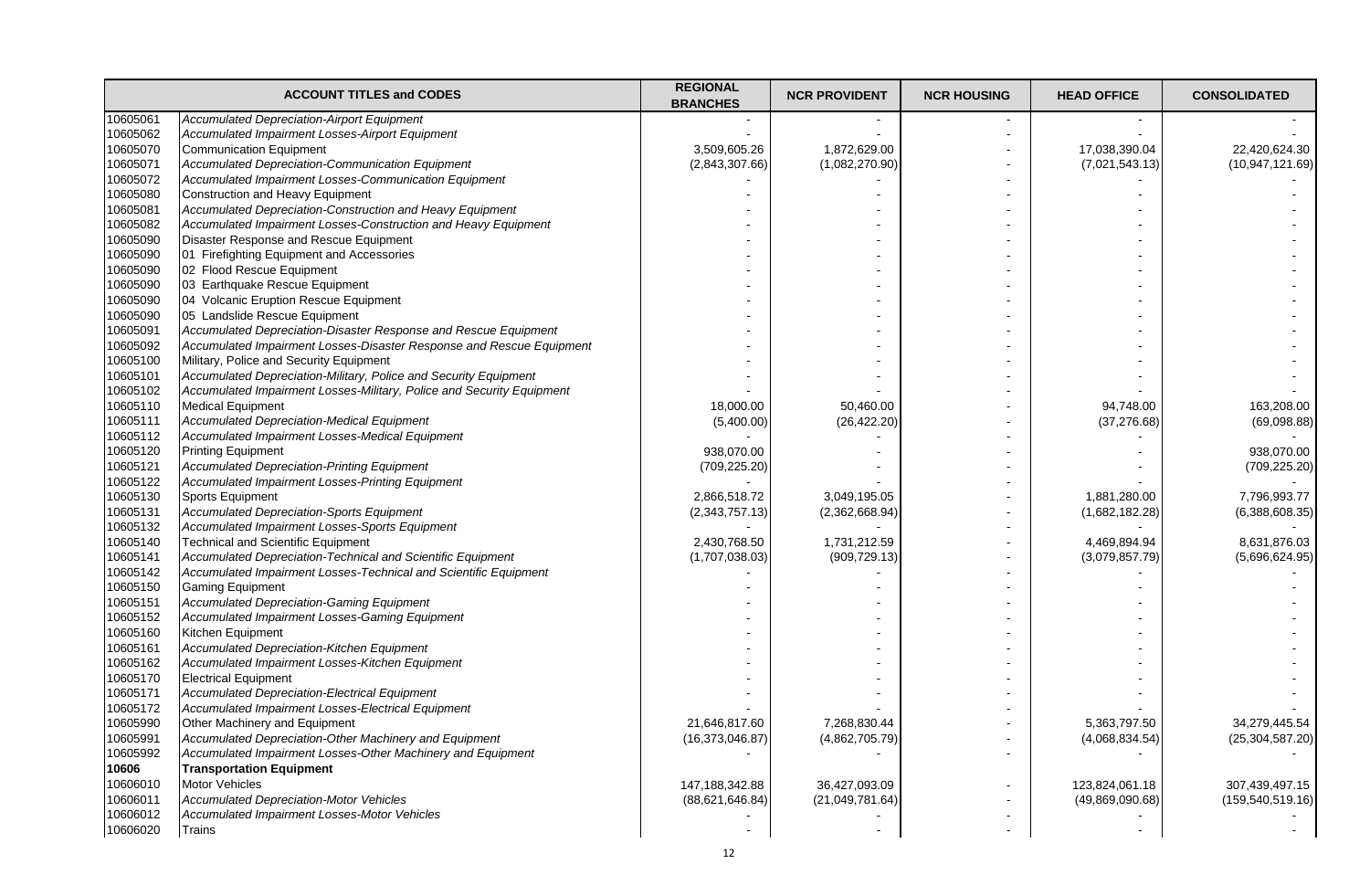|          | <b>ACCOUNT TITLES and CODES</b>                                                               | <b>REGIONAL</b><br><b>BRANCHES</b> | <b>NCR PROVIDENT</b> | <b>NCR HOUSING</b> | <b>HEAD OFFICE</b> | <b>CONSOLIDATED</b> |
|----------|-----------------------------------------------------------------------------------------------|------------------------------------|----------------------|--------------------|--------------------|---------------------|
| 10606021 | <b>Accumulated Depreciation-Trains</b>                                                        |                                    |                      | $\blacksquare$     |                    |                     |
| 10606022 | <b>Accumulated Impairment Losses-Trains</b>                                                   |                                    |                      | $\overline{a}$     |                    |                     |
| 10606030 | Aircrafts and Aircrafts Ground Equipment                                                      |                                    |                      |                    |                    |                     |
| 10606031 | Accumulated Depreciation-Aircrafts and Aircrafts Ground Equipment                             |                                    |                      |                    |                    |                     |
| 10606032 | Accumulated Impairment Losses-Aircrafts and Aircrafts Ground Equipment                        |                                    |                      |                    |                    |                     |
| 10606040 | Watercrafts                                                                                   |                                    |                      |                    |                    |                     |
| 10606041 | <b>Accumulated Depreciation-Watercrafts</b>                                                   |                                    |                      |                    |                    |                     |
| 10606042 | Accumulated Impairment Losses-Watercrafts                                                     |                                    |                      |                    |                    |                     |
| 10606990 | Other Transportation Equipment                                                                |                                    |                      |                    |                    |                     |
| 10606991 | Accumulated Depreciation-Other Transportation Equipment                                       |                                    |                      |                    |                    |                     |
| 10606992 | Accumulated Impairment Losses-Other Transportation Equipment                                  |                                    |                      |                    |                    |                     |
| 10607    | <b>Furniture, Fixtures and Books</b>                                                          |                                    |                      |                    |                    |                     |
| 10607010 | <b>Furniture and Fixtures</b>                                                                 | 234,099,389.12                     | 68,811,780.98        |                    | 43,464,821.30      | 346,375,991.40      |
| 10607011 | Accumulated Depreciation-Furniture and Fixtures                                               | (102, 254, 457.58)                 | (39, 824, 371.77)    | $\blacksquare$     | (15,779,849.75)    | (157, 858, 679.10)  |
| 10607012 | Accumulated Impairment Losses-Furniture and Fixtures                                          |                                    |                      |                    |                    |                     |
| 10607020 | <b>Books</b>                                                                                  |                                    |                      |                    | 15,079.68          | 15,079.68           |
| 10607021 | <b>Accumulated Depreciation-Books</b>                                                         |                                    |                      |                    |                    |                     |
| 10607022 | Accumulated Impairment Losses-Books                                                           |                                    |                      |                    |                    |                     |
| 10608    | <b>Leased Assets</b>                                                                          |                                    |                      |                    |                    |                     |
| 10608010 | Leased Assets, Land                                                                           |                                    |                      |                    |                    |                     |
| 10608011 | Accumulated Impairment Losses-Leased Assets, Land                                             |                                    |                      |                    |                    |                     |
| 10608020 | Leased Assets, Buildings and Other Structures                                                 |                                    |                      |                    |                    |                     |
| 10608021 | Accumulated Depreciation-Leased Assets, Buildings and Other Structures                        |                                    |                      |                    |                    |                     |
| 10608022 | Accumulated Impairment Losses-Leased Assets, Buildings and Other Structures                   |                                    |                      |                    |                    |                     |
| 10608030 | Leased Assets, Machinery and Equipment                                                        |                                    |                      |                    |                    |                     |
| 10608031 | Accumulated Depreciation-Leased Assets, Machinery and Equipment                               |                                    |                      |                    |                    |                     |
| 10608032 | Accumulated Impairment Losses-Leased Assets, Machinery and Equipment                          |                                    |                      |                    |                    |                     |
| 10608040 | Leased Assets, Transportation Equipment                                                       |                                    |                      |                    |                    |                     |
| 10608041 | Accumulated Depreciation-Leased Assets, Transportation Equipment                              |                                    |                      |                    |                    |                     |
| 10608042 | Accumulated Impairment Losses-Leased Assets, Transportation Equipment                         |                                    |                      |                    |                    |                     |
| 10608050 | Leased Assets, Furniture and Fixtures                                                         |                                    |                      |                    |                    |                     |
| 10608051 | Accumulated Depreciation-Leased Assets, Furniture and Fixtures                                |                                    |                      |                    |                    |                     |
| 10608052 | Accumulated Impairment Losses-Leased Assets, Furniture and Fixtures                           |                                    |                      |                    |                    |                     |
| 10608990 | <b>Other Leased Assets</b>                                                                    |                                    |                      |                    |                    |                     |
| 10608991 | Accumulated Depreciation-Other Leased Assets                                                  |                                    |                      |                    |                    |                     |
| 10608992 | Accumulated Impairment Losses-Other Leased Assets                                             |                                    |                      |                    |                    |                     |
| 10609    | <b>Leased Assets Improvements</b>                                                             |                                    |                      |                    |                    |                     |
| 10609010 | Leased Assets Improvements, Land                                                              | 49,000.00                          |                      |                    |                    | 49.000.00           |
| 10609011 | Accumulated Depreciation-Leased Assets Improvements, Land                                     | (44, 100.00)                       |                      |                    |                    | (44, 100.00)        |
| 10609012 | Accumulated Impairment Losses-Leased Assets Improvements, Land                                |                                    |                      |                    |                    |                     |
| 10609020 | Leased Assets Improvements, Buildings                                                         | 128,548,825.69                     | 39,444,875.78        |                    | 17,599,172.80      | 185,592,874.27      |
| 10609021 | Accumulated Depreciation-Leased Assets Improvements, Buildings                                | (67, 485, 151.26)                  | (22, 215, 260.43)    |                    | (12,998,315.48)    | (102, 698, 727.17)  |
| 10609022 | Accumulated Impairment Losses-Leased Assets Improvements, Buildings                           |                                    |                      |                    |                    |                     |
| 10609990 |                                                                                               |                                    | 24,996,962.66        |                    |                    | 24,996,962.66       |
| 10609991 | Other Leased Assets Improvements<br>Accumulated Depreciation-Other Leased Assets Improvements |                                    | (21,664,895.52)      |                    |                    | (21,664,895.52)     |
| 10609992 | Accumulated Impairment Losses-Other Leased Assets Improvements                                |                                    |                      |                    |                    |                     |
| 10610    | <b>Heritage Assets</b>                                                                        |                                    |                      |                    |                    |                     |
|          |                                                                                               |                                    |                      |                    |                    |                     |
| 10610010 | <b>Historical Buildings</b>                                                                   |                                    |                      |                    |                    |                     |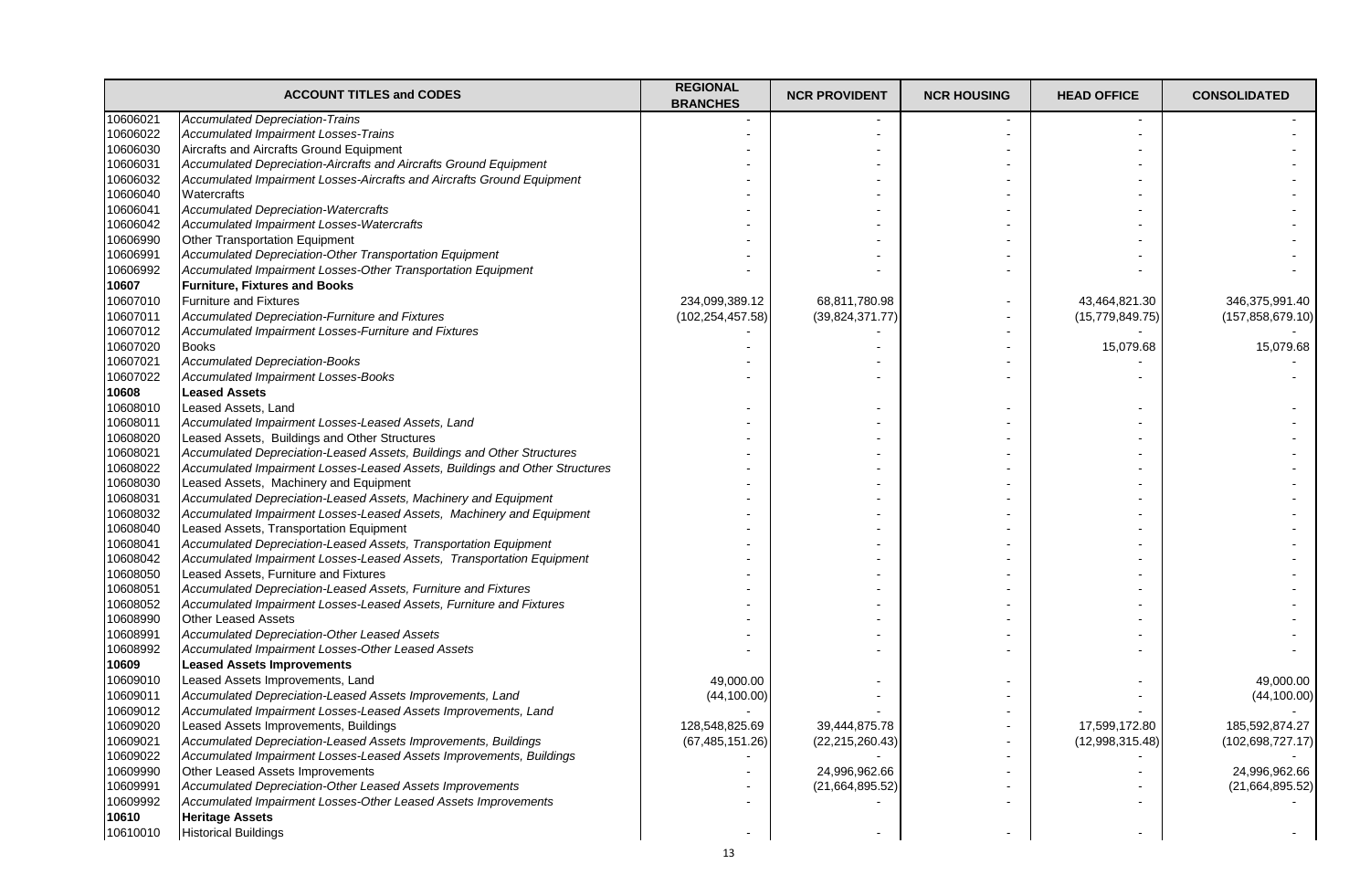|          | <b>ACCOUNT TITLES and CODES</b>                                                 | <b>REGIONAL</b><br><b>BRANCHES</b> | <b>NCR PROVIDENT</b> | <b>NCR HOUSING</b> | <b>HEAD OFFICE</b> | <b>CONSOLIDATED</b> |
|----------|---------------------------------------------------------------------------------|------------------------------------|----------------------|--------------------|--------------------|---------------------|
| 10610011 | Accumulated Depreciation-Historical Buildings                                   |                                    | $\blacksquare$       | $\blacksquare$     | $\sim$             |                     |
| 10610012 | Accumulated Impairment Losses-Historical Buildings                              |                                    |                      |                    |                    |                     |
| 10610020 | Works of Arts and Archeological Specimens                                       |                                    |                      |                    |                    |                     |
| 10610021 | Accumulated Depreciation-Works of Arts and Archeological Specimens              |                                    |                      |                    |                    |                     |
| 10610022 | Accumulated Impairment Losses-Works of Arts and Archeological Specimens         |                                    |                      |                    |                    |                     |
| 10610990 | <b>Other Heritage Assets</b>                                                    |                                    |                      |                    |                    |                     |
| 10610991 | Accumulated Depreciation-Other Heritage Assets                                  |                                    |                      |                    |                    |                     |
| 10610992 | Accumulated Impairment Losses-Other Heritage Assets                             |                                    |                      |                    |                    |                     |
| 10611    | <b>Service Concession-Tangible Assets</b>                                       |                                    |                      |                    |                    |                     |
| 10611010 | <b>Service Concession-Road Networks</b>                                         |                                    |                      |                    |                    |                     |
| 10611011 | Accumulated Depreciation-Service Concession-Road Networks                       |                                    |                      |                    |                    |                     |
| 10611012 | Accumulated Impairment Losses-Service Concession-Road Networks                  |                                    |                      |                    |                    |                     |
| 10611020 | Service Concession-Flood Control Systems                                        |                                    |                      |                    |                    |                     |
| 10611021 | Accumulated Depreciation-Service Concession-Flood Control Systems               |                                    |                      |                    |                    |                     |
| 10611022 | Accumulated Impairment Losses-Service Concession-Flood Control Systems          |                                    |                      |                    |                    |                     |
| 10611030 | Service Concession-Sewer Systems                                                |                                    |                      |                    |                    |                     |
| 10611031 | Accumulated Depreciation-Service Concession-Sewer Systems                       |                                    |                      |                    |                    |                     |
| 10611032 | Accumulated Impairment Losses-Service Concession-Sewer Systems                  |                                    |                      |                    |                    |                     |
| 10611040 | Service Concession-Water Supply Systems                                         |                                    |                      |                    |                    |                     |
| 10611041 | Accumulated Depreciation-Service Concession-Water Supply Systems                |                                    |                      |                    |                    |                     |
| 10611042 | Accumulated Impairment Losses-Service Concession-Water Supply Systems           |                                    |                      |                    |                    |                     |
| 10611050 | Service Concession-Power Supply Systems                                         |                                    |                      |                    |                    |                     |
| 10611051 | Accumulated Depreciation-Service Concession-Power Supply Systems                |                                    |                      |                    |                    |                     |
| 10611052 | Accumulated Impairment Losses-Service Concession-Power Supply Systems           |                                    |                      |                    |                    |                     |
| 10611060 | Service Concession-Communication Networks                                       |                                    |                      |                    |                    |                     |
| 10611061 | Accumulated Depreciation-Service Concession-Communication Networks              |                                    |                      |                    |                    |                     |
| 10611062 | Accumulated Impairment Losses-Service Concession-Communication Networks         |                                    |                      |                    |                    |                     |
| 10611070 | Service Concession-Seaport Systems                                              |                                    |                      |                    |                    |                     |
| 10611071 | Accumulated Depreciation-Service Concession-Seaport Systems                     |                                    |                      |                    |                    |                     |
| 10611072 | Accumulated Impairment Losses-Service Concession-Seaport Systems                |                                    |                      |                    |                    |                     |
| 10611080 | <b>Service Concession-Airport Systems</b>                                       |                                    |                      |                    |                    |                     |
| 10611081 | Accumulated Depreciation-Service Concession-Airport Systems                     |                                    |                      |                    |                    |                     |
| 10611082 | Accumulated Impairment Losses-Service Concession-Airport Systems                |                                    |                      |                    |                    |                     |
| 10611090 | Service Concession-Parks, Plazas and Monuments                                  |                                    |                      |                    |                    |                     |
| 10611091 | Accumulated Depreciation-Service Concession-Parks, Plazas and Monuments         |                                    |                      |                    |                    |                     |
| 10611092 | Accumulated Impairment Losses-Service Concession-Parks, Plazas and Monuments    |                                    |                      |                    |                    |                     |
| 10611110 | Service Concession-Railway Systems                                              |                                    |                      |                    |                    |                     |
| 10611111 | Accumulated Depreciation-Service Concession-Railway Systems                     |                                    |                      |                    |                    |                     |
| 10611112 | Accumulated Impairment Losses-Service Concession-Railway Systems                |                                    |                      |                    |                    |                     |
| 10611120 | Service Concession-Buildings and Other Structures                               |                                    |                      |                    |                    |                     |
| 10611121 | Accumulated Depreciation-Service Concession-Buildings and Other Structures      |                                    |                      |                    |                    |                     |
| 10611122 | Accumulated Impairment Losses-Service Concession-Buildings and Other Structures |                                    |                      |                    |                    |                     |
| 10611130 | Service Concession-Machinery and Equipment                                      |                                    |                      |                    |                    |                     |
| 10611131 | Accumulated Depreciation-Service Concession-Machinery and Equipment             |                                    |                      |                    |                    |                     |
| 10611132 | Accumulated Impairment Losses-Service Concession-Machinery and Equipment        |                                    |                      |                    |                    |                     |
| 10611140 | Service Concession-Transportation Equipment                                     |                                    |                      |                    |                    |                     |
| 10611141 | Accumulated Depreciation-Service Concession-Transportation Equipment            |                                    |                      |                    |                    |                     |
| 10611142 | Accumulated Impairment Losses-Service Concession-Transportation Equipment       |                                    |                      |                    |                    |                     |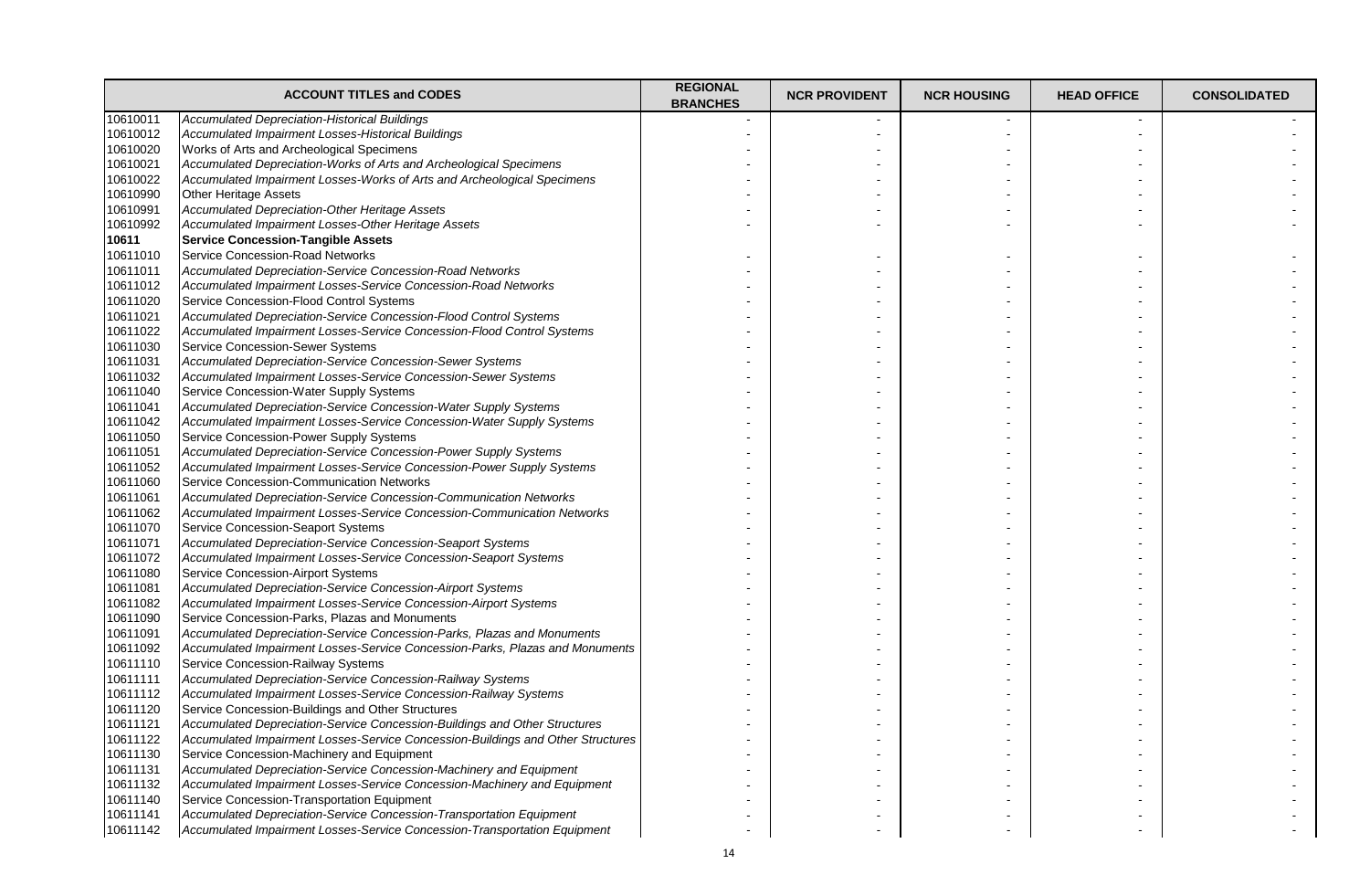|          | <b>ACCOUNT TITLES and CODES</b>                                                | <b>REGIONAL</b><br><b>BRANCHES</b> | <b>NCR PROVIDENT</b> | <b>NCR HOUSING</b> | <b>HEAD OFFICE</b> | <b>CONSOLIDATED</b> |
|----------|--------------------------------------------------------------------------------|------------------------------------|----------------------|--------------------|--------------------|---------------------|
| 10611150 | Service Concession-Furniture, Fixtures and Books                               |                                    |                      |                    |                    |                     |
| 10611151 | Accumulated Depreciation-Service Concession-Furniture, Fixtures and Books      |                                    |                      |                    |                    |                     |
| 10611152 | Accumulated Impairment Losses-Service Concession-Furniture, Fixtures and Books |                                    |                      |                    |                    |                     |
| 10611160 | Service Concession-Land                                                        |                                    |                      |                    |                    |                     |
| 10611161 | Accumulated Impairment Losses-Service Concession-Land                          |                                    |                      |                    |                    |                     |
| 10611990 | <b>Other Service Concession Assets</b>                                         |                                    |                      |                    |                    |                     |
| 10611991 | Accumulated Depreciation-Other Service Concession Assets                       |                                    |                      |                    |                    |                     |
| 10611992 | Accumulated Impairment Losses-Other Service Concession Assets                  |                                    |                      |                    |                    |                     |
| 10612    | <b>Exploration and Evaluation Assets</b>                                       |                                    |                      |                    |                    |                     |
| 10612010 | Underground Tunnel                                                             |                                    |                      |                    |                    |                     |
| 10612011 | Accumulated Depreciation-Underground Tunnel                                    |                                    |                      |                    |                    |                     |
| 10612012 | Accumulated Impairment Losses-Underground Tunnel                               |                                    |                      |                    |                    |                     |
| 10612020 | Mining Equipment                                                               |                                    |                      |                    |                    |                     |
| 10612021 | Accumulated Depreciation-Mining Equipment                                      |                                    |                      |                    |                    |                     |
| 10612022 | Accumulated Impairment Losses-Mining Equipment                                 |                                    |                      |                    |                    |                     |
| 10612990 | Other Exploration and Evaluation Assets                                        |                                    |                      |                    |                    |                     |
| 10612991 | Accumulated Depreciation-Other Exploration and Evaluation Assets               |                                    |                      |                    |                    |                     |
| 10612992 | Accumulated Impairment Losses-Other Exploration and Evaluation Assets          |                                    |                      |                    |                    |                     |
| 10613    | <b>Bearer Trees, Plants and Crops</b>                                          |                                    |                      |                    |                    |                     |
| 10613010 | Bearer Trees, Plants and Crops                                                 |                                    |                      |                    |                    |                     |
| 10613011 | Accumulated Impairment Losses-Bearer Trees, Plants and Crops                   |                                    |                      |                    |                    |                     |
| 10698    | Other Property, Plant and Equipment                                            |                                    |                      |                    |                    |                     |
| 10698010 | Work/Zoo Animals                                                               |                                    |                      |                    |                    |                     |
| 10698011 | Accumulated Depreciation-Work/Zoo Animals                                      |                                    |                      |                    |                    |                     |
| 10698012 | Accumulated Impairment Losses-Work/Zoo Animals                                 |                                    |                      |                    |                    |                     |
| 10698990 | Other Property, Plant and Equipment                                            | 8,603,859.00                       |                      |                    |                    | 8,603,859.00        |
| 10698991 | Accumulated Depreciation-Other Property, Plant and Equipment                   | (5,511,839.41)                     |                      |                    |                    | (5,511,839.41)      |
| 10698992 | Accumulated Impairment Losses-Other Property, Plant and Equipment              |                                    |                      |                    |                    |                     |
| 10699    | <b>Construction in Progress</b>                                                |                                    |                      |                    |                    |                     |
| 10699010 | Construction in Progress-Land Improvements                                     |                                    |                      |                    |                    |                     |
| 10699020 | Construction in Progress-Infrastructure Assets                                 |                                    |                      |                    |                    |                     |
| 10699030 | Construction in Progress-Buildings and Other Structures                        |                                    |                      |                    |                    |                     |
| 10699040 | Construction in Progress-Leased Assets                                         |                                    |                      |                    |                    |                     |
| 10699050 | Construction in Progress-Leased Assets Improvements                            |                                    |                      |                    |                    |                     |
| 10699060 | Construction in Progress-Furniture and Fixtures                                |                                    |                      |                    |                    |                     |
|          | <b>Total Property, Plant and Equipment</b>                                     | 935,511,098.97                     | 160,082,384.28       | $\blacksquare$     | 435,823,771.50     | 1,531,417,254.75    |
|          |                                                                                |                                    |                      |                    |                    |                     |
| 107      | <b>Biological Assets</b>                                                       |                                    |                      |                    |                    |                     |
| 10701    | <b>Bearer Biological Assets</b>                                                |                                    |                      |                    |                    |                     |
| 10701010 | <b>Breeding Stocks</b>                                                         |                                    |                      |                    |                    |                     |
| 10701011 | Accumulated Impairment Losses-Breeding Stocks                                  |                                    |                      |                    |                    |                     |
| 10701012 | <b>Accumulated Depreciation-Breeding Stocks</b>                                |                                    |                      |                    |                    |                     |
| 10701020 | Livestock                                                                      |                                    |                      |                    |                    |                     |
|          | Accumulated Impairment Losses-Livestock                                        |                                    |                      |                    |                    |                     |
| 10701021 |                                                                                |                                    |                      |                    |                    |                     |
| 10701022 | Accumulated Depreciation-Livestock                                             |                                    |                      |                    |                    |                     |
| 10701030 | Trees, Plants and Crops                                                        |                                    |                      |                    |                    |                     |
| 10701031 | Accumulated Impairment Losses-Trees, Plants and Crops                          |                                    |                      |                    |                    |                     |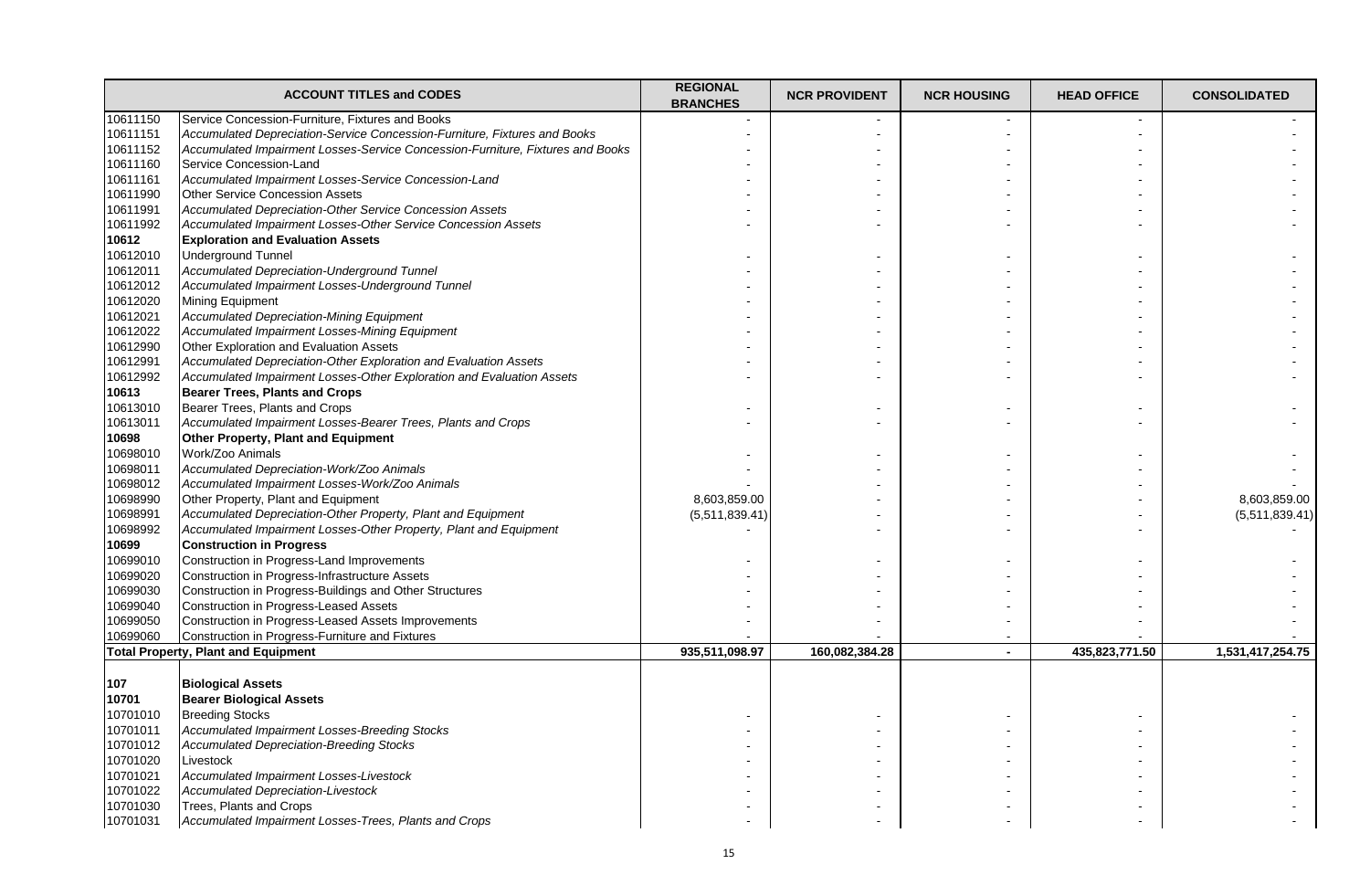|          | <b>ACCOUNT TITLES and CODES</b>                                                   | <b>REGIONAL</b><br><b>BRANCHES</b> | <b>NCR PROVIDENT</b> | <b>NCR HOUSING</b> | <b>HEAD OFFICE</b> | <b>CONSOLIDATED</b> |
|----------|-----------------------------------------------------------------------------------|------------------------------------|----------------------|--------------------|--------------------|---------------------|
| 10701032 | Accumulated Depreciation-Trees, Plants and Crops                                  |                                    |                      |                    | ۰.                 |                     |
| 10701040 | Aquaculture                                                                       |                                    |                      |                    |                    |                     |
| 10701041 | Accumulated Impairment Losses-Aquaculture                                         |                                    |                      |                    |                    |                     |
| 10701042 | Accumulated Depreciation-Aquaculture                                              |                                    |                      |                    |                    |                     |
| 10701990 | Other Bearer Biological Assets                                                    |                                    |                      |                    |                    |                     |
| 10701991 | Accumulated Impairment Losses-Other Bearer Biological Assets                      |                                    |                      |                    |                    |                     |
| 10701992 | Accumulated Depreciation-Other Bearer Biological Assets                           |                                    |                      |                    |                    |                     |
| 10702    | <b>Consumable Biological Assets</b>                                               |                                    |                      |                    |                    |                     |
| 10702010 | Livestock Held for Consumption/Sale/Distribution                                  |                                    |                      |                    |                    |                     |
| 10702011 | Accumulated Impairment Losses-Livestock Held for Consumption/Sale/Distribution    |                                    |                      |                    |                    |                     |
| 10702020 | Trees, Plants and Crops Held for Consumption/Sale/Distribution                    |                                    |                      |                    |                    |                     |
| 10702021 | Accumulated Impairment Losses-Trees, Plants and Crops Held for Consumption/Sale   |                                    |                      |                    |                    |                     |
| 10702030 | Agricultural Produce Held for Consumption/Sale/Distribution                       |                                    |                      |                    |                    |                     |
| 10702031 | Accumulated Impairment Losses-Agricultural Produce Held for Consumption/Sale/Dist |                                    |                      |                    |                    |                     |
| 10702040 | Aquaculture Held for Consumption/Sale/Distribution                                |                                    |                      |                    |                    |                     |
| 10702041 | Accumulated Impairment Losses-Aquaculture Held for Consumption/Sale/Distribution  |                                    |                      |                    |                    |                     |
| 10702990 | Other Consumable Biological Assets                                                |                                    |                      |                    |                    |                     |
| 10702991 | Accumulated Impairment Losses-Other Consumable Biological Assets                  |                                    |                      |                    |                    |                     |
|          | <b>Total Biological Assets</b>                                                    |                                    | $\blacksquare$       | $\blacksquare$     |                    |                     |
|          |                                                                                   |                                    |                      |                    |                    |                     |
| 108      | <b>Intangible Assets</b>                                                          |                                    |                      |                    |                    |                     |
| 10801    | <b>Intangible Assets</b>                                                          |                                    |                      |                    |                    |                     |
| 10801010 | Patents/Copyrights                                                                |                                    |                      |                    |                    |                     |
| 10801011 | Accumulated Amortization-Patents/Copyrights                                       |                                    |                      |                    |                    |                     |
| 10801012 | Accumulated Impairment Losses-Patents/Copyrights                                  |                                    |                      |                    |                    |                     |
| 10801020 | Computer Software                                                                 |                                    |                      |                    | 184,667,619.47     | 184,667,619.47      |
| 10801021 | Accumulated Amortization-Computer Software                                        |                                    |                      |                    | (61, 831, 206.35)  | (61, 831, 206.35)   |
| 10801022 | Accumulated Impairment Losses-Computer Software                                   |                                    |                      |                    |                    |                     |
| 10801030 | Websites                                                                          |                                    |                      |                    |                    |                     |
| 10801031 | <b>Accumulated Amortization-Websites</b>                                          |                                    |                      |                    |                    |                     |
| 10801032 | Accumulated Impairment Losses-Websites                                            |                                    |                      |                    |                    |                     |
| 10801040 | Goodwill                                                                          |                                    |                      |                    |                    |                     |
| 10801041 | Accumulated Impairment Losses-Goodwill                                            |                                    |                      |                    |                    |                     |
| 10801980 | Other Intangible Assets                                                           |                                    |                      |                    |                    |                     |
| 10801981 | Accumulated Amortization-Other Intangible Assets                                  |                                    |                      |                    |                    |                     |
| 10801982 | Accumulated Impairment Losses-Other Intangible Assets                             |                                    |                      |                    |                    |                     |
| 10802    | <b>Service Concession-Intangible Assets</b>                                       |                                    |                      |                    |                    |                     |
| 10802010 | Service Concession-Intangible Assets                                              |                                    |                      |                    |                    |                     |
| 10802011 | Accumulated Amortization-Service Concession-Intangible Assets                     |                                    |                      |                    |                    |                     |
| 10802012 | Accumulated Impairment Losses-Service Concession-Intangible Assets                |                                    |                      |                    |                    |                     |
| 10899    | <b>Development in Progress</b>                                                    |                                    |                      |                    |                    |                     |
| 10899010 | Development in Progress-Patents/Copyrights                                        |                                    |                      |                    |                    |                     |
| 10899020 | Development in Progress-Computer Software                                         |                                    |                      |                    | 147,976,474.64     | 147,976,474.64      |
| 10899030 | Development in Progress-Websites                                                  |                                    |                      |                    |                    |                     |
| 10899980 | Development in Progress-Other Intangible Assets                                   |                                    |                      |                    |                    |                     |
|          | <b>Total Intangible Assets</b>                                                    |                                    |                      |                    | 270,812,887.76     | 270,812,887.76      |
|          |                                                                                   |                                    |                      |                    |                    |                     |
|          |                                                                                   |                                    |                      |                    |                    |                     |
|          |                                                                                   | 16                                 |                      |                    |                    |                     |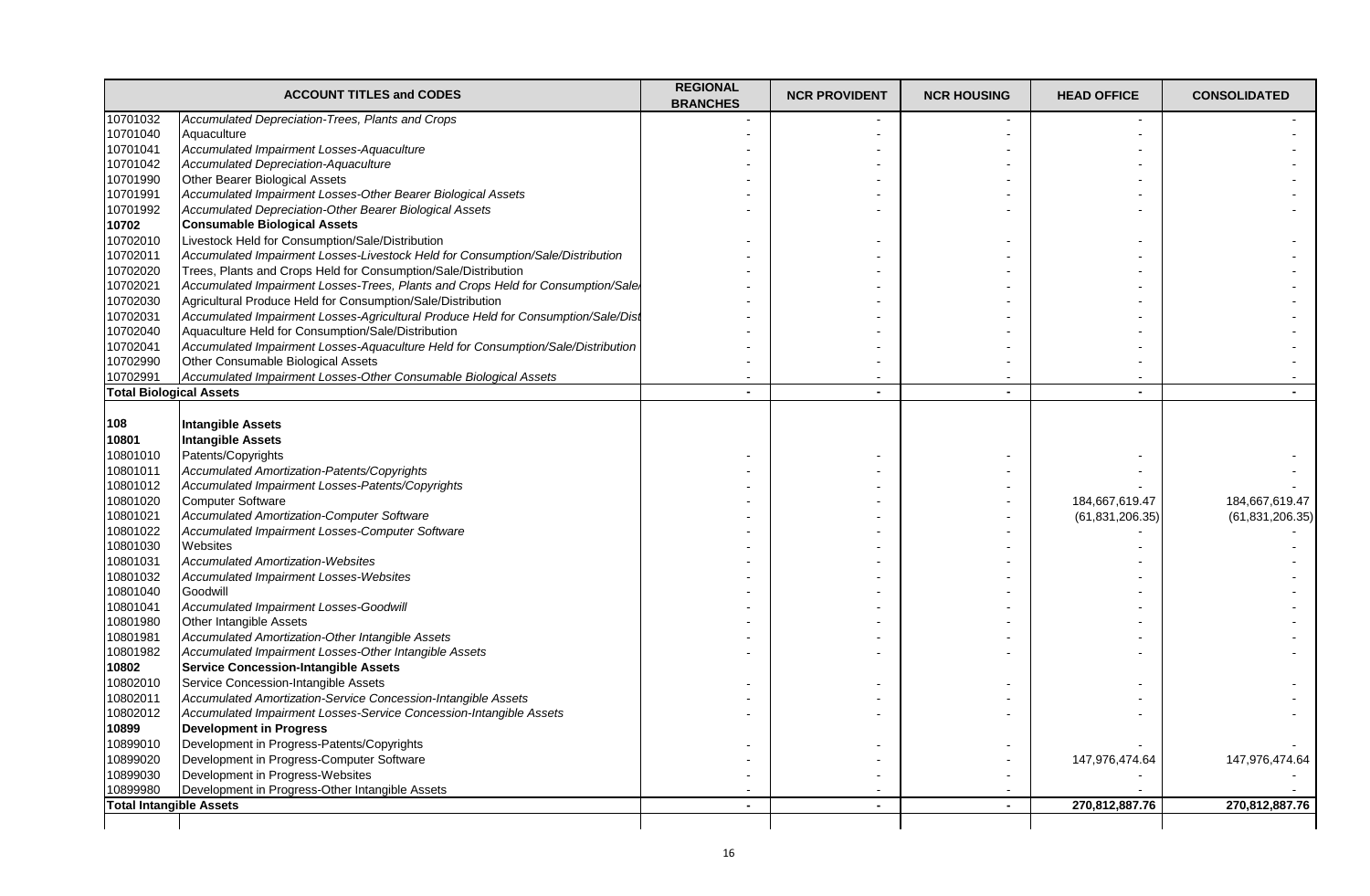|          | <b>ACCOUNT TITLES and CODES</b>                                | <b>REGIONAL</b><br><b>BRANCHES</b> | <b>NCR PROVIDENT</b> | <b>NCR HOUSING</b>       | <b>HEAD OFFICE</b>       | <b>CONSOLIDATED</b> |
|----------|----------------------------------------------------------------|------------------------------------|----------------------|--------------------------|--------------------------|---------------------|
| 109      | <b>International Reserves</b>                                  |                                    |                      |                          |                          |                     |
| 10901    | <b>International Reserves</b>                                  |                                    |                      |                          |                          |                     |
| 10901010 | Due from Foreign Banks-Demand Deposits                         |                                    |                      |                          |                          |                     |
| 10901020 | Foreign Currency on Hand                                       |                                    |                      |                          |                          |                     |
| 10901030 | Foreign Currency in Transit                                    |                                    |                      |                          |                          |                     |
| 10901040 | Foreign Investments                                            |                                    |                      |                          |                          |                     |
| 10901050 | Gold with Foreign Financial Institutions                       |                                    |                      |                          |                          |                     |
| 10901060 | Accrued Interest Paid on Foreign Securities Purchased          |                                    |                      |                          |                          |                     |
| 10901070 | <b>Holdings of Special Drawing Rights</b>                      |                                    |                      |                          |                          |                     |
| 10901080 | Foreign Securities Purchased Under Agreement to Resell         |                                    |                      | $\overline{\phantom{a}}$ | $\overline{\phantom{a}}$ |                     |
|          | <b>Total International Reserves</b>                            |                                    | $\sim$               | $\sim$                   | $\sim$                   |                     |
|          |                                                                |                                    |                      |                          |                          |                     |
|          |                                                                |                                    |                      |                          |                          |                     |
| 110      | Non-International Reserves Foreign Assets                      |                                    |                      |                          |                          |                     |
| 11001    | <b>Foreign Exchange Receivables</b>                            |                                    |                      |                          |                          |                     |
| 11001010 | Foreign Exchange Receivables                                   |                                    |                      |                          |                          |                     |
| 11002    | Due from Foreign Banks-Special Accounts                        |                                    |                      |                          |                          |                     |
| 11002010 | Due from Foreign Banks-Special Accounts                        |                                    |                      |                          |                          |                     |
| 11003    | Investments in Other Foreign Exchange Denominated Securities   |                                    |                      |                          |                          |                     |
| 11003010 | Investments in Other Foreign Exchange Denominated Securities   |                                    |                      |                          |                          |                     |
|          | <b>Total Non-International Reserves Foreign Assets</b>         |                                    | $\blacksquare$       | $\blacksquare$           | $\blacksquare$           |                     |
|          |                                                                |                                    |                      |                          |                          |                     |
| 111      | <b>Non-Current Assets Held for Sale</b>                        |                                    |                      |                          |                          |                     |
| 11101    | <b>Non-Current Assets Held for Sale</b>                        |                                    |                      |                          |                          |                     |
| 11101010 | Non-Current Assets Held for Sale                               | 738,033,839.97                     |                      | 916,473,972.00           | $\blacksquare$           | 1,654,507,811.97    |
| 11101011 | Accumulated Impairment Losses-Non-Current Assets Held for Sale |                                    |                      |                          | $\blacksquare$           |                     |
|          | <b>Total Non-Current Assets Held for Sale</b>                  | 738,033,839.97                     | $\blacksquare$       | 916,473,972.00           | $\blacksquare$           | 1,654,507,811.97    |
|          |                                                                |                                    |                      |                          |                          |                     |
| 112      | <b>Deferred Tax Assets</b>                                     |                                    |                      |                          |                          |                     |
| 11201    | <b>Deferred Tax Assets</b>                                     |                                    |                      |                          |                          |                     |
| 11201010 | Deferred Tax Assets                                            |                                    |                      |                          |                          |                     |
|          | <b>Total Deferred Tax Assets</b>                               | $\sim$                             | $\blacksquare$       | $\blacksquare$           | $\blacksquare$           |                     |
|          |                                                                |                                    |                      |                          |                          |                     |
| 199      | <b>Other Assets</b>                                            |                                    |                      |                          |                          |                     |
|          |                                                                |                                    |                      |                          |                          |                     |
| 19901    | <b>Advances</b>                                                |                                    |                      |                          |                          |                     |
| 19901010 | Advances for Operating Expenses                                |                                    |                      |                          |                          |                     |
| 19901020 | Advances for Payroll                                           |                                    |                      |                          |                          |                     |
| 19901030 | Advances to Special Disbursing Officer                         |                                    |                      |                          |                          |                     |
| 19901040 | Advances to Officers and Employees                             |                                    |                      |                          |                          |                     |
| 19902    | <b>Prepayments</b>                                             |                                    |                      |                          |                          |                     |
| 19902010 | Advances to Contractors                                        |                                    |                      |                          |                          |                     |
| 19902020 | <b>Prepaid Rent</b>                                            | 2,456,241.93                       |                      |                          |                          | 2,456,241.93        |
| 19902030 | <b>Prepaid Registration</b>                                    | 16,201.24                          |                      |                          |                          | 16,201.24           |
| 19902040 | <b>Prepaid Interest</b>                                        |                                    |                      |                          |                          |                     |
| 19902050 | Prepaid Insurance                                              | 2,688,644.14                       | 292,518.05           | 33,885.32                |                          | 3,015,047.51        |
| 19902060 | Input Tax                                                      |                                    |                      |                          |                          |                     |
| 19902070 | Creditable Input Tax                                           |                                    |                      |                          |                          |                     |
| 19902080 | Withholding Tax at Source                                      |                                    |                      |                          |                          |                     |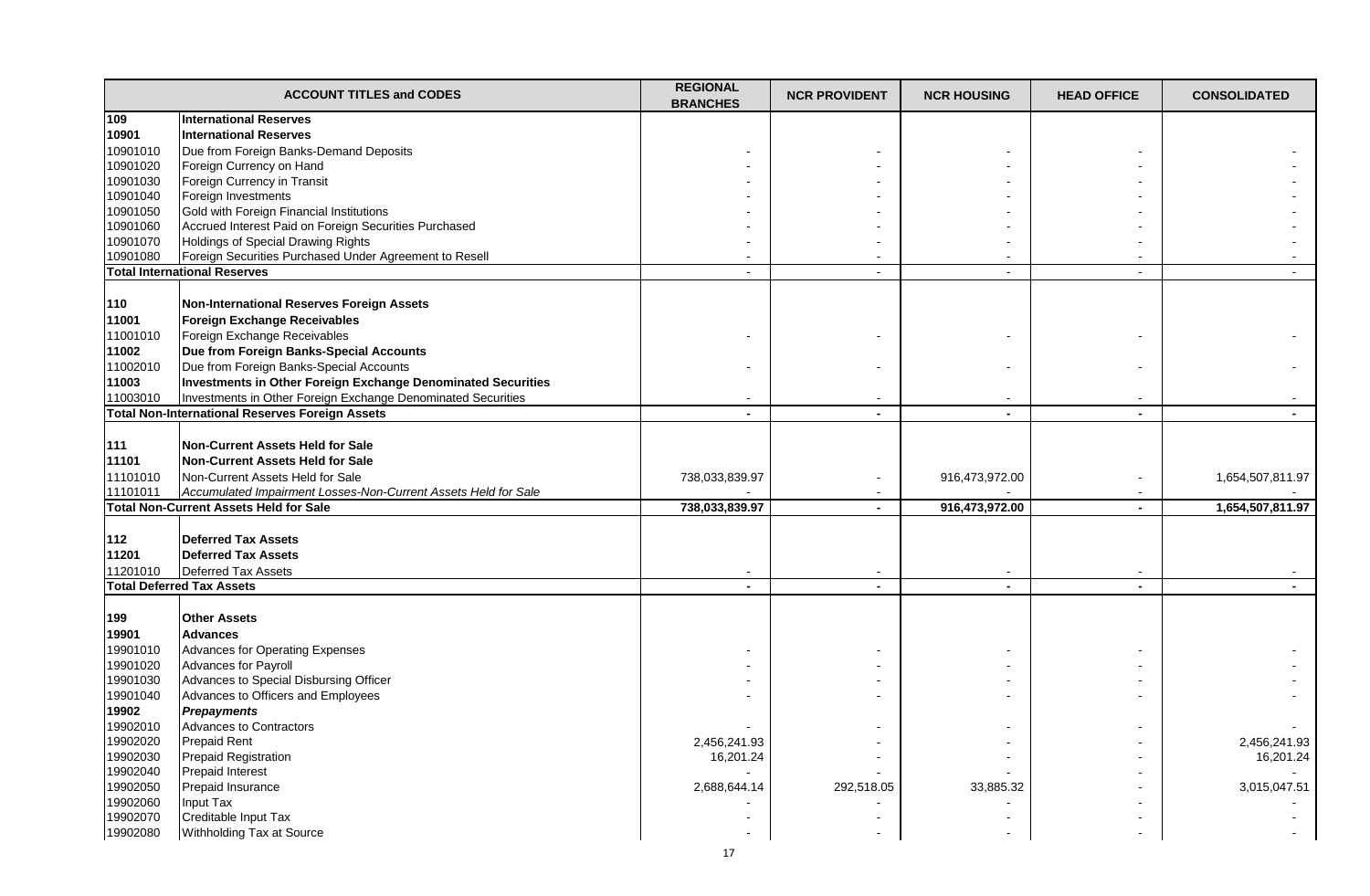|                           | <b>ACCOUNT TITLES and CODES</b>                                     | <b>REGIONAL</b><br><b>BRANCHES</b> | <b>NCR PROVIDENT</b> | <b>NCR HOUSING</b> | <b>HEAD OFFICE</b> | <b>CONSOLIDATED</b> |
|---------------------------|---------------------------------------------------------------------|------------------------------------|----------------------|--------------------|--------------------|---------------------|
| 19902990                  | <b>Other Prepayments</b>                                            | 14,717,269.20                      | 6,898,079.50         | 4,852,254.16       | 197,671,338.75     | 224,138,941.61      |
| 19903                     | <b>Deposits</b>                                                     |                                    |                      |                    |                    |                     |
| 19903010                  | Deposit on Letters of Credit                                        |                                    |                      |                    |                    |                     |
| 19903020                  | <b>Guaranty Deposits</b>                                            | 55,956,607.58                      | 42,922,165.48        | 1,609,632.00       | 47,706,741.75      | 148, 195, 146.81    |
| 19903990                  | Other Deposits                                                      |                                    |                      |                    |                    |                     |
| 19904                     | <b>Restricted Fund</b>                                              |                                    |                      |                    |                    |                     |
| 19904010                  | <b>Restricted Fund</b>                                              |                                    |                      | 673,416,487.96     | 280,319,152.86     | 953,735,640.82      |
| 19999                     | <b>Other Assets</b>                                                 |                                    |                      |                    |                    |                     |
| 19999020                  | Foreclosed Property/Assets                                          |                                    |                      |                    |                    |                     |
| 19999021                  | Accumulated Impairment Losses-Foreclosed Property/Assets            |                                    |                      |                    |                    |                     |
| 19999030                  | Forfeited Property/Assets                                           |                                    |                      |                    |                    |                     |
| 19999031                  | Accumulated Impairment Losses-Forfeited Property/Assets             |                                    |                      |                    |                    |                     |
| 19999040                  | Confiscated Property/Assets                                         |                                    |                      |                    |                    |                     |
| 19999041                  | Accumulated Impairment Losses-Confiscated Property/Assets           |                                    |                      |                    |                    |                     |
| 19999050                  | Abandoned/Surrendered Property/Assets                               |                                    |                      |                    |                    |                     |
| 19999051                  | Accumulated Impairment Losses-Abandoned/Surrendered Property/Assets |                                    |                      |                    |                    |                     |
| 19999060                  | Demonetized Commemorative Coins                                     |                                    |                      |                    |                    |                     |
| 19999070                  | <b>Commemorative Notes and Coins</b>                                |                                    |                      |                    |                    |                     |
| 19999080                  | Deferred Charges/Losses                                             |                                    |                      |                    |                    |                     |
| 19999990                  | <b>Other Assets</b>                                                 | 6,580,381.90                       | 1,058,157.79         |                    | 7,709,686.30       | 15,348,225.99       |
| 19999991                  | Accumulated Impairment Losses-Other Assets                          |                                    |                      |                    |                    |                     |
| <b>Total Other Assets</b> |                                                                     | 82,415,345.99                      | 51,170,920.82        | 679,912,259.44     | 533,406,919.66     | 1,346,905,445.91    |
|                           |                                                                     |                                    |                      |                    |                    |                     |
|                           |                                                                     |                                    |                      |                    |                    |                     |
| <b>TOTAL ASSETS</b>       |                                                                     | 244,871,816,526.72                 | 1,021,286,486.26     | 224,273,355,755.01 | 133,220,733,533.16 | 603,387,192,301.15  |
|                           |                                                                     |                                    |                      |                    |                    |                     |
|                           |                                                                     |                                    |                      |                    |                    |                     |
| $\overline{2}$            | Liabilities                                                         |                                    |                      |                    |                    |                     |
| 201                       | <b>Financial Liabilities</b>                                        |                                    |                      |                    |                    |                     |
| 20101                     | <b>Payables</b>                                                     |                                    |                      |                    |                    |                     |
| 20101010                  | <b>Accounts Payable</b>                                             | 12,289,570,225.15                  | 1,180,273,958.41     | 8,233,196,229.26   | 41,584,418,196.48  | 63,287,458,609.30   |
| 20101020                  | Due to Officers and Employees                                       | 5,004,862.47                       | 279,321.02           |                    | 60,934.19          | 5,345,117.68        |
| 20101040                  | Notes Payable                                                       |                                    |                      |                    |                    |                     |
| 20101050                  | Interest Payable                                                    |                                    |                      |                    |                    |                     |
| 20101060                  | Operating Lease Payable                                             |                                    |                      |                    |                    |                     |
| 20101070                  | Finance Lease Payable                                               |                                    |                      |                    |                    |                     |
| 20101080                  | Awards and Rewards Payable                                          |                                    |                      |                    |                    |                     |
| 20101090                  | Service Concession Arrangements Payable                             |                                    |                      |                    |                    |                     |
| 20101100                  | <b>Accrued Benefits Payable</b>                                     |                                    |                      |                    |                    |                     |
| 20101110                  | Insurance/Reinsurance Premium Payable                               | 2,095,366,105.62                   |                      | 1,822,923,995.95   |                    | 3,918,290,101.57    |
| 20102                     | <b>Bills/Bonds/Loans Payable</b>                                    |                                    |                      |                    |                    |                     |
| 20102020                  | Bonds Payable-Domestic                                              |                                    |                      |                    |                    |                     |
| 20102021                  | Discount on Bonds Payable-Domestic                                  |                                    |                      |                    |                    |                     |
| 20102022                  | Premium on Bonds Payable-Domestic                                   |                                    |                      |                    |                    |                     |
| 20102023                  | <b>Bond Issue Cost-Domestic</b>                                     |                                    |                      |                    |                    |                     |
| 20103                     | <b>Tax Refunds Payable</b>                                          |                                    |                      |                    |                    |                     |
| 20103010                  | <b>Tax Refunds Payable</b>                                          |                                    |                      |                    |                    |                     |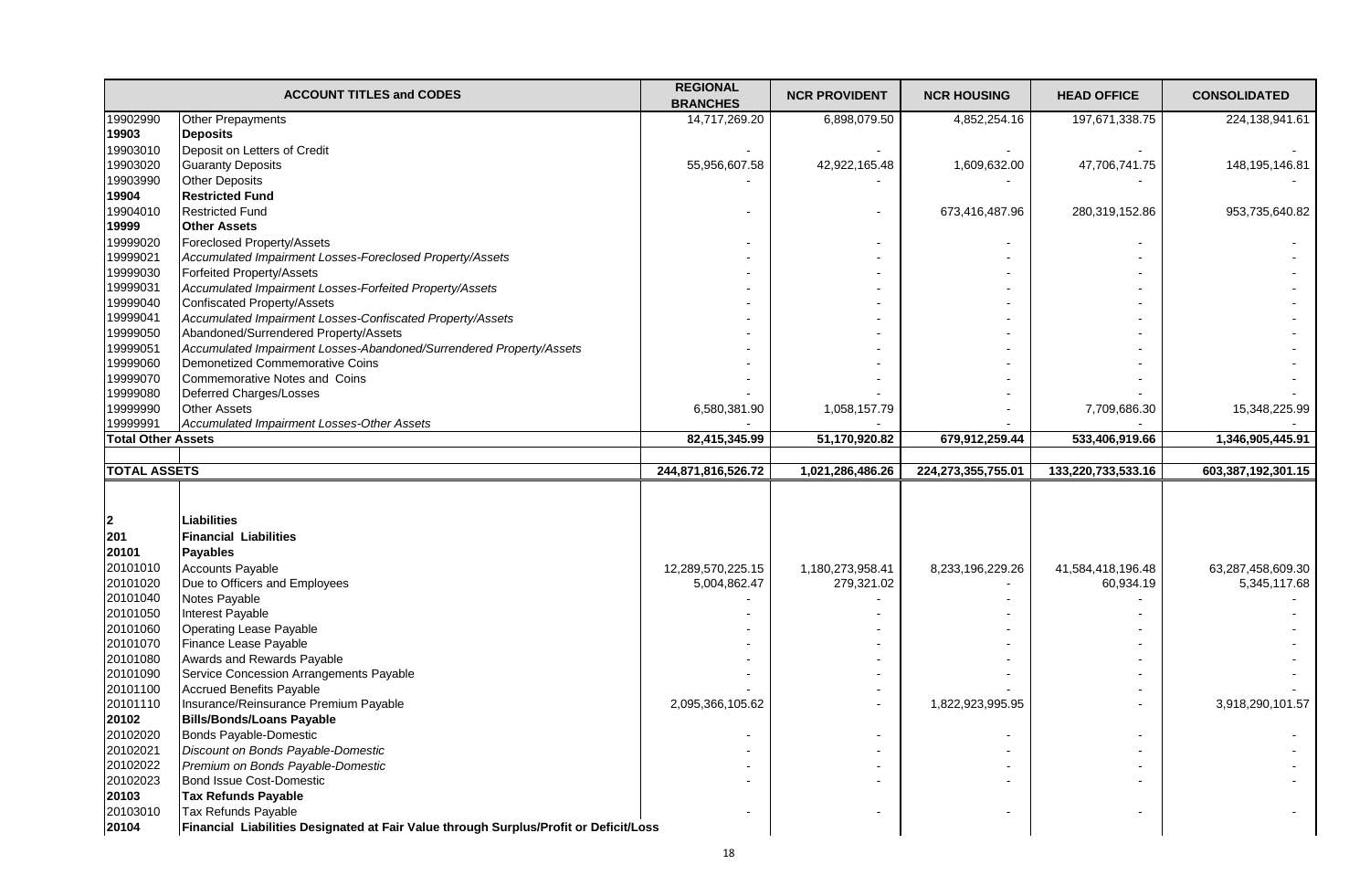|                      | <b>ACCOUNT TITLES and CODES</b>                                                     | <b>REGIONAL</b><br><b>BRANCHES</b> | <b>NCR PROVIDENT</b> | <b>NCR HOUSING</b> | <b>HEAD OFFICE</b> | <b>CONSOLIDATED</b>         |
|----------------------|-------------------------------------------------------------------------------------|------------------------------------|----------------------|--------------------|--------------------|-----------------------------|
| 20104010             | Financial Liability Designated at Fair Value through Surplus/Profit or Deficit/Loss |                                    |                      |                    |                    |                             |
| 20105                | Financial Liabilities Held for Trading                                              |                                    |                      |                    |                    |                             |
| 20105010             | Derivatives Financial Liability with Negative Fair Value Held for Trading           |                                    |                      |                    |                    |                             |
| 20105020             | <b>Liability for Short Position</b>                                                 |                                    |                      |                    |                    |                             |
| 20106                | Financial Liabilities Associated with Transferred Assets                            |                                    |                      |                    |                    |                             |
| 20106010             | Financial Liabilities Associated with Transferred Assets                            |                                    |                      |                    |                    |                             |
| 20107                | Domestic Securities Sold Under Repurchase Agreements                                |                                    |                      |                    |                    |                             |
| 20107010             | Domestic Securities Sold Under Repurchase Agreements                                |                                    |                      |                    |                    |                             |
| 20108                | <b>Unsecured Subordinated Debt</b>                                                  |                                    |                      |                    |                    |                             |
| 20108010             | <b>Unsecured Subordinated Debt</b>                                                  |                                    |                      |                    |                    |                             |
| 20108011             | <b>Unamortized Unsecured Subordinated Debt Discount</b>                             |                                    |                      |                    |                    |                             |
| 20108012             | Unamortized Unsecured Subordinated Debt Premium                                     |                                    |                      |                    |                    |                             |
| 20199                | <b>Other Financial Liabilities</b>                                                  |                                    |                      |                    |                    |                             |
| 20199990             | <b>Other Financial Liabilities</b>                                                  |                                    |                      |                    |                    |                             |
|                      | <b>Total Financial Liabilities</b>                                                  | 14,389,941,193.24                  | 1,180,553,279.43     | 10,056,120,225.21  | 41,584,479,130.67  | 67,211,093,828.55           |
|                      |                                                                                     |                                    |                      |                    |                    |                             |
| 202                  | <b>Inter-Agency Payables</b>                                                        |                                    |                      |                    |                    |                             |
| 20201                | <b>Inter-Agency Payables</b>                                                        |                                    |                      |                    |                    |                             |
| 20201010             | Due to BIR                                                                          |                                    |                      |                    | 121,477,707.74     | 121,477,707.74              |
| 20201020             | Due to GSIS                                                                         | 434,623.31                         | 64,870.26            |                    | 15,849,597.71      | 16,349,091.28               |
| 20201030             | Due to Pag-IBIG                                                                     | 92,350.39                          |                      |                    | 827,524.55         | 919.874.94                  |
| 20201040             | Due to PhilHealth                                                                   | 89,883.74                          | 731.58               |                    | 1,347,033.14       | 1,437,648.46                |
| 20201050             | Due to NGAs                                                                         | 1,461,821.42                       |                      |                    |                    | 1,461,821.42                |
| 20201060             | Due to Government Corporations<br>Due to LGUs                                       | 200.00                             |                      | 52,769,189.82      | 605,961.68         | 53,375,351.50<br>149,176.12 |
| 20201070<br>20201080 | Due to Subsidiaries/Joint Venture/Associates/Affiliates                             | 62,208.27                          |                      | 86,967.85          |                    |                             |
| 20201090             | Due to Treasurer of the Philippines                                                 |                                    |                      |                    |                    |                             |
| 20201100             | Due to Parent Corporations                                                          |                                    |                      |                    |                    |                             |
| 20201110             | Due to SSS                                                                          | 69,415.00                          |                      |                    | 1,347,960.00       | 1,417,375.00                |
| 20201120             | Value Added Tax Payable                                                             |                                    |                      |                    |                    |                             |
| 20201130             | Income Tax Payable                                                                  |                                    |                      |                    |                    |                             |
| 20202                | Due to Bangko Sentral ng Pilipinas / Other Banks/ Others                            |                                    |                      |                    |                    |                             |
| 20202010             | Due to Bangko Sentral ng Pilipinas                                                  |                                    |                      |                    |                    |                             |
| 20202020             | Due to Resident Banks-Clearing Accounts                                             |                                    |                      |                    |                    |                             |
| 20202030             | Due to Non-Resident Banks-Working Capital                                           |                                    |                      |                    |                    |                             |
| 20202040             | Due to Foreign Currency Deposit Unit / Regional Banking Units                       |                                    |                      |                    |                    |                             |
| 20202050             | Interbank Loans Payable                                                             |                                    |                      |                    |                    |                             |
| 20202060             | Due to International Monetary Fund                                                  |                                    |                      |                    |                    |                             |
| 20202070             | Allocation of Special Drawing Rights                                                |                                    |                      |                    |                    |                             |
| 20202080             | Due to Philippine Deposit Insurance Corporation                                     |                                    |                      |                    |                    |                             |
| 20202090             | Due to Philippine Crop Insurance Corporation                                        |                                    |                      |                    |                    |                             |
| 20202100             | Due to Head Office/Branches/Agencies Abroad                                         |                                    |                      |                    |                    |                             |
| 20202990             | <b>Others</b>                                                                       |                                    |                      |                    |                    |                             |
|                      | <b>Total Inter-Agency Payables</b>                                                  | 2,210,502.13                       | 65,601.84            | 52,856,157.67      | 141,455,784.82     | 196.588.046.46              |
|                      |                                                                                     |                                    |                      |                    |                    |                             |
| 203                  | <b>Intra-Agency Payables</b>                                                        |                                    |                      |                    |                    |                             |
| 20301                | <b>Intra-Agency Payables</b>                                                        |                                    |                      |                    |                    |                             |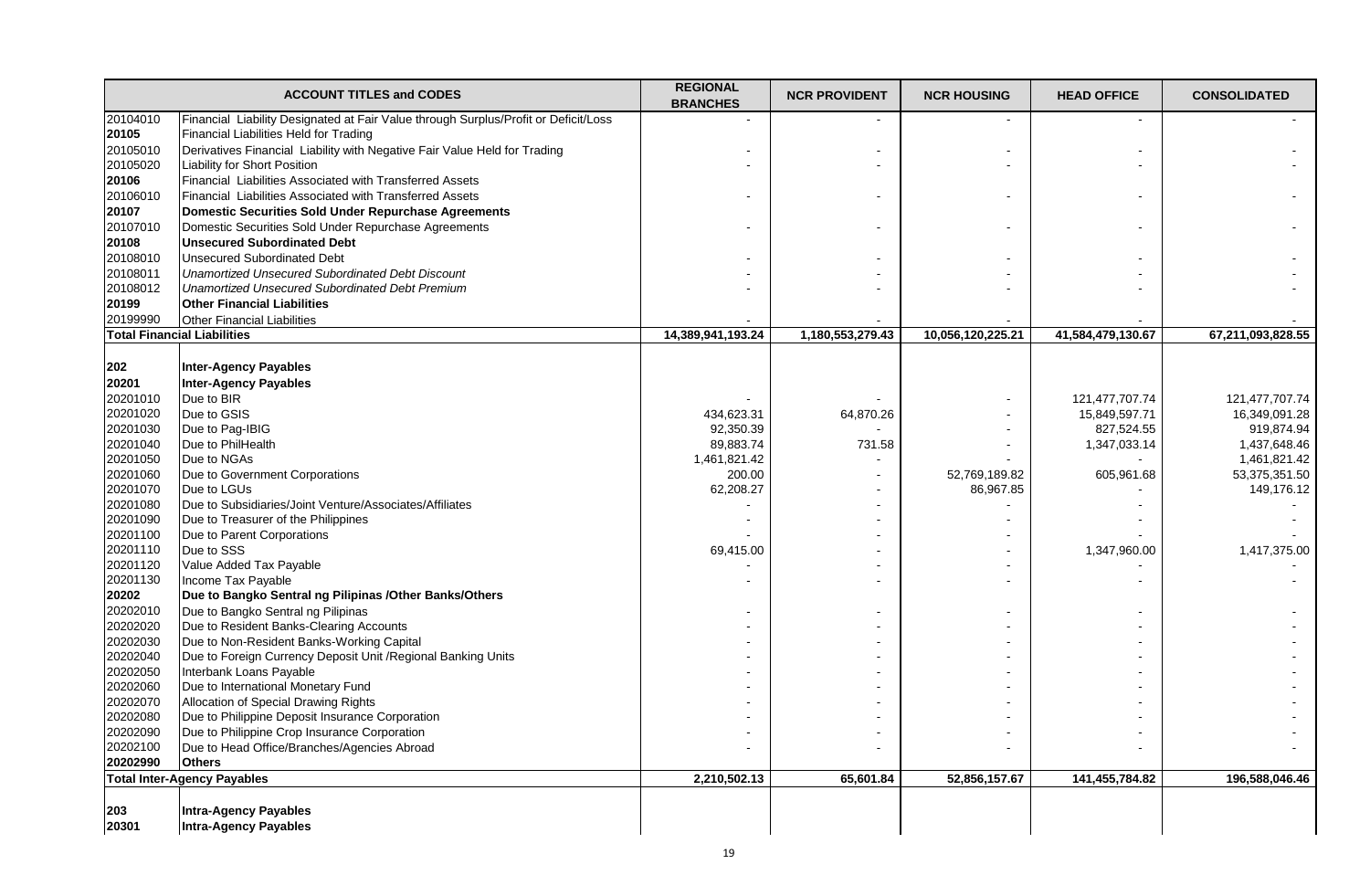|                                | <b>ACCOUNT TITLES and CODES</b>                                            | <b>REGIONAL</b><br><b>BRANCHES</b> | <b>NCR PROVIDENT</b>     | <b>NCR HOUSING</b>                 | <b>HEAD OFFICE</b>      | <b>CONSOLIDATED</b>                |
|--------------------------------|----------------------------------------------------------------------------|------------------------------------|--------------------------|------------------------------------|-------------------------|------------------------------------|
| 20301040                       | Due to Operating Units                                                     |                                    |                          |                                    |                         |                                    |
| 20301050                       | Due to Other Funds                                                         |                                    |                          |                                    |                         |                                    |
| 20301060                       | Due to Central/Home/Head Office                                            |                                    |                          |                                    |                         |                                    |
| 20301070                       | Due to Regional/Branch Offices                                             | 201,672,879,064.89                 | (13,407,804,734.62)      | 194,633,206,506.29                 | (382, 898, 280, 836.56) | 0.00                               |
|                                | <b>Total Intra-Agency Payables</b>                                         | 201,672,879,064.89                 | (13, 407, 804, 734.62)   | 194,633,206,506.29                 | (382,898,280,836.56)    | 0.00                               |
|                                |                                                                            |                                    |                          |                                    |                         |                                    |
| 204                            | <b>Trust Liabilities</b>                                                   |                                    |                          |                                    |                         |                                    |
| 20401                          | <b>Trust Liabilities</b>                                                   |                                    |                          |                                    |                         |                                    |
| 20401010                       | <b>Trust Liabilities</b>                                                   | 187,234.34                         | 58,765,404.23            | 551,933,093.70                     | 228,939,263.44          | 839,824,995.71                     |
| 20401020                       | Trust Liabilities-Disaster Risk Reduction and Management Fund              |                                    |                          |                                    |                         |                                    |
| 20401030                       | Bail Bonds Payable                                                         |                                    |                          |                                    |                         |                                    |
| 20401040                       | Guaranty/Security Deposits Payable                                         | 9,537,263.61                       | 215,551.46               |                                    | 139,940,037.36          | 149,692,852.43                     |
| 20401050                       | <b>Customers' Deposits Payable</b>                                         | 230,008,048.05                     |                          | 48,425,784.49                      | 2,011,865,237.34        | 2,290,299,069.88                   |
| 20401060                       | <b>Margin Deposits</b>                                                     |                                    |                          |                                    |                         |                                    |
| 20401070                       | Deposit from Prospective Investors                                         |                                    |                          |                                    |                         |                                    |
| <b>Total Trust Liabilities</b> |                                                                            | 239,732,546.00                     | 58,980,955.69            | 600,358,878.19                     | 2,380,744,538.14        | 3,279,816,918.02                   |
|                                | <b>Deferred Credits/Unearned Income</b>                                    |                                    |                          |                                    |                         |                                    |
| 205<br>20501                   | <b>Deferred Credits</b>                                                    |                                    |                          |                                    |                         |                                    |
| 20501010                       |                                                                            |                                    |                          |                                    |                         |                                    |
| 20501020                       | Deferred Finance Lease Revenue<br>Deferred Service Concession Revenue      |                                    |                          |                                    |                         |                                    |
| 20501030                       |                                                                            |                                    |                          |                                    |                         |                                    |
| 20501990                       | Output Tax<br><b>Other Deferred Credits</b>                                |                                    |                          | 3,007,001,008.87                   |                         |                                    |
| 20502                          | <b>Unearned Revenue/Income</b>                                             | 2,773,886,367.50                   |                          |                                    | 2,048,447,009.65        | 7,829,334,386.02                   |
| 20502010                       |                                                                            |                                    |                          |                                    |                         |                                    |
| 20502020                       | Unearned Revenue/Income-Investment Property<br><b>Unearned Tax Subsidy</b> |                                    |                          |                                    |                         |                                    |
| 20502030                       | <b>Commitment Contribution</b>                                             |                                    |                          |                                    |                         |                                    |
| 20502040                       | <b>Reserve for Unearned Premiums</b>                                       |                                    |                          |                                    |                         |                                    |
| 20502990                       | Other Unearned Revenue/Income                                              |                                    |                          |                                    | 53,967,287.41           |                                    |
|                                | <b>Total Deferred Credits/Unearned Income</b>                              | 482,027,442.43<br>3,255,913,809.93 | 859,851.13<br>859,851.13 | 139,909,124.44<br>3,146,910,133.31 | 2,102,414,297.06        | 676,763,705.41<br>8,506,098,091.43 |
|                                |                                                                            |                                    |                          |                                    |                         |                                    |
| 206                            | <b>Provisions</b>                                                          |                                    |                          |                                    |                         |                                    |
| 20601                          | <b>Provisions</b>                                                          |                                    |                          |                                    |                         |                                    |
| 20601010                       | Pension Benefits Payable                                                   |                                    |                          |                                    |                         |                                    |
| 20601020                       | Leave Benefits Payable                                                     | 364,172,020.64                     | 121,753,871.86           | 92,330,906.67                      | 169,119,442.92          | 747,376,242.09                     |
| 20601030                       | <b>Retirement Gratuity Payable</b>                                         |                                    |                          |                                    |                         |                                    |
| 20601040                       | Provision for Product Warranty                                             |                                    |                          |                                    |                         |                                    |
| 20601050                       | Provision for Environmental Damages                                        |                                    |                          |                                    |                         |                                    |
| 20601990                       | Other Provisions                                                           | 485,912,007.34                     | 134,661,483.77           | 307,907,163.09                     | 558,990,647.44          | 1,487,471,301.64                   |
| <b>Total Provisions</b>        |                                                                            | 850,084,027.98                     | 256,415,355.63           | 400,238,069.76                     | 728,110,090.36          | 2,234,847,543.73                   |
|                                |                                                                            |                                    |                          |                                    |                         |                                    |
| 207                            | <b>Currency Issued</b>                                                     |                                    |                          |                                    |                         |                                    |
| 20701                          | <b>Currency Issued</b>                                                     |                                    |                          |                                    |                         |                                    |
| 20701010                       | Currency Issued                                                            |                                    |                          |                                    |                         |                                    |
| <b>Total Currency Issued</b>   |                                                                            | ÷.                                 | $\blacksquare$           | $\blacksquare$                     | $\sim$                  |                                    |
|                                |                                                                            |                                    |                          |                                    |                         |                                    |
| 208                            | <b>Deposit Liabilities</b>                                                 |                                    |                          |                                    |                         |                                    |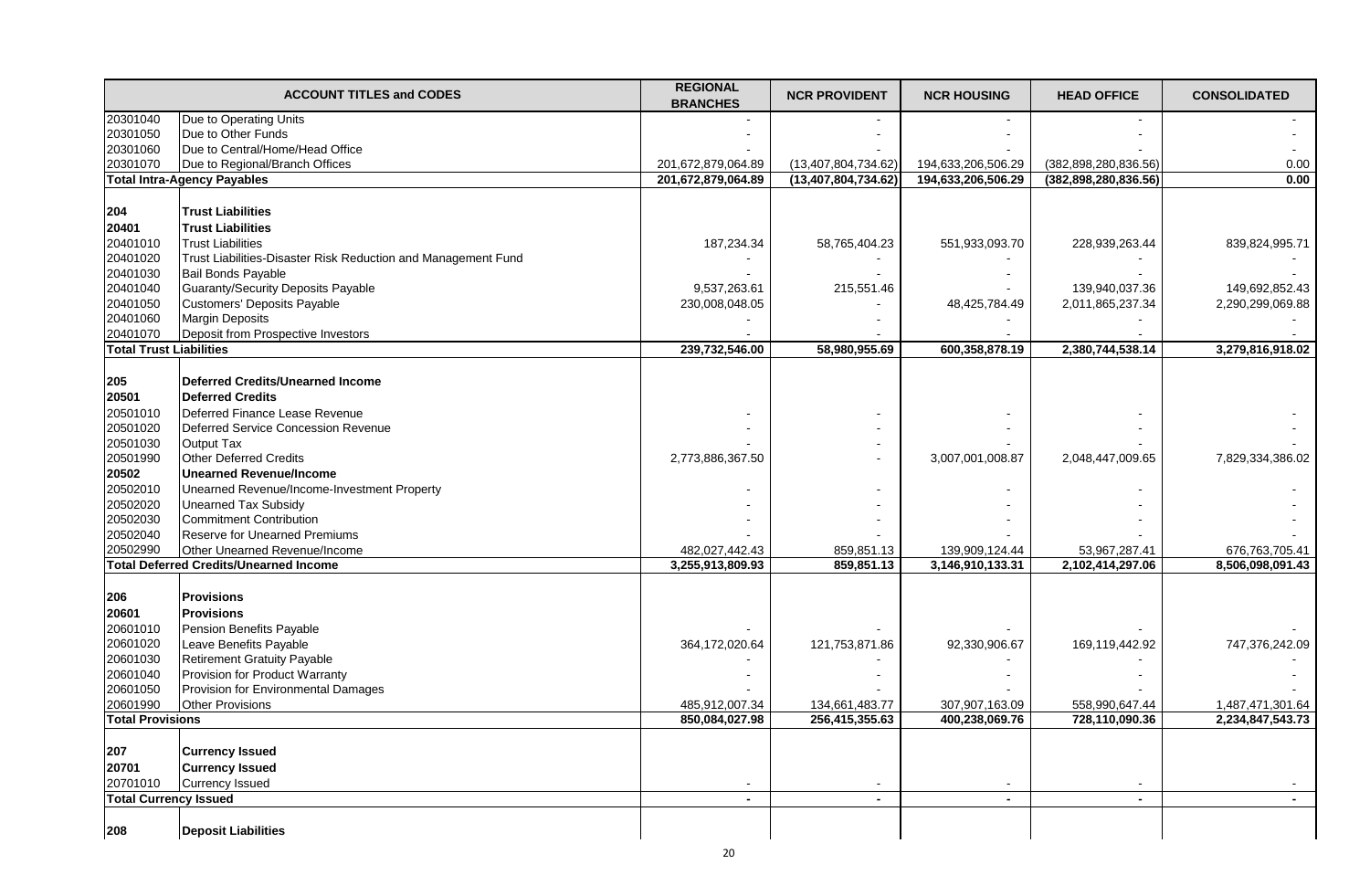|                                  | <b>ACCOUNT TITLES and CODES</b>                                                   | <b>REGIONAL</b><br><b>BRANCHES</b> | <b>NCR PROVIDENT</b> | <b>NCR HOUSING</b> | <b>HEAD OFFICE</b>      | <b>CONSOLIDATED</b> |
|----------------------------------|-----------------------------------------------------------------------------------|------------------------------------|----------------------|--------------------|-------------------------|---------------------|
| 20801                            | <b>Deposit Liabilities</b>                                                        |                                    |                      |                    |                         |                     |
| 20801010                         | Foreign Currency Deposits                                                         |                                    |                      |                    |                         |                     |
| 20801020                         | International Financial Institutions                                              |                                    |                      |                    |                         |                     |
| 20801030                         | Demand Deposit-Reserves                                                           |                                    |                      |                    |                         |                     |
| 20801040                         | Demand Deposit                                                                    |                                    |                      |                    |                         |                     |
| 20801050                         | Demand Deposit-Others                                                             |                                    |                      |                    |                         |                     |
| 20801060                         | Savings Deposit                                                                   |                                    |                      |                    |                         |                     |
| 20801070                         | Fixed-term Deposit                                                                |                                    |                      |                    |                         |                     |
| 20801080                         | Withdrawal in Progress                                                            |                                    |                      |                    |                         |                     |
| 20801090                         | Negotiable Order of Withdrawal Accounts                                           |                                    |                      |                    |                         |                     |
| 20801100                         | <b>Time Certificates of Deposit</b>                                               |                                    |                      |                    |                         |                     |
| 20801110                         | Long-term Negotiable Certificates of Deposit                                      |                                    |                      |                    |                         |                     |
| 20801120                         | Special Deposit Account                                                           |                                    |                      |                    |                         |                     |
| <b>Total Deposit Liabilities</b> |                                                                                   |                                    |                      |                    | $\blacksquare$          |                     |
|                                  |                                                                                   |                                    |                      |                    |                         |                     |
| 209                              | <b>Deferred Tax Liabilities</b>                                                   |                                    |                      |                    |                         |                     |
| 20901                            | <b>Deferred Tax Liabilities</b>                                                   |                                    |                      |                    |                         |                     |
| 20901010                         | <b>Deferred Tax Liabilities</b>                                                   |                                    |                      |                    |                         |                     |
|                                  | <b>Total Deferred Tax Liabilities</b>                                             | $\blacksquare$                     | $\blacksquare$       | $\blacksquare$     | $\blacksquare$          | $\sim$              |
|                                  |                                                                                   |                                    |                      |                    |                         |                     |
| 299                              | <b>Other Payables</b>                                                             |                                    |                      |                    |                         |                     |
| 29999                            | <b>Other Payables</b>                                                             |                                    |                      |                    |                         |                     |
| 29999010                         | <b>Special Time Deposit</b>                                                       |                                    |                      |                    |                         |                     |
| 29999020                         | Treasurer/Cashier/Manager's Check                                                 |                                    |                      |                    |                         |                     |
| 29999030                         | Payment Order Payable                                                             |                                    |                      |                    |                         |                     |
| 29999040                         | <b>Undistributed Collections</b>                                                  | 159,534,066.02                     | 218,182,769.31       | 2,231,552.14       | 499,045,883.93          | 878,994,271.40      |
| 29999050                         | <b>Unclaimed Balances</b>                                                         | 18,188.19                          |                      | 5,000,733.96       | 9,812,507.78            | 14,831,429.93       |
| 29999060                         | Loans by Regional Banking Units from Foreign Currency Deposit Unit/Expanded Forei |                                    |                      |                    |                         |                     |
| 29999070                         | Liability for Letters of Credit                                                   |                                    |                      |                    |                         |                     |
| 29999080                         | Outstanding Acceptances Executed by or for Account of the Bank                    |                                    |                      |                    |                         |                     |
| 29999090                         | Dividends Payable                                                                 |                                    |                      |                    |                         |                     |
| 29999100                         | Servicing Liabilities                                                             |                                    |                      |                    |                         |                     |
| 29999110                         | Insured Deposit Claims Payable                                                    |                                    |                      |                    |                         |                     |
| 29999120                         | Return Premiums Payable                                                           |                                    |                      |                    |                         |                     |
| 29999130                         | No Claim Bonus Payable                                                            |                                    |                      |                    |                         |                     |
| 29999990                         | Other Payables                                                                    |                                    |                      |                    |                         |                     |
| <b>Total Other Payables</b>      |                                                                                   | 159,552,254.21                     | 218, 182, 769. 31    | 7,232,286.10       | 508,858,391.71          | 893,825,701.33      |
|                                  |                                                                                   |                                    |                      |                    |                         |                     |
| <b>TOTAL LIABILITIES</b>         |                                                                                   | 220,570,313,398.38                 | (11,692,746,921.59)  | 208,896,922,256.53 | (335, 452, 218, 603.80) | 82,322,270,129.52   |
|                                  |                                                                                   |                                    |                      |                    |                         |                     |
| 3                                | <b>Equity</b>                                                                     |                                    |                      |                    |                         |                     |
| 301                              | <b>Government Equity</b>                                                          |                                    |                      |                    |                         |                     |
| 30101                            | <b>Government Equity</b>                                                          |                                    |                      |                    |                         |                     |
|                                  |                                                                                   |                                    |                      |                    |                         |                     |
| 30101010                         | Accumulated Surplus/(Deficit)                                                     |                                    |                      |                    |                         |                     |
| 30101020                         | <b>Government Equity</b>                                                          |                                    |                      |                    |                         |                     |
| 30101030                         | Contributed Capital<br><b>Total Government Equity</b>                             |                                    |                      |                    | $\sim$                  |                     |
|                                  |                                                                                   |                                    |                      |                    |                         |                     |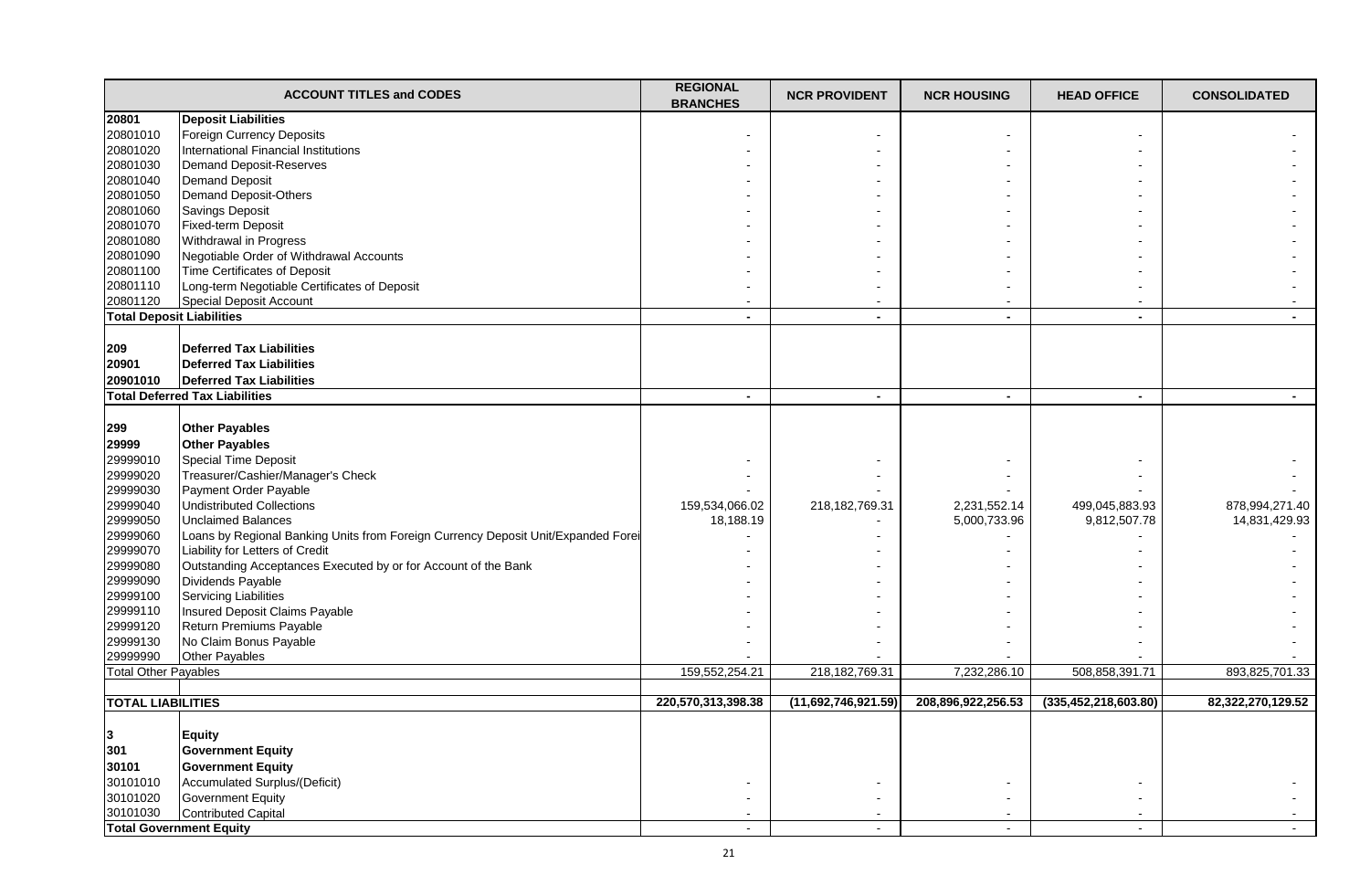|                              | <b>ACCOUNT TITLES and CODES</b>                                                     | <b>REGIONAL</b><br><b>BRANCHES</b> | <b>NCR PROVIDENT</b> | <b>NCR HOUSING</b> | <b>HEAD OFFICE</b>    | <b>CONSOLIDATED</b>   |
|------------------------------|-------------------------------------------------------------------------------------|------------------------------------|----------------------|--------------------|-----------------------|-----------------------|
| 302                          | <b>Revaluation Surplus</b>                                                          |                                    |                      |                    |                       |                       |
| 30201                        | <b>Revaluation Surplus</b>                                                          |                                    |                      |                    |                       |                       |
| 30201010                     | <b>Revaluation Surplus</b>                                                          |                                    |                      |                    |                       |                       |
|                              | <b>Total Revaluation Surplus</b>                                                    |                                    | $\overline{a}$       |                    | $\sim$                |                       |
|                              |                                                                                     |                                    |                      |                    |                       |                       |
| 303                          | <b>Intermediate Accounts</b>                                                        |                                    |                      |                    |                       |                       |
| 30301                        | <b>Intermediate Accounts</b>                                                        |                                    |                      |                    |                       |                       |
| 30301020                     | Revenue/Income and Expense Summary                                                  |                                    |                      |                    |                       |                       |
|                              | <b>Total Intermediate Accounts</b>                                                  | $\overline{\phantom{a}}$           | $\sim$               | $\sim$             | $\sim$                |                       |
|                              |                                                                                     |                                    |                      |                    |                       |                       |
| 307                          | <b>Retained Earnings/(Deficit)</b>                                                  |                                    |                      |                    |                       |                       |
| 30701                        | <b>Retained Earnings/(Deficit)</b>                                                  |                                    |                      |                    |                       |                       |
| 30701010                     | Retained Earnings/(Deficit)                                                         | 250,890.00                         |                      |                    | 52,147,559,695.08     | 52,147,810,585.08     |
|                              | <b>Total Retained Earnings/(Deficit)</b>                                            | 250,890.00                         | $\sim$               | $\blacksquare$     | 52,147,559,695.08     | 52,147,810,585.08     |
|                              |                                                                                     |                                    |                      |                    |                       |                       |
| 308                          | <b>Stockholders' Equity</b>                                                         |                                    |                      |                    |                       |                       |
| 30801                        | <b>Stockholders' Equity</b>                                                         |                                    |                      |                    |                       |                       |
| 30801010                     | <b>Share Capital</b>                                                                |                                    |                      |                    |                       |                       |
| 30801020                     | Share Premium                                                                       |                                    |                      |                    |                       |                       |
| 30801030                     | Subscribed Share Capital                                                            |                                    |                      |                    |                       |                       |
| 30801040                     | <b>Treasury Shares</b>                                                              |                                    |                      |                    |                       |                       |
| 30801050                     | <b>Stock Dividend Distributable</b>                                                 |                                    |                      |                    |                       |                       |
| 30801060                     | Equity Component of Compound Financial Instruments                                  |                                    |                      |                    |                       |                       |
| 30801070                     | Minority Interests in Subsidiaries                                                  |                                    |                      |                    |                       |                       |
| 30801990                     | Other Equity Instruments                                                            |                                    |                      |                    |                       |                       |
|                              | <b>Total Stockholders' Equity</b>                                                   | $\blacksquare$                     | $\blacksquare$       | $\blacksquare$     | $\blacksquare$        |                       |
| 309                          | <b>Cumulative Translation Adjustment</b>                                            |                                    |                      |                    |                       |                       |
| 30901                        | <b>Cumulative Translation Adjustment</b>                                            |                                    |                      |                    |                       |                       |
| 30901010                     |                                                                                     |                                    |                      |                    |                       |                       |
|                              | Cumulative Translation Adjustment<br><b>Total Cumulative Translation Adjustment</b> |                                    |                      |                    |                       |                       |
|                              |                                                                                     |                                    |                      |                    |                       |                       |
| 310                          | <b>Cumulative Changes in Fair Value</b>                                             |                                    |                      |                    |                       |                       |
| 31001                        | <b>Cumulative Changes in Fair Value</b>                                             |                                    |                      |                    |                       |                       |
| 31001010                     | Cumulative Changes in Fair Value of Investments                                     |                                    |                      |                    | (2, 102, 878, 187.15) | (2, 102, 878, 187.15) |
|                              | <b>Total Cumulative Changes in Fair Value</b>                                       | $\blacksquare$                     | $\blacksquare$       | $\blacksquare$     | (2,102,878,187.15)    | (2, 102, 878, 187.15) |
|                              |                                                                                     |                                    |                      |                    |                       |                       |
| 311                          | <b>Members' Equity</b>                                                              |                                    |                      |                    |                       |                       |
| 31101                        | <b>Members' Equity</b>                                                              |                                    |                      |                    |                       |                       |
| 31101010                     | <b>Members' Equity</b>                                                              | 13,444,087,045.64                  | 14,419,550,518.79    |                    | 408,781,655,204.97    | 436,645,292,769.40    |
| <b>Total Members' Equity</b> |                                                                                     | 13,444,087,045.64                  | 14,419,550,518.79    | $\blacksquare$     | 408,781,655,204.97    | 436,645,292,769.40    |
|                              |                                                                                     |                                    |                      |                    |                       |                       |
| <b>TOTAL EQUITY</b>          |                                                                                     | 13,444,337,935.64                  | 14,419,550,518.79    | $\sim$             | 458,826,336,712.90    | 486,690,225,167.33    |
|                              |                                                                                     |                                    |                      |                    |                       |                       |
| 4                            | Revenue                                                                             |                                    |                      |                    |                       |                       |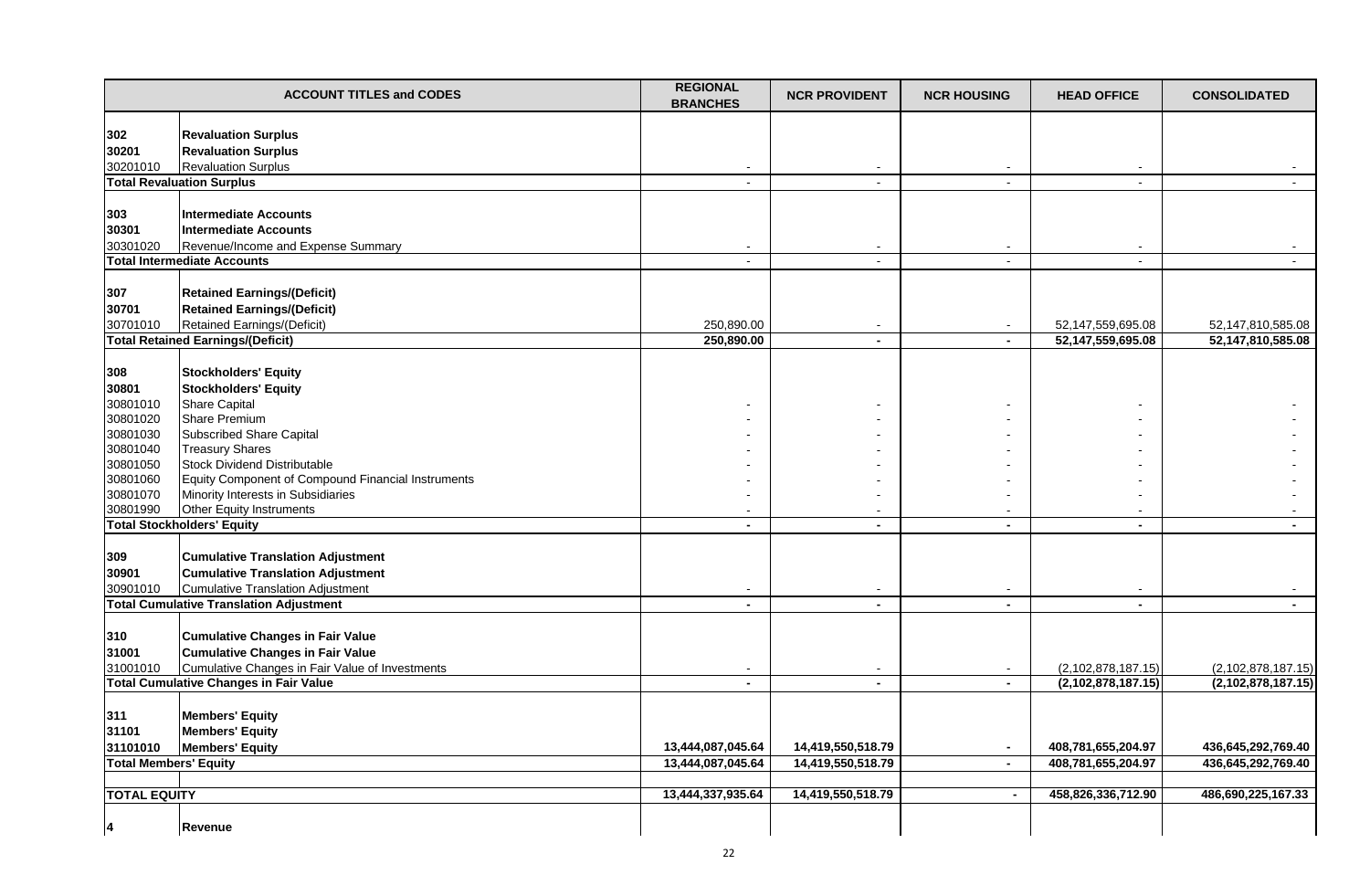| <b>ACCOUNT TITLES and CODES</b> |                                                           | <b>REGIONAL</b><br><b>BRANCHES</b> | <b>NCR PROVIDENT</b> | <b>NCR HOUSING</b> | <b>HEAD OFFICE</b> | <b>CONSOLIDATED</b> |
|---------------------------------|-----------------------------------------------------------|------------------------------------|----------------------|--------------------|--------------------|---------------------|
| 401                             | <b>Tax Revenue</b>                                        |                                    |                      |                    |                    |                     |
| 40101                           | Tax Revenue-Individual and Corporation                    | $\overline{\phantom{a}}$           |                      |                    |                    |                     |
| <b>Total Tax Revenue</b>        |                                                           | $\blacksquare$                     | $\blacksquare$       | $\blacksquare$     | $\blacksquare$     |                     |
|                                 |                                                           |                                    |                      |                    |                    |                     |
| 402                             | <b>Service and Business Income</b>                        |                                    |                      |                    |                    |                     |
| 40201                           | Service Income                                            |                                    |                      |                    |                    |                     |
| 40201010                        | Permit Fees                                               |                                    |                      |                    |                    |                     |
| 40201020                        | <b>Registration Fees</b>                                  |                                    |                      |                    |                    |                     |
| 40201030                        | Registration Plates, Tags and Stickers Fees               |                                    |                      |                    |                    |                     |
| 40201040                        | Clearance and Certification Fees                          |                                    |                      |                    |                    |                     |
| 40201050                        | <b>Franchising Fees</b>                                   |                                    |                      |                    |                    |                     |
| 40201060                        | <b>Licensing Fees</b>                                     |                                    |                      |                    |                    |                     |
| 40201070                        | Supervision and Regulation Enforcement Fees               |                                    |                      |                    |                    |                     |
| 40201080                        | Spectrum Usage Fees                                       |                                    |                      |                    |                    |                     |
| 40201090                        | Legal Fees                                                |                                    |                      |                    |                    |                     |
| 40201100                        | <b>Inspection Fees</b>                                    |                                    |                      |                    |                    |                     |
| 40201110                        | Verification and Authentication Fees                      |                                    |                      |                    |                    |                     |
| 40201120                        | Passport, Visa and Application Fees                       |                                    |                      |                    |                    |                     |
| 40201130                        | Processing Fees                                           | 158,997,104.76                     |                      | 127,959,065.14     |                    | 286,956,169.90      |
| 40201140                        | Fines and Penalties-Service Income                        |                                    |                      |                    |                    |                     |
| 40201150                        | <b>Mail Services Revenue</b>                              |                                    |                      |                    |                    |                     |
| 40201151                        | <b>Discounts on Mailing Services</b>                      |                                    |                      |                    |                    |                     |
| 40201160                        | Postal Payment Service Revenue                            |                                    |                      |                    |                    |                     |
| 40201170                        | Fees and Commissions Income                               | 167,433,190.89                     | 301,000.00           | 196,486,579.89     | 11,266,838.43      | 375,487,609.21      |
| 40201180                        | <b>Consultancy Fees</b>                                   |                                    |                      |                    |                    |                     |
| 40201190                        | Participation Fees                                        |                                    |                      |                    |                    |                     |
| 40201200                        | Research Fees                                             |                                    |                      |                    |                    |                     |
| 40201210                        | <b>Accreditation Fees</b>                                 |                                    |                      |                    |                    |                     |
| 40201220                        | <b>Cancellation Fees</b>                                  |                                    |                      |                    |                    |                     |
| 40201230                        | <b>Harmonization Fees</b>                                 |                                    |                      |                    |                    |                     |
| 40201240                        | Sewerage/Garbage Fees                                     |                                    |                      |                    |                    |                     |
| 40201250                        | <b>Transshipment Fees</b>                                 |                                    |                      |                    |                    |                     |
| 40201990                        | Other Service Income                                      | 10,869,688.64                      |                      | 79,660,657.21      |                    | 90,530,345.85       |
| 40202                           | <b>Business Income</b>                                    |                                    |                      |                    |                    |                     |
| 40202010                        | School Fees                                               |                                    |                      |                    |                    |                     |
| 40202020                        | <b>Affiliation Fees</b>                                   |                                    |                      |                    |                    |                     |
| 40202030                        | <b>Examination Fees</b>                                   |                                    |                      |                    |                    |                     |
| 40202040                        | Seminar/Training Fees                                     |                                    |                      |                    |                    |                     |
| 40202050                        | Rent/Lease Income                                         | 6,991,583.99                       |                      | 1,331,519.77       | 49,129,352.01      | 57,452,455.77       |
| 40202060                        | <b>Communication Network Fees</b>                         |                                    |                      |                    |                    |                     |
| 40202070                        | <b>Transportation System Fees</b>                         |                                    |                      |                    |                    |                     |
| 40202080                        | Road Network Fees                                         |                                    |                      |                    |                    |                     |
| 40202090                        | <b>Waterworks System Fees</b>                             |                                    |                      |                    |                    |                     |
| 40202100                        | Power Supply System Fees                                  |                                    |                      |                    |                    |                     |
| 40202110                        | Seaport System Fees                                       |                                    |                      |                    |                    |                     |
| 40202120                        | Landing and Parking Fees                                  |                                    |                      |                    |                    |                     |
| 40202130                        | Income from Hostels/Dormitories and Other Like Facilities |                                    |                      |                    |                    |                     |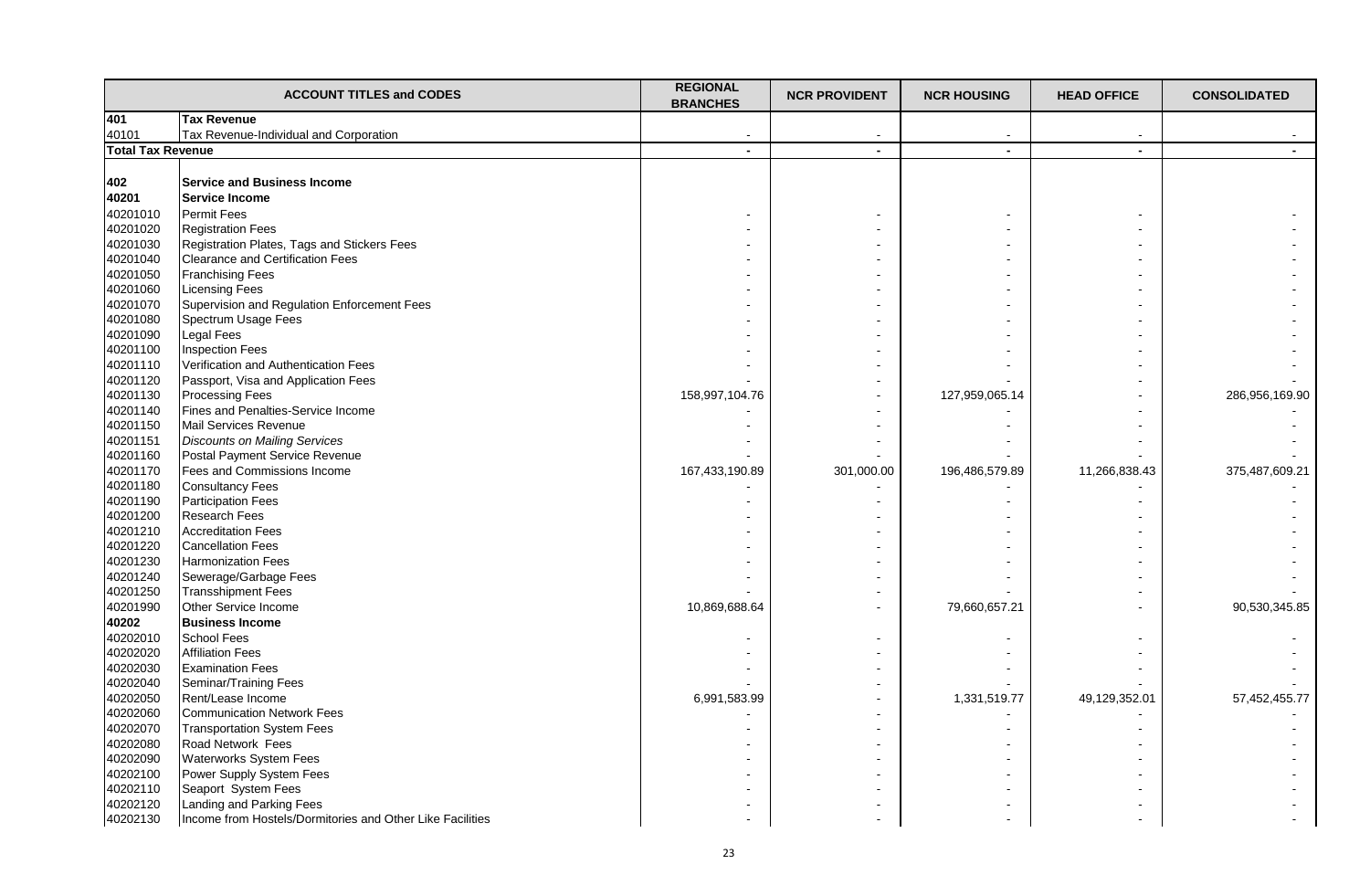|          | <b>ACCOUNT TITLES and CODES</b>                             | <b>REGIONAL</b><br><b>BRANCHES</b> | <b>NCR PROVIDENT</b> | <b>NCR HOUSING</b> | <b>HEAD OFFICE</b> | <b>CONSOLIDATED</b> |
|----------|-------------------------------------------------------------|------------------------------------|----------------------|--------------------|--------------------|---------------------|
| 40202140 | Slaughterhouse Operation                                    |                                    |                      |                    |                    |                     |
| 40202150 | Income from Printing and Publication                        |                                    |                      |                    |                    |                     |
| 40202160 | Sales Revenue                                               |                                    |                      |                    |                    |                     |
| 40202161 | <b>Sales Discounts</b>                                      |                                    |                      |                    |                    |                     |
| 40202170 | <b>Hospital Fees</b>                                        |                                    |                      |                    |                    |                     |
| 40202171 | Hospital Discounts, Allowances and Free Services            |                                    |                      |                    |                    |                     |
| 40202180 | Guarantee Income                                            |                                    |                      |                    |                    |                     |
| 40202190 | Fidelity Insurance Income                                   |                                    |                      |                    |                    |                     |
| 40202200 | Dividend Income                                             |                                    |                      |                    | 192,744.31         | 192,744.31          |
| 40202210 | Interest Income                                             | 14,267,366,877.48                  | 980,560.31           | 13,452,198,684.00  | 12,214,965,445.50  | 39,935,511,567.29   |
| 40202220 | Share in the Profit//Revenue of Joint Venture               |                                    |                      |                    |                    |                     |
| 40202230 | Fines and Penalties-Business Income                         | 310,242,561.75                     | 76,138.05            | 246,866,609.94     | 1,041,047,364.65   | 1,598,232,674.39    |
| 40202240 | Service Concession Revenue                                  |                                    |                      |                    |                    |                     |
| 40202250 | Insurance/Reinsurance Premium                               |                                    |                      |                    |                    |                     |
| 40202251 | Insurance/Reinsurance Premium Discount                      |                                    |                      |                    |                    |                     |
| 40202252 | Returns and Cancellations of Insurance/Reinsurance Premiums |                                    |                      |                    |                    |                     |
| 40202253 | Insurance/Reinsurance Premium Reserves                      |                                    |                      |                    |                    |                     |
| 40202260 | Income from Acquired/Foreclosed Assets                      | 1,782,904,566.44                   |                      | 1,668,537,788.93   |                    | 3,451,442,355.37    |
| 40202270 | Members' Contribution                                       |                                    |                      |                    |                    |                     |
| 40202280 | Share in the Profit/Revenue of Associates/Affiliates        |                                    |                      |                    |                    |                     |
| 40202290 | Demurrage Revenue                                           |                                    |                      |                    |                    |                     |
| 40202300 | Income from Gaming Operations                               |                                    |                      |                    |                    |                     |
| 40202310 | <b>Forfeited Prizes</b>                                     |                                    |                      |                    |                    |                     |
| 40202320 | <b>Royalty Fees</b>                                         |                                    |                      |                    |                    |                     |
| 40202330 | Assessment Income                                           |                                    |                      |                    |                    |                     |
| 40202340 | <b>Management Fees</b>                                      |                                    |                      |                    |                    |                     |
| 40202350 | <b>Visitorial Fees</b>                                      |                                    |                      |                    |                    |                     |
| 40202360 | <b>Admission Fees</b>                                       |                                    |                      |                    |                    |                     |
| 40202370 | Annual Philippine Retirement Authority Fees                 |                                    |                      |                    |                    |                     |
| 40202380 | Income from Communication Facilities                        |                                    |                      |                    |                    |                     |
| 40202990 | Other Business Income                                       | 3,617,219.11                       |                      | 281,590.79         |                    | 3,898,809.90        |
|          | <b>Total Service and Business Income</b>                    | 16,708,422,793.06                  | 1,357,698.36         | 15,773,322,495.67  | 13,316,601,744.90  | 45,799,704,731.99   |
|          |                                                             |                                    |                      |                    |                    |                     |
| 403      | <b>Assistance and Subsidy</b>                               |                                    |                      |                    |                    |                     |
| 40301    | <b>Assistance and Subsidy</b>                               |                                    |                      |                    |                    |                     |
| 40301010 | Subsidy from National Government                            |                                    |                      |                    |                    |                     |
| 40301020 | Subsidy from Other National Government Agencies             |                                    |                      |                    |                    |                     |
| 40301030 | Assistance from Local Government Units                      |                                    |                      |                    |                    |                     |
| 40301040 | Assistance from Government Corporations                     |                                    |                      |                    |                    |                     |
| 40301050 | Subsidy from Other Funds                                    |                                    |                      |                    |                    |                     |
| 40301060 | Subsidy from Central Office                                 |                                    |                      |                    |                    |                     |
| 40301070 | Subsidy from Regional Office/Staff Bureau                   |                                    |                      | ٠                  |                    |                     |
|          | <b>Total Assistance and Subsidy</b>                         |                                    | $\sim$               | $\blacksquare$     | $\sim$             |                     |
| 404      | <b>Shares, Grants and Donations</b>                         |                                    |                      |                    |                    |                     |
| 40401    | <b>Shares</b>                                               |                                    |                      |                    |                    |                     |
|          |                                                             |                                    |                      |                    |                    |                     |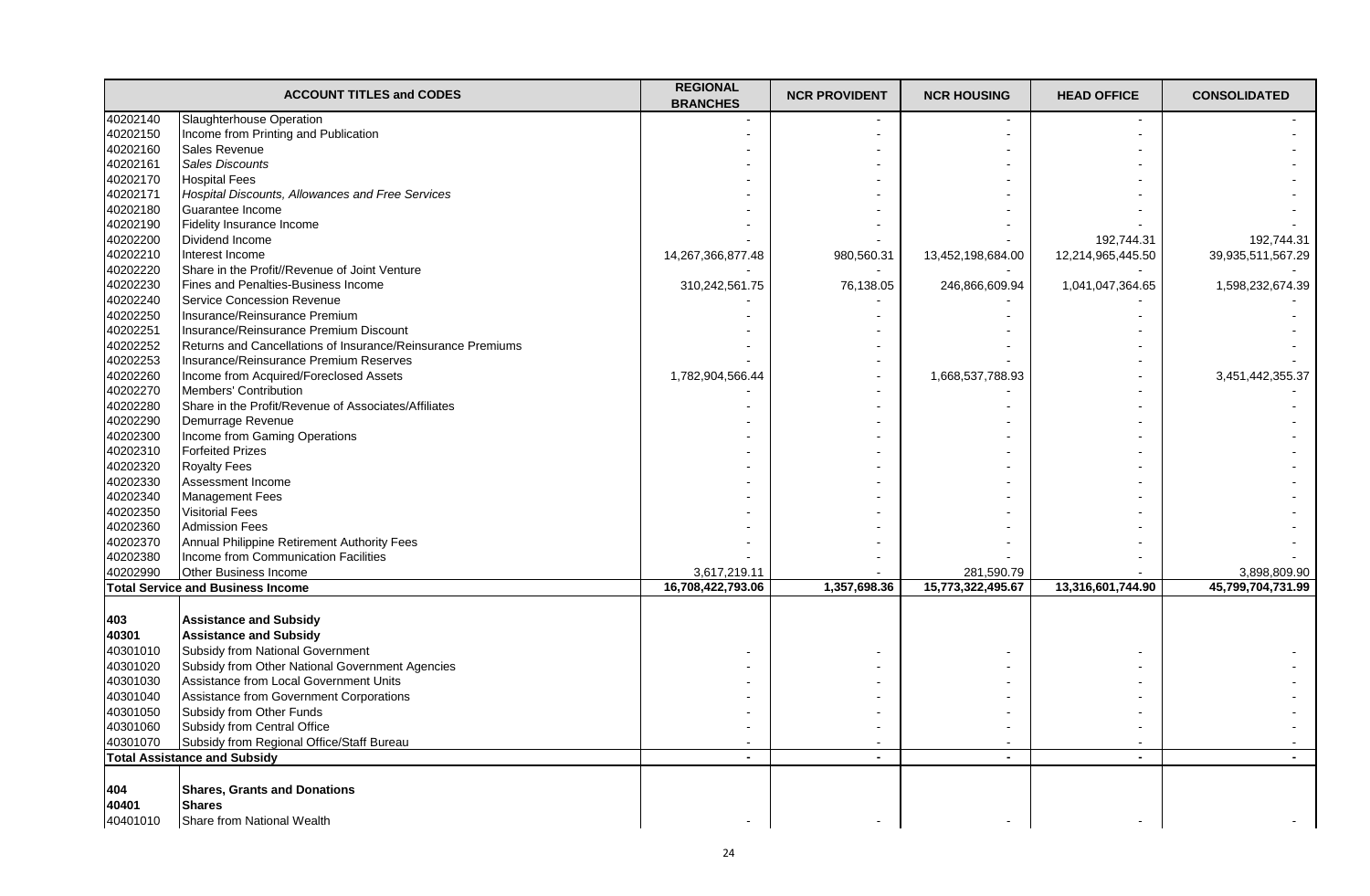|                         | <b>ACCOUNT TITLES and CODES</b>                                                       | <b>REGIONAL</b><br><b>BRANCHES</b> | <b>NCR PROVIDENT</b> | <b>NCR HOUSING</b> | <b>HEAD OFFICE</b> | <b>CONSOLIDATED</b> |
|-------------------------|---------------------------------------------------------------------------------------|------------------------------------|----------------------|--------------------|--------------------|---------------------|
| 40401020                | Share from PAGCOR/PCSO                                                                |                                    |                      |                    |                    |                     |
| 40401030                | Share from Earnings of Government Corporations                                        |                                    |                      |                    |                    |                     |
| 40401040                | Share in Universal Charge                                                             |                                    |                      |                    |                    |                     |
| 40402                   | <b>Grants and Donations</b>                                                           |                                    |                      |                    |                    |                     |
| 40402010                | Income from Grants and Donations in Cash                                              |                                    |                      |                    |                    |                     |
| 40402020                | Income from Grants and Donations in Kind                                              | $\overline{\phantom{a}}$           |                      |                    | $\blacksquare$     |                     |
|                         | <b>Total Shares, Grants and Donations</b>                                             | $\sim$                             | $\blacksquare$       | $\sim$             | $\sim$             |                     |
|                         |                                                                                       |                                    |                      |                    |                    |                     |
| 405                     | Gains                                                                                 |                                    |                      |                    |                    |                     |
| 40501                   | Gains                                                                                 |                                    |                      |                    |                    |                     |
| 40501010                | Gain on Foreign Exchange (FOREX)                                                      |                                    | 166,376.41           |                    | 214,520,782.72     | 214,687,159.13      |
| 40501020                | Gain on Sale/Redemption/Transfer of Investments                                       | 21,735,594.61                      |                      | 38, 147, 206. 91   | 100,382,806.59     | 160,265,608.11      |
| 40501030                | Gain on Sale of Investment Property                                                   | 1,960,088,597.60                   |                      | 3,838,719,281.71   |                    | 5,798,807,879.31    |
| 40501040                | Gain on Sale of Property, Plant and Equipment                                         | 3,455,853.23                       |                      |                    | 380,666.69         | 3,836,519.92        |
| 40501050                | Gain on Initial Recognition of Biological Assets                                      |                                    |                      |                    |                    |                     |
| 40501060                | Gain on Sale of Biological Assets                                                     |                                    |                      |                    |                    |                     |
| 40501070                | Gain from Changes in Fair Value Less Cost to Sell of Biological Assets Due to Physic  |                                    |                      |                    |                    |                     |
| 40501080                | Gain from Changes in Fair Value Less Cost to Sell of Biological Assets Due to Price ( |                                    |                      |                    |                    |                     |
| 40501090                | Gain on Sale of Agricultural Produce                                                  |                                    |                      |                    |                    |                     |
| 40501100                | Gain on Sale of Intangible Assets                                                     |                                    |                      |                    |                    |                     |
| 40501110                | Gain from Changes in Fair Value of Financial Instruments                              |                                    |                      |                    | 9,768,202.82       | 9,768,202.82        |
| 40501120                | Gain on Initial Recognition of Agricultural Produce                                   |                                    |                      |                    |                    |                     |
| 40501130                | Gain on Sale/Redemption/Transfer of Financial Liabilities                             |                                    |                      |                    |                    |                     |
| 40501140                | Gain from Fair Value Adjustment in Hedge Accounting                                   |                                    |                      |                    |                    |                     |
| 40501150                | Gain on Securitization                                                                |                                    |                      |                    |                    |                     |
| 40501160                | Gain from Changes in Fair Value of Investment Property                                |                                    |                      |                    |                    |                     |
| 40501990                | <b>Other Gains</b>                                                                    | 53,443,637.40                      |                      | 169,809,490.84     |                    | 223,253,128.24      |
| <b>Total Gains</b>      |                                                                                       | 2,038,723,682.84                   | 166,376.41           | 4,046,675,979.46   | 325,052,458.82     | 6,410,618,497.53    |
|                         |                                                                                       |                                    |                      |                    |                    |                     |
| 406                     | <b>Other Non-Operating Income</b>                                                     |                                    |                      |                    |                    |                     |
| 40601                   | <b>Sale of Assets</b>                                                                 |                                    |                      |                    |                    |                     |
| 40601010                | Sale of Garnished/Confiscated/Abandoned/Seized Goods and Property                     |                                    |                      |                    |                    |                     |
| 40601020                | Sale of Unserviceable Property                                                        |                                    |                      |                    |                    |                     |
| 40602                   | <b>Reversal of Impairment Loss</b>                                                    |                                    |                      |                    |                    |                     |
| 40602010                | Reversal of Impairment Loss                                                           | 2,598,114,481.03                   | 7,589,352.52         | 729,709,171.65     | 271,986,854.94     | 3,607,399,860.14    |
| 40603                   | <b>Miscellaneous Income</b>                                                           |                                    |                      |                    |                    |                     |
| 40603010                | Proceeds from Insurance/Indemnities                                                   |                                    |                      |                    |                    |                     |
| 40603990                | Miscellaneous Income                                                                  | 279,647,054.75                     | 22,211,815.09        | 428,475,972.14     | 348,250,812.40     | 1,078,585,654.38    |
|                         | <b>Total Other Non-Operating Income</b>                                               | 2,877,761,535.78                   | 29,801,167.61        | 1,158,185,143.79   | 620,237,667.34     | 4,685,985,514.52    |
|                         |                                                                                       |                                    |                      |                    |                    |                     |
| <b>TOTAL REVENUE</b>    |                                                                                       | 21,624,908,011.68                  | 31,325,242.38        | 20,978,183,618.92  | 14,261,891,871.06  | 56,896,308,744.04   |
|                         |                                                                                       |                                    |                      |                    |                    |                     |
| $\overline{\mathbf{5}}$ | <b>Expenses</b>                                                                       |                                    |                      |                    |                    |                     |
| 501                     | <b>Personnel Services</b>                                                             |                                    |                      |                    |                    |                     |
| 50101                   | <b>Salaries and Wages</b>                                                             |                                    |                      |                    |                    |                     |
| 50101010                | Salaries and Wages-Regular                                                            | 809,228,152.30                     | 358,899,218.61       | 266,205,970.67     | 369,979,600.13     | 1,804,312,941.71    |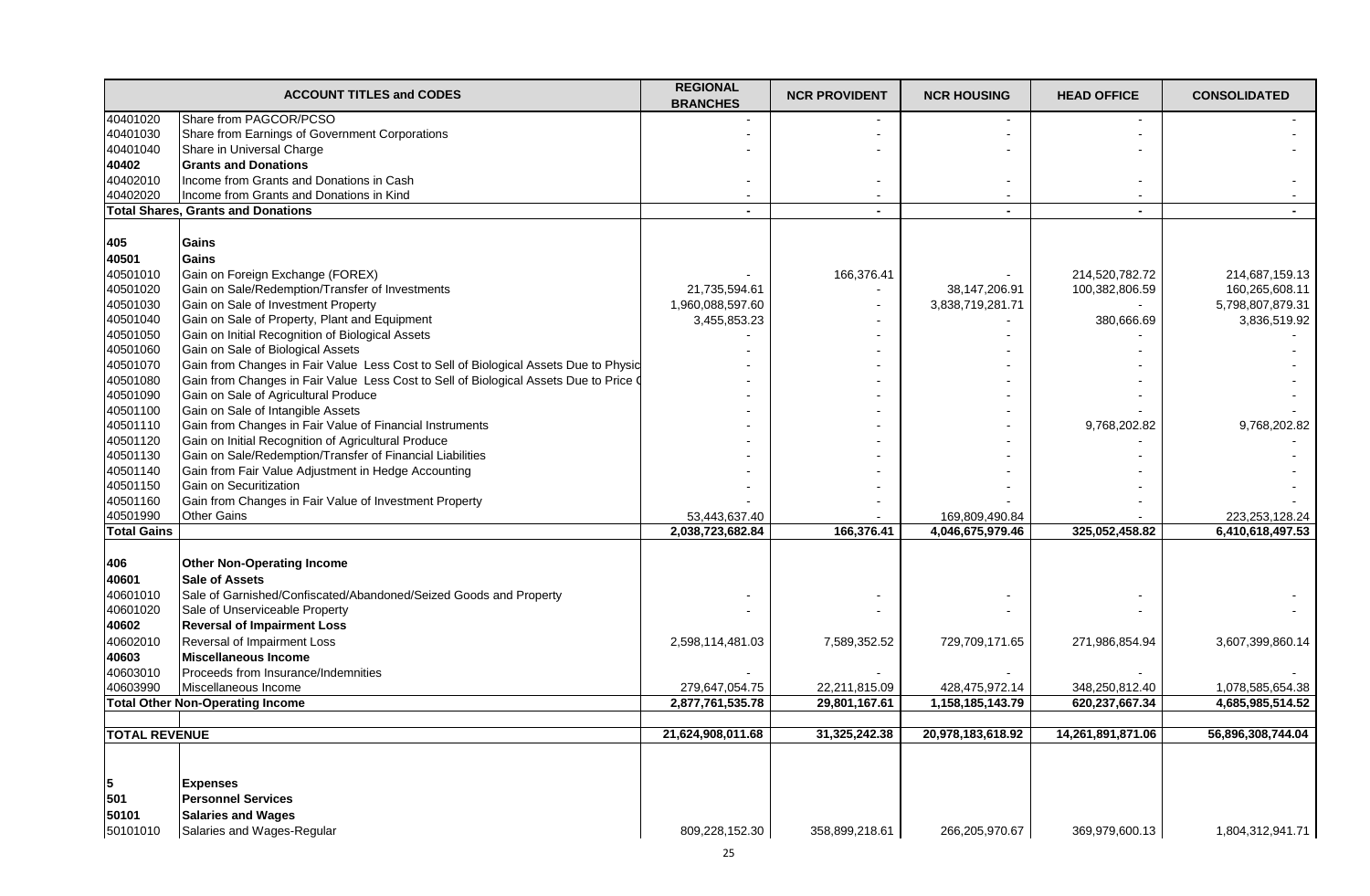|          | <b>ACCOUNT TITLES and CODES</b>                  | <b>REGIONAL</b><br><b>BRANCHES</b> | <b>NCR PROVIDENT</b> | <b>NCR HOUSING</b> | <b>HEAD OFFICE</b> | <b>CONSOLIDATED</b> |
|----------|--------------------------------------------------|------------------------------------|----------------------|--------------------|--------------------|---------------------|
| 50101020 | Salaries and Wages-Casual/Contractual            |                                    |                      |                    |                    |                     |
| 50102    | <b>Other Compensation</b>                        |                                    |                      |                    |                    |                     |
| 50102010 | Personnel Economic Relief Allowance (PERA)       | 42,145,058.38                      | 18,158,076.52        | 13,584,999.14      | 15,518,534.70      | 89,406,668.74       |
| 50102020 | Representation Allowance (RA)                    | 18,536,537.67                      | 8,695,835.00         | 5,474,599.57       | 14,832,970.71      | 47,539,942.95       |
| 50102030 | Transportation Allowance (TA)                    | 20,081,956.96                      | 8,975,309.48         | 5,283,535.30       | 13,117,370.37      | 47,458,172.11       |
| 50102040 | Clothing/Uniform Allowance                       | 10,809,337.00                      | 4,567,201.48         | 3,415,660.26       | 4,026,378.11       | 22,818,576.85       |
| 50102050 | Subsistence Allowance                            | 12,000.00                          |                      |                    | 653,200.00         | 665,200.00          |
| 50102060 | Laundry Allowance                                |                                    |                      |                    |                    |                     |
| 50102070 | <b>Quarters Allowance</b>                        |                                    |                      |                    | 11,763,828.53      | 11,763,828.53       |
| 50102080 | Productivity Incentive Allowance                 |                                    |                      |                    |                    |                     |
| 50102090 | Overseas Allowance                               |                                    |                      |                    |                    |                     |
| 50102100 | Honoraria                                        | 20,000.00                          |                      |                    |                    | 20,000.00           |
| 50102110 | <b>Hazard Pay</b>                                |                                    |                      |                    |                    |                     |
| 50102120 | Longevity Pay                                    | 8,497,462.60                       | 3,406,870.99         | 2,241,033.92       | 2,902,137.81       | 17,047,505.32       |
| 50102130 | Overtime and Night Pay                           | 26, 181, 315.86                    | 18,949,519.75        | 19,543,667.54      | 16,337,743.35      | 81,012,246.50       |
| 50102140 | Year End Bonus                                   |                                    |                      |                    | 150,963,520.90     | 150,963,520.90      |
| 50102150 | Cash Gift                                        |                                    |                      |                    | 18,713,250.00      | 18,713,250.00       |
| 50102990 | <b>Other Bonuses and Allowances</b>              | 128,421,351.47                     | 54,912,321.22        | 40,758,455.38      | 1,150,510,314.67   | 1,374,602,442.74    |
| 50103    | <b>Personnel Benefit Contributions</b>           |                                    |                      |                    |                    |                     |
| 50103010 | Retirement and Life Insurance Premiums           | 97,106,744.91                      | 43,256,593.37        | 32,073,529.22      | 44,490,188.21      | 216,927,055.71      |
| 50103020 | Pag-IBIG Contributions                           | 2,111,600.00                       | 911,570.00           | 683,100.00         | 781,599.21         | 4,487,869.21        |
| 50103030 | PhilHealth Contributions                         | 9,860,711.51                       | 4,267,009.08         | 3,211,061.24       | 3,731,684.05       | 21,070,465.88       |
| 50103040 | <b>Employees Compensation Insurance Premiums</b> | 2,114,141.07                       | 848,665.11           | 682,444.23         | 779,206.09         | 4,424,456.50        |
| 50103050 | Provident/Welfare Fund Contributions             | 364,449,155.73                     | 161,955,198.71       | 120,324,869.77     | 167,346,772.90     | 814,075,997.11      |
| 50104    | <b>Other Personnel Benefits</b>                  |                                    |                      |                    |                    |                     |
| 50104010 | <b>Pension Benefits</b>                          |                                    |                      |                    |                    |                     |
| 50104020 | <b>Retirement Gratuity</b>                       |                                    |                      |                    |                    |                     |
| 50104030 | <b>Terminal Leave Benefits</b>                   | 46,427,060.54                      | 24,725,702.62        | 11,086,925.88      | 21,857,608.36      | 104,097,297.40      |
| 50104990 | <b>Other Personnel Benefits</b>                  |                                    |                      |                    | 11,757,781.48      | 11,757,781.48       |
|          | <b>Total Personnel Services</b>                  | 1,586,002,586.00                   | 712,529,091.94       | 524,569,852.12     | 2,020,063,689.58   | 4,843,165,219.64    |
|          |                                                  |                                    |                      |                    |                    |                     |
| 502      | <b>Maintenance and Other Operating Expenses</b>  |                                    |                      |                    |                    |                     |
| 50201    | <b>Traveling Expenses</b>                        |                                    |                      |                    |                    |                     |
| 50201010 | <b>Traveling Expenses-Local</b>                  | 56,327,579.36                      | 4,110,908.15         | 8,204,942.68       | 24,961,650.57      | 93,605,080.76       |
| 50201020 | <b>Traveling Expenses-Foreign</b>                |                                    | 1,541,733.44         |                    | 5,744.13           | 1,547,477.57        |
| 50202    | <b>Training and Scholarship Expenses</b>         |                                    |                      |                    |                    |                     |
| 50202010 | <b>Training Expenses</b>                         |                                    |                      |                    | 48,279,821.41      | 48,279,821.41       |
| 50202020 | Scholarship Grants/Expenses                      |                                    |                      |                    |                    |                     |
| 50203    | <b>Supplies and Materials Expenses</b>           |                                    |                      |                    |                    |                     |
| 50203010 | <b>Office Supplies Expenses</b>                  | 67,532,653.88                      | 32,380,758.02        | 10,979,520.63      | 17,562,725.87      | 128,455,658.40      |
| 50203020 | Accountable Forms Expenses                       | 33,845,118.90                      | 16,681,002.32        | 3,228,860.00       | 968,250.00         | 54,723,231.22       |
| 50203030 | Non-Accountable Forms Expenses                   | 299,093.30                         | 452,203.87           | 54,596.70          | 101,885.00         | 907,778.87          |
| 50203040 | Animal/Zoological Supplies Expenses              |                                    |                      |                    |                    |                     |
| 50203050 | <b>Food Supplies Expenses</b>                    |                                    |                      |                    |                    |                     |
| 50203060 | <b>Welfare Goods Expenses</b>                    |                                    |                      |                    |                    |                     |
| 50203070 | Drugs and Medicines Expenses                     | 491,043.09                         | 573,647.33           |                    | 1,184,020.04       | 2,248,710.46        |
| 50203080 | Medical, Dental and Laboratory Supplies Expenses | 81,255.90                          | 64,376.06            |                    | 97,253.45          | 242,885.41          |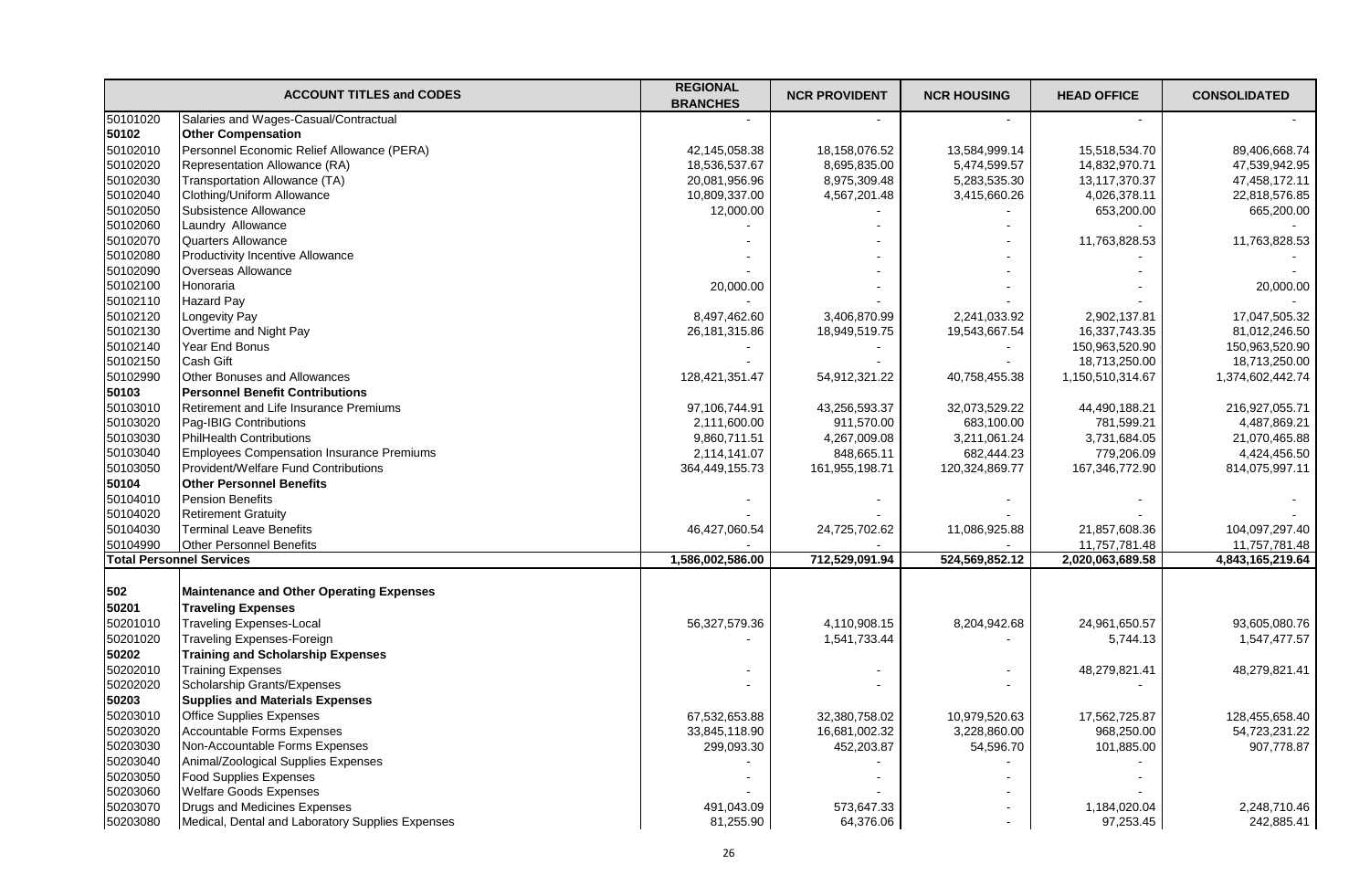|          | <b>ACCOUNT TITLES and CODES</b>                                | <b>REGIONAL</b><br><b>BRANCHES</b> | <b>NCR PROVIDENT</b> | <b>NCR HOUSING</b> | <b>HEAD OFFICE</b> | <b>CONSOLIDATED</b> |
|----------|----------------------------------------------------------------|------------------------------------|----------------------|--------------------|--------------------|---------------------|
| 50203090 | Fuel, Oil and Lubricants Expenses                              | 17,579,430.22                      | 4,630,512.88         | 1,039,067.51       | 10,680,781.92      | 33,929,792.53       |
| 50203100 | Agricultural and Marine Supplies Expenses                      |                                    |                      |                    |                    |                     |
| 50203110 | Textbooks and Instructional Materials Expenses                 |                                    |                      |                    |                    |                     |
| 50203120 | Military, Police and Traffic Supplies Expenses                 |                                    |                      |                    |                    |                     |
| 50203130 | Chemical and Filtering Supplies Expenses                       |                                    |                      |                    |                    |                     |
| 50203140 | Linens and Beddings Expenses                                   |                                    |                      |                    |                    |                     |
| 50203210 | Semi-Expendable Machinery and Equipment Expenses               | 10,814,479.47                      | 5,993,754.24         | 1,658,619.00       | 4,097,605.75       | 22,564,458.46       |
| 50203220 | Semi-Expendable Furniture, Fixtures and Books Expenses         | 15,079,502.20                      | 7,308,508.52         | 5,915,499.02       | 13,029,173.48      | 41,332,683.22       |
| 50203990 | Other Supplies and Materials Expenses                          | 4,114,363.06                       | 1,725,436.11         |                    | 1,976,236.07       | 7,816,035.24        |
| 50204    | <b>Utility Expenses</b>                                        |                                    |                      |                    |                    |                     |
| 50204010 | <b>Water Expenses</b>                                          | 5,550,095.40                       | 4,350,280.55         | 1,093,102.79       | 2,286,182.76       | 13,279,661.50       |
| 50204020 | <b>Electricity Expenses</b>                                    | 98,117,551.03                      | 52,989,123.14        | 20,084,367.44      | 37,822,598.40      | 209,013,640.01      |
| 50204030 | <b>Gas/Heating Expenses</b>                                    |                                    |                      |                    |                    |                     |
| 50204990 | Other Utility Expenses                                         |                                    |                      |                    |                    |                     |
| 50205    | <b>Communication Expenses</b>                                  |                                    |                      |                    |                    |                     |
| 50205010 | Postage and Courier Services                                   | 33,839,407.98                      | 11,671,296.03        | 1,959,485.32       | 2,967,776.80       | 50,437,966.13       |
| 50205020 | <b>Telephone Expenses</b>                                      | 11,233,421.80                      | 6,328,399.14         | 2,920,583.08       | 6,794,477.50       | 27,276,881.52       |
| 50205030 | <b>Internet Subscription Expenses</b>                          | 7,022,617.58                       | 8,381,601.92         | 9,731,921.33       | 78,746,394.71      | 103,882,535.54      |
| 50205040 | Cable, Satellite, Telegraph and Radio Expenses                 | 394,359.18                         | 35,103.29            | 49,424.07          | 249,738.49         | 728,625.03          |
| 50206    | Awards/Rewards, Prizes and Indemnities                         |                                    |                      |                    |                    |                     |
| 50206010 | Awards/Rewards Expenses                                        |                                    |                      |                    |                    |                     |
| 50206020 | Prizes                                                         | 2,310,494.00                       | 4,408,999.60         |                    | 3,780,132.50       | 10,499,626.10       |
| 50206030 | Indemnities                                                    |                                    |                      |                    |                    |                     |
| 50207    | Survey, Research, Exploration and Development Expenses         |                                    |                      |                    |                    |                     |
| 50207010 | Survey Expenses                                                |                                    |                      |                    | 800,204.05         | 800.204.05          |
| 50207020 | Research, Exploration and Development Expenses                 |                                    |                      |                    | 24,717,092.95      | 24,717,092.95       |
| 50208    | Demolition/Relocation and Desilting/Drilling/Dredging Expenses |                                    |                      |                    |                    |                     |
| 50208010 | Demolition and Relocation Expenses                             |                                    |                      |                    |                    |                     |
| 50208020 | Desilting, Drilling and Dredging Expenses                      |                                    |                      |                    |                    |                     |
| 50209    | <b>Generation, Transmission and Distribution Expenses</b>      |                                    |                      |                    |                    |                     |
| 50209010 | Generation, Transmission and Distribution Expenses             |                                    |                      |                    |                    |                     |
| 50210    | <b>Confidential, Intelligence and Extraordinary Expenses</b>   |                                    |                      |                    |                    |                     |
| 50210010 | <b>Confidential Expenses</b>                                   |                                    |                      |                    |                    |                     |
| 50210020 | Intelligence Expenses                                          |                                    |                      |                    |                    |                     |
| 50210030 | <b>Extraordinary and Miscellaneous Expenses</b>                | 63,660,141.20                      | 451,418.77           | 336, 145, 469. 75  | 57,152.35          | 400,314,182.07      |
| 50211    | <b>Professional Services</b>                                   |                                    |                      |                    |                    |                     |
| 50211010 | <b>Legal Services</b>                                          | 2,713,359.00                       | 760.00               | 1,337,169.00       | 5,974,017.58       | 10,025,305.58       |
| 50211020 | <b>Auditing Services</b>                                       |                                    |                      |                    | 60,356,346.48      | 60,356,346.48       |
| 50211030 | <b>Consultancy Services</b>                                    | 3,300.00                           |                      |                    | 47,941,378.31      | 47,944,678.31       |
| 50211990 | <b>Other Professional Services</b>                             |                                    |                      |                    |                    |                     |
| 50212    | <b>General Services</b>                                        |                                    |                      |                    |                    |                     |
| 50212010 | <b>Environment/Sanitary Services</b>                           |                                    |                      |                    |                    |                     |
| 50212020 | <b>Janitorial Services</b>                                     | 67, 154, 279. 23                   | 47,476,851.15        | 15,688,974.11      | 46,355,740.86      | 176,675,845.35      |
| 50212030 | <b>Security Services</b>                                       | 138,462,791.95                     | 66,906,612.70        | 11,042,536.95      | 49,426,802.27      | 265,838,743.87      |
| 50212990 | <b>Other General Services</b>                                  | 1,046,910,967.43                   | 486,761,868.87       | 650,582,883.62     | 337,518,229.21     | 2,521,773,949.13    |
| 50213    | <b>Repairs and Maintenance</b>                                 |                                    |                      |                    |                    |                     |
| 50213010 | Repairs and Maintenance-Investment Property                    |                                    |                      |                    |                    |                     |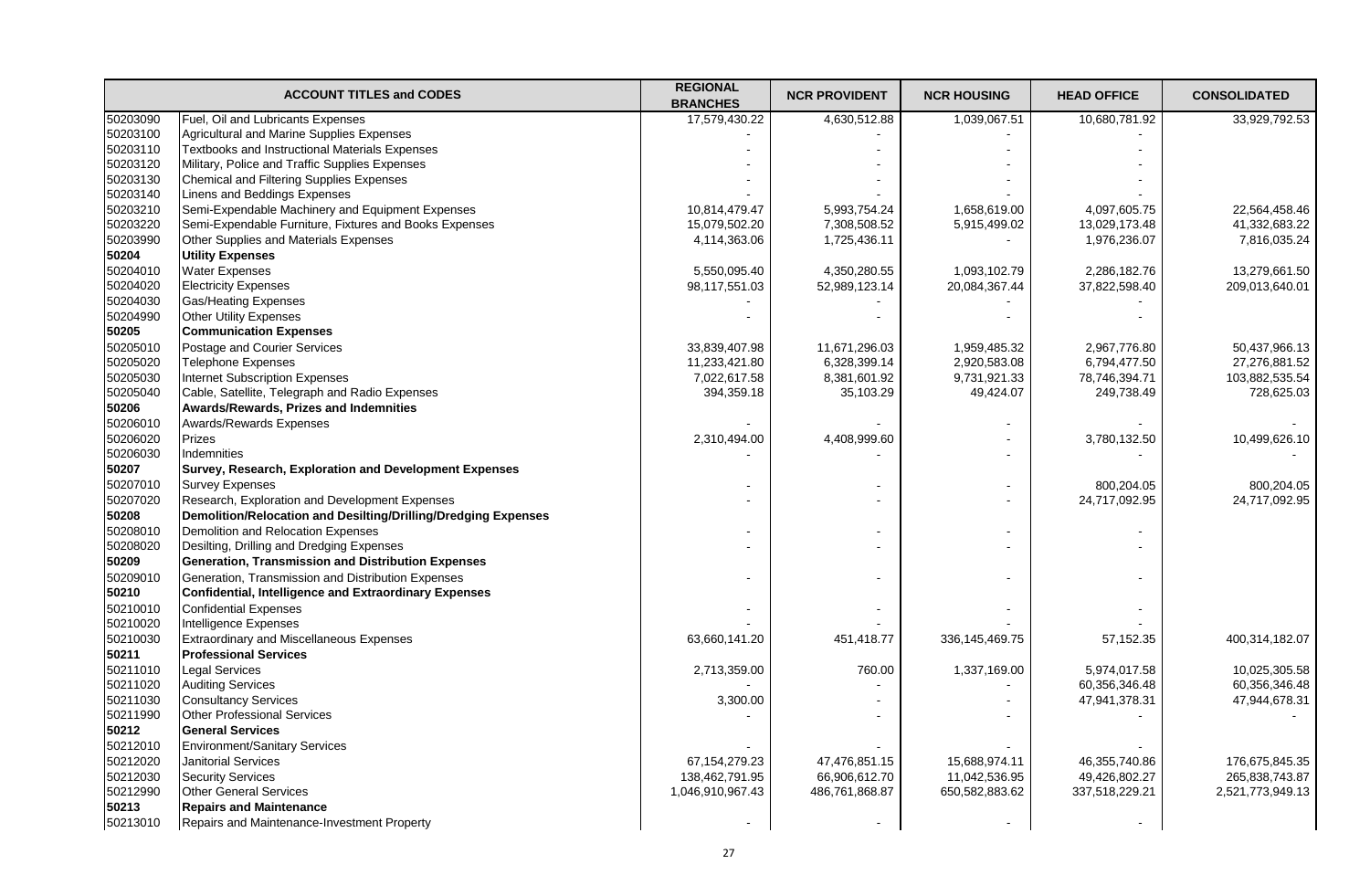| <b>ACCOUNT TITLES and CODES</b> |                                                                       | <b>REGIONAL</b><br><b>BRANCHES</b> | <b>NCR PROVIDENT</b> | <b>NCR HOUSING</b> | <b>HEAD OFFICE</b> | <b>CONSOLIDATED</b> |
|---------------------------------|-----------------------------------------------------------------------|------------------------------------|----------------------|--------------------|--------------------|---------------------|
| 50213020                        | Repairs and Maintenance-Land Improvements                             |                                    |                      |                    |                    |                     |
| 50213030                        | Repairs and Maintenance-Infrastructure Assets                         |                                    |                      |                    |                    |                     |
| 50213040                        | Repairs and Maintenance-Buildings and Other Structures                | 3,644,311.54                       | 1,446,094.00         |                    | 208.625.00         | 5,299,030.54        |
| 50213050                        | Repairs and Maintenance-Machinery and Equipment                       | 6,698,223.07                       | 4,513,107.61         | 3,500.00           | 50,978,921.36      | 62,193,752.04       |
| 50213060                        | Repairs and Maintenance-Transportation Equipment                      | 9,561,913.51                       | 2,817,241.07         | 465,740.59         | 7,009,926.10       | 19,854,821.27       |
| 50213070                        | Repairs and Maintenance-Furniture and Fixtures                        | 1,109,676.17                       | 24,200.00            |                    | 1,538,327.80       | 2,672,203.97        |
| 50213080                        | Repairs and Maintenance-Leased Assets                                 |                                    |                      |                    |                    |                     |
| 50213090                        | Repairs and Maintenance-Leased Assets Improvements                    | 15,000.00                          | 166,477.00           |                    | 200,525.60         | 382,002.60          |
| 50213100                        | Restoration and Maintenance-Heritage Assets                           |                                    |                      |                    |                    |                     |
| 50213110                        | Repairs and Maintenance-Service Concession Assets                     |                                    |                      |                    |                    |                     |
| 50213120                        | Repairs and Maintenance-Exploration and Evaluation Assets             |                                    |                      |                    |                    |                     |
| 50213210                        | Repairs and Maintenance-Semi-Expendable Machinery and Equipment       | 116,778.00                         | 55,397.11            |                    |                    | 172,175.11          |
| 50213220                        | Repairs and Maintenance-Semi-Expendable Furniture, Fixtures and Books | 67,388.10                          | 15,344.00            |                    |                    | 82,732.10           |
| 50213990                        | Repairs and Maintenance-Other Property, Plant and Equipment           | 1,627,682.92                       | 1,017,255.15         |                    |                    | 2,644,938.07        |
| 50214                           | Financial Assistance/Subsidy/Contribution                             |                                    |                      |                    |                    |                     |
| 50214020                        | Financial Assistance to NGAs                                          | 719,012.22                         |                      |                    | 606,527.49         | 1,325,539.71        |
| 50214030                        | <b>Financial Assistance to Local Government Units</b>                 | 64,255.84                          |                      |                    |                    | 64,255.84           |
| 50214050                        | Financial Assistance to NGOs/POs                                      |                                    |                      |                    | 50,000.00          | 50,000.00           |
| 50214070                        | Subsidy to Regional Offices/Staff Bureaus                             |                                    |                      |                    |                    |                     |
| 50214080                        | Subsidy to Operating Units                                            |                                    |                      |                    |                    |                     |
| 50214090                        | Subsidy to Other Funds                                                |                                    |                      |                    |                    |                     |
| 50214100                        | Financial Assistance to Government Corporations                       |                                    |                      |                    |                    |                     |
| 50214110                        | Contribution to AFP Modernization                                     |                                    |                      |                    |                    |                     |
| 50214120                        | <b>Charity Expenses</b>                                               |                                    |                      |                    |                    |                     |
| 50214990                        | Financial Assistance/Subsidy/Contribution-Others                      |                                    |                      |                    |                    |                     |
| 50215                           | <b>Taxes, Insurance Premiums and Other Fees</b>                       |                                    |                      |                    |                    |                     |
| 50215010                        | Taxes, Duties and Licenses                                            | 2,916,733.43                       | 53,477.22            | 12,861.24          | 3,149,581.73       | 6,132,653.62        |
| 50215020                        | <b>Fidelity Bond Premiums</b>                                         | 1,354,246.94                       | 696,325.10           | 125,572.50         | 315,698.62         | 2,491,843.16        |
| 50215030                        | <b>Insurance Expenses</b>                                             | 4,931,111.43                       | 1,498,841.35         | 65,439.68          | 6,673,617.29       | 13,169,009.75       |
| 50215040                        | Income Tax Expenses                                                   |                                    |                      |                    |                    |                     |
| 50216                           | <b>Labor and Wages</b>                                                |                                    |                      |                    |                    |                     |
| 50216010                        | Labor and Wages                                                       |                                    |                      |                    |                    |                     |
| 50217                           | <b>Members' Benefits</b>                                              |                                    |                      |                    |                    |                     |
| 50217010                        | Members' Benefits                                                     | 12,000.00                          | 208,647.13           |                    | 175,777,847.21     | 175,998,494.34      |
| 50218                           | <b>Receivership and Liquidation Expense</b>                           |                                    |                      |                    |                    |                     |
| 50218010                        |                                                                       |                                    |                      |                    |                    |                     |
|                                 | Receivership and Liquidation Expense                                  |                                    |                      |                    |                    |                     |
| 50299                           | Other Maintenance and Operating Expenses                              |                                    |                      |                    |                    |                     |
| 50299010                        | Advertising, Promotional and Marketing Expenses                       | 21,501,384.05                      | 10,509,607.89        | 1,341,330.39       | 126,796,656.01     | 160,148,978.34      |
| 50299020                        | Printing and Publication Expenses                                     | 1,537,135.56                       | 2,821,479.30         | 5,699,497.85       | 13,362,493.18      | 23,420,605.89       |
| 50299030                        | <b>Representation Expenses</b>                                        | 13,989,284.22                      | 7,454,605.06         | 4,517,192.22       | 26,420,808.78      | 52,381,890.28       |
| 50299040                        | <b>Transportation and Delivery Expenses</b>                           | 4,509,909.28                       | 3,158,230.72         |                    | 2,410,981.38       | 10,079,121.38       |
| 50299050                        | Rent/Lease Expenses                                                   | 254,059,393.41                     | 169, 188, 762. 87    | 109,060,767.57     | 202,625,411.99     | 734,934,335.84      |
| 50299060                        | Membership Dues and Contributions to Organizations                    | 118,510.00                         | 56,000.00            | 19,000.00          | 381,016.34         | 574,526.34          |
| 50299070                        | Subscription Expenses                                                 | 521,269.73                         | 169,371.00           | 58,308.00          | 289,243.00         | 1,038,191.73        |
| 50299080                        | Donations                                                             |                                    |                      |                    |                    |                     |
| 50299090                        | Litigation/Acquired Assets Expenses                                   | 446,383,826.70                     |                      | 491,314,073.58     |                    | 937,697,900.28      |
| 50299110                        | International Mail Exchange Expenses                                  |                                    |                      |                    |                    |                     |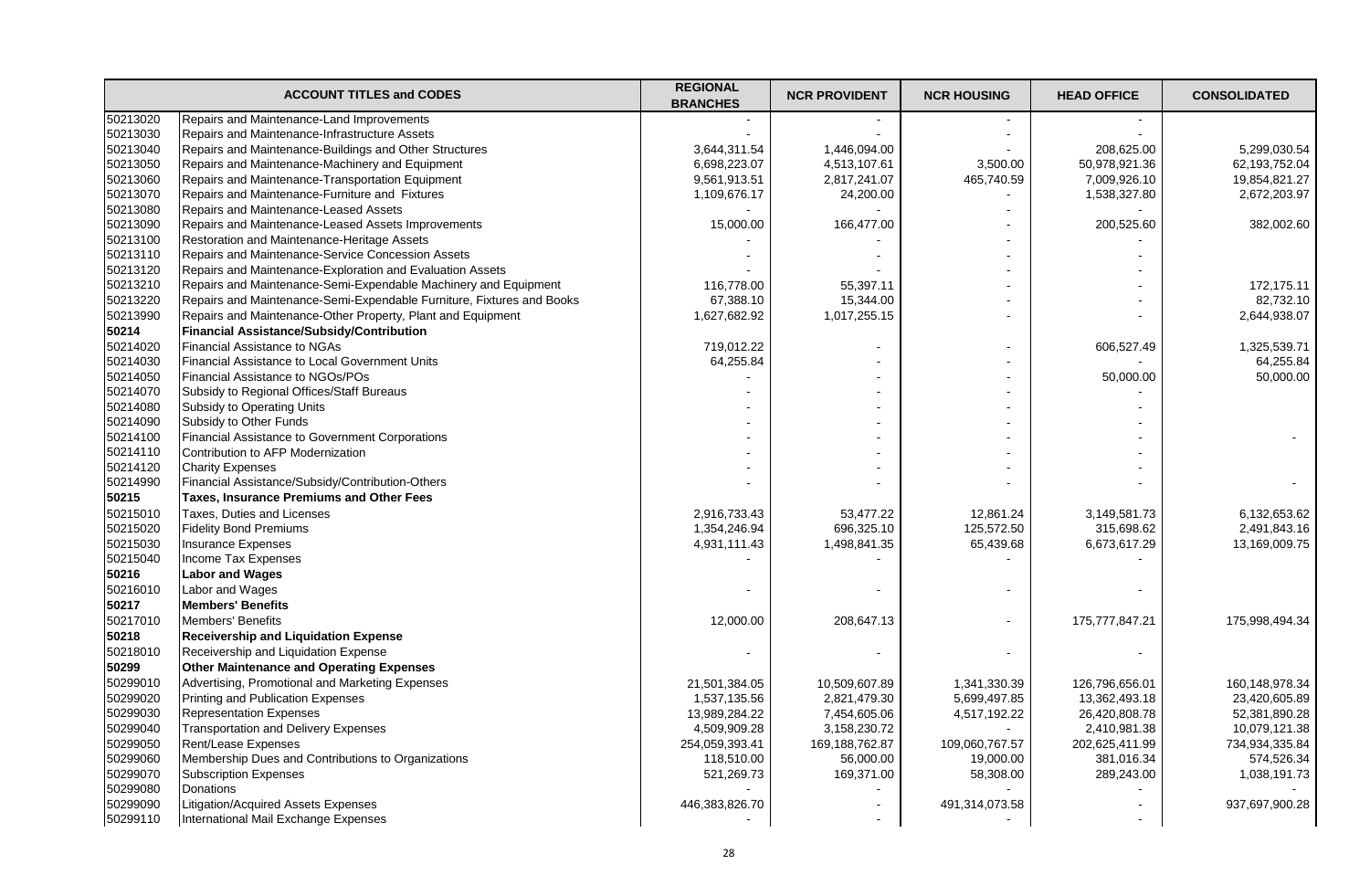| <b>ACCOUNT TITLES and CODES</b> |                                                       | <b>REGIONAL</b><br><b>BRANCHES</b> | <b>NCR PROVIDENT</b> | <b>NCR HOUSING</b> | <b>HEAD OFFICE</b> | <b>CONSOLIDATED</b> |
|---------------------------------|-------------------------------------------------------|------------------------------------|----------------------|--------------------|--------------------|---------------------|
| 50299120                        | Directors and Committee Members' Fees                 |                                    |                      |                    | 8,187,530.87       | 8,187,530.87        |
| 50299130                        | <b>Lottery Draws Expenses</b>                         |                                    |                      |                    |                    |                     |
| 50299140                        | <b>Documentary Stamps Expenses</b>                    |                                    |                      |                    |                    |                     |
| 50299150                        | Fees and Commission Expenses                          | 8,322,289.38                       |                      | 15,717,712.50      | 15,934,868.43      | 39,974,870.31       |
| 50299170                        | <b>Underwriting Expenses</b>                          |                                    |                      |                    |                    |                     |
| 50299180                        | Major Events and Conventions Expenses                 | 19,241,587.83                      | 9,688,279.05         | 6,070,796.92       | 16,866,675.80      | 51,867,339.60       |
| 50299190                        | Crop/Non-Crop Insurance Benefits                      |                                    |                      |                    |                    |                     |
| 50299200                        | Deposit Claims Pay-out Expenses                       |                                    |                      |                    |                    |                     |
| 50299990                        | Other Maintenance and Operating Expenses              | 254,025.45                         | 197,202.32           | 195,724.66         | 282,022,743.44     | 282,669,695.87      |
|                                 | <b>Total Maintenance and Other Operating Expenses</b> | 2,486,814,253.94                   | 980, 981, 101.05     | 1,716,384,540.70   | 1,770,547,440.33   | 6,954,727,336.02    |
|                                 |                                                       |                                    |                      |                    |                    |                     |
| 503                             | <b>Financial Expenses</b>                             |                                    |                      |                    |                    |                     |
| 50301                           | <b>Financial Expenses</b>                             |                                    |                      |                    |                    |                     |
| 50301010                        | Management Supervision/Trusteeship Fees               |                                    |                      |                    | 1,967,342.30       | 1,967,342.30        |
| 50301020                        | <b>Interest Expenses</b>                              |                                    |                      |                    |                    |                     |
| 50301030                        | <b>Guarantee Fees</b>                                 |                                    |                      |                    |                    |                     |
| 50301040                        | <b>Bank Charges</b>                                   |                                    |                      |                    |                    |                     |
| 50301050                        | <b>Commitment Fees</b>                                | 25,480.00                          | 917,350.64           | 38,200.00          | 943,946.50         | 1,924,977.14        |
| 50301990                        |                                                       |                                    |                      |                    |                    |                     |
|                                 | <b>Other Financial Charges</b>                        | 25,480.00                          | 917,350.64           | 38,200.00          | 2,911,288.80       | 3,892,319.44        |
|                                 | <b>Total Financial Expenses</b>                       |                                    |                      |                    |                    |                     |
|                                 |                                                       |                                    |                      |                    |                    |                     |
| 504                             | <b>Direct Costs</b>                                   |                                    |                      |                    |                    |                     |
| 50401                           | <b>Cost of Goods Manufactured</b>                     |                                    |                      |                    |                    |                     |
| 50401010                        | Direct Labor                                          |                                    |                      |                    |                    |                     |
| 50401020                        | <b>Manufacturing Overhead</b>                         |                                    |                      |                    |                    |                     |
| 50401030                        | <b>Direct Materials</b>                               |                                    |                      |                    |                    |                     |
| <b>Total Direct Costs</b>       |                                                       | $\blacksquare$                     | $\blacksquare$       | $\sim$             | $\sim$             | $\sim$              |
|                                 |                                                       |                                    |                      |                    |                    |                     |
| 50402                           | <b>Cost of Sales</b>                                  |                                    |                      |                    |                    |                     |
| 50402010                        | Cost of Sales                                         |                                    |                      |                    |                    |                     |
| <b>Total Cost of Sales</b>      |                                                       | $\blacksquare$                     | $\mathbf{r}$         | $\blacksquare$     | $\blacksquare$     |                     |
|                                 |                                                       |                                    |                      |                    |                    |                     |
| 505                             | <b>Non-Cash Expenses</b>                              |                                    |                      |                    |                    |                     |
| 50501                           | <b>Depreciation</b>                                   |                                    |                      |                    |                    |                     |
| 50501010                        | Depreciation-Investment Property                      | 419,443,349.13                     |                      | 107,465,253.70     | 3,659,390.28       | 530,567,993.11      |
| 50501020                        | Depreciation-Land Improvements                        | 104,386.92                         |                      |                    |                    | 104,386.92          |
| 50501030                        | <b>Depreciation-Infrastructure Assets</b>             |                                    |                      |                    |                    |                     |
| 50501040                        | Depreciation-Buildings and Other Structures           | 18,134,367.00                      |                      |                    | 1,148,868.48       | 19,283,235.48       |
| 50501050                        | Depreciation-Machinery and Equipment                  | 65,860,228.83                      | 25,235,411.74        | 5,378,475.48       | 52,925,538.27      | 149,399,654.32      |
| 50501060                        | Depreciation-Transportation Equipment                 | 11,809,448.91                      | 3,251,058.08         |                    | 12,498,540.73      | 27,559,047.72       |
| 50501070                        | Depreciation-Furniture, Fixtures and Books            | 15,757,102.32                      | 4,216,906.30         | 203,857.62         | 3,513,079.86       | 23,690,946.10       |
| 50501080                        | Depreciation-Leased Assets                            |                                    |                      |                    |                    |                     |
| 50501090                        | Depreciation-Leased Assets Improvements               | 15,998,744.59                      | 5,836,859.98         |                    | 1,151,227.35       | 22,986,831.92       |
| 50501100                        | <b>Depreciation-Heritage Assets</b>                   |                                    |                      |                    |                    |                     |
| 50501110                        | Depreciation-Service Concession Assets                |                                    |                      |                    |                    |                     |
| 50501120                        | Depreciation-Exploration and Evaluation Assets        |                                    |                      |                    |                    |                     |
|                                 |                                                       |                                    |                      |                    |                    |                     |
| 50501130                        | Depreciation-Biological Assets                        |                                    |                      |                    |                    |                     |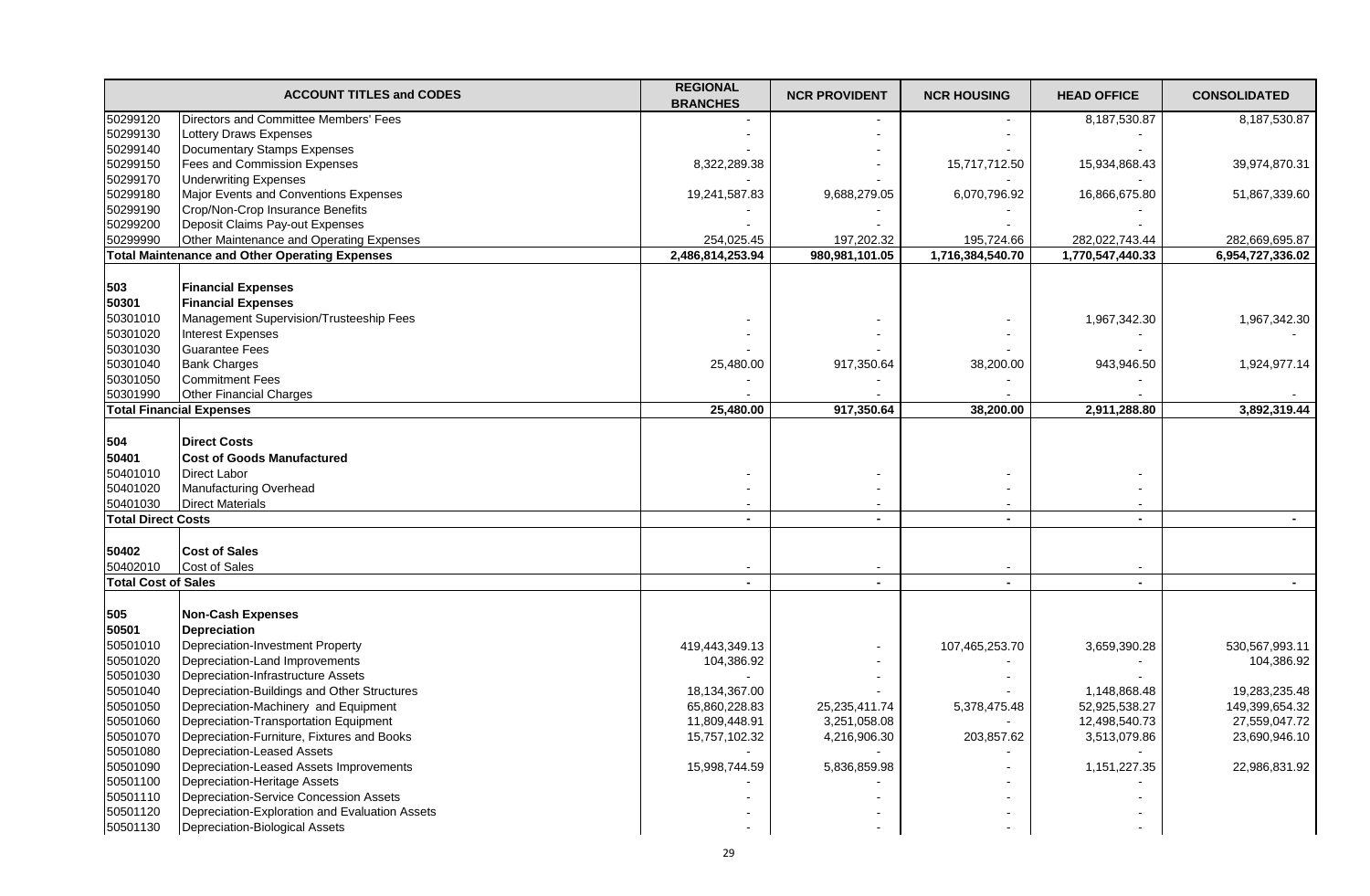| 50501990<br>Depreciation-Other Property, Plant and Equipment<br>909,195.72<br>909,195.72<br>50502<br>Amortization<br>50502010<br>Amortization-Intangible Assets<br>42,062,360.88<br>42,170,520.88<br>108,160.00<br>50502020<br>Amortization-Service Concession-Intangible Assets<br>50503<br><b>Impairment Loss</b><br>50503010<br>Impairment Loss-Financial Assets Held to Maturity<br>50503020<br>Impairment Loss-Loans and Receivables<br>4,965,845,818.43<br>1,615,255.16<br>2,924,417,223.99<br>422,565.98<br>7,892,300,863.56<br>50503030<br>Impairment Loss-Lease Receivables<br>50503050<br>Impairment Loss-Investments in Joint Venture<br>50503060<br>Impairment Loss-Other Receivables<br>50503070<br>Impairment Loss-Inventories<br>50503080<br>Impairment Loss-Investment Property<br>37,544,568.23<br>155,057,962.27<br>192,602,530.50<br>50503090<br>Impairment Loss-Property, Plant and Equipment<br>310,463.54<br>310,463.54<br>50503100<br><b>Impairment Loss-Biological Assets</b><br>50503110<br>Impairment Loss-Intangible Assets<br>50503120<br>Impairment Loss-Investments in Associates/Affiliates<br>50503130<br>Impairment Loss-Domestic Investments<br>50503140<br>Impairment Loss-Investment in Stocks<br>50503150<br>Impairment Loss-Investments in Subsidiaries<br>50503160<br>Impairment Loss-Non-Current Assets Held for Sale<br>50503170<br>Impairment Loss-Service Concession-Intangible Assets<br>50503180<br>Impairment Loss-Other Investments<br>50503190<br>Impairment Loss-Investment Securities at Amortized Cost<br>50503200<br>Impairment Loss-Financial Assets-Available for Sale Securities<br>50503990<br>Impairment Loss-Other Assets<br>50504<br><b>Losses</b><br>50504010<br>Loss on Foreign Exchange (FOREX)<br>365,323,246.84<br>2,063,007.24<br>363,260,239.60<br>50504020<br>Loss on Sale/Redemption/Transfer of Investments<br>1,587,838.51<br>2,933,650.96<br>49,849,941.41<br>54,371,430.88<br>50504030<br>Loss on Sale of Investment Property<br>11,675,219.11<br>3,835,619.91<br>15,510,839.02<br>50504040<br>Loss on Sale of Propery, Plant and Equipment<br>7,215,292.22<br>5,494,472.59<br>196,311.19<br>1,524,508.44<br>50504050<br>Loss on Sale of Biological Assets<br>50504060<br>Loss on Sale of Agricultural Produce<br>50504070<br>Loss on Sale of Intangible Assets<br>50504080<br>Loss on Sale of Assets<br>50504090<br>Loss of Assets<br>141,166.46<br>141,166.46<br>50504110<br>Loss on Initial Recognition of Biological Assets<br>50504120<br>Loss from Changes in Fair Value of Financial Instruments<br>89,596,600.55<br>89,596,600.55<br>50504130<br>Loss from Changes in Fair Value Less Cost to Sell of Biological Assets Due to Physic<br>50504140<br>Loss from Changes in Fair Value Less Cost to Sell of Biological Assets Due to Price (<br>50504150<br>Loss on Sale/Redemption/Transfer of Financial Liabilities<br>50504160<br>Loss on Securitization<br>50504170<br>Loss from Fair Value Adjustment in Hedge Accounting<br>50504180<br>Loss from Changes in Fair Value of Investment Property<br>50504190<br>Loss on Guaranty<br>50504200<br>Share in the Loss of Joint Venture<br>50504210<br>Share in the Loss of Associates/Affiliates<br>50504220<br>Loss Recoveries Ceded<br>50504230<br>Loss Adjustment Expenses | <b>ACCOUNT TITLES and CODES</b> | <b>REGIONAL</b><br><b>BRANCHES</b> | <b>NCR PROVIDENT</b> | <b>NCR HOUSING</b> | <b>HEAD OFFICE</b> | <b>CONSOLIDATED</b> |
|-------------------------------------------------------------------------------------------------------------------------------------------------------------------------------------------------------------------------------------------------------------------------------------------------------------------------------------------------------------------------------------------------------------------------------------------------------------------------------------------------------------------------------------------------------------------------------------------------------------------------------------------------------------------------------------------------------------------------------------------------------------------------------------------------------------------------------------------------------------------------------------------------------------------------------------------------------------------------------------------------------------------------------------------------------------------------------------------------------------------------------------------------------------------------------------------------------------------------------------------------------------------------------------------------------------------------------------------------------------------------------------------------------------------------------------------------------------------------------------------------------------------------------------------------------------------------------------------------------------------------------------------------------------------------------------------------------------------------------------------------------------------------------------------------------------------------------------------------------------------------------------------------------------------------------------------------------------------------------------------------------------------------------------------------------------------------------------------------------------------------------------------------------------------------------------------------------------------------------------------------------------------------------------------------------------------------------------------------------------------------------------------------------------------------------------------------------------------------------------------------------------------------------------------------------------------------------------------------------------------------------------------------------------------------------------------------------------------------------------------------------------------------------------------------------------------------------------------------------------------------------------------------------------------------------------------------------------------------------------------------------------------------------------------------------------------------------------------------------------------------------------------------------------------------------------------------------------------------------------------------------------------------------------------------------------|---------------------------------|------------------------------------|----------------------|--------------------|--------------------|---------------------|
|                                                                                                                                                                                                                                                                                                                                                                                                                                                                                                                                                                                                                                                                                                                                                                                                                                                                                                                                                                                                                                                                                                                                                                                                                                                                                                                                                                                                                                                                                                                                                                                                                                                                                                                                                                                                                                                                                                                                                                                                                                                                                                                                                                                                                                                                                                                                                                                                                                                                                                                                                                                                                                                                                                                                                                                                                                                                                                                                                                                                                                                                                                                                                                                                                                                                                                             |                                 |                                    |                      |                    |                    |                     |
|                                                                                                                                                                                                                                                                                                                                                                                                                                                                                                                                                                                                                                                                                                                                                                                                                                                                                                                                                                                                                                                                                                                                                                                                                                                                                                                                                                                                                                                                                                                                                                                                                                                                                                                                                                                                                                                                                                                                                                                                                                                                                                                                                                                                                                                                                                                                                                                                                                                                                                                                                                                                                                                                                                                                                                                                                                                                                                                                                                                                                                                                                                                                                                                                                                                                                                             |                                 |                                    |                      |                    |                    |                     |
|                                                                                                                                                                                                                                                                                                                                                                                                                                                                                                                                                                                                                                                                                                                                                                                                                                                                                                                                                                                                                                                                                                                                                                                                                                                                                                                                                                                                                                                                                                                                                                                                                                                                                                                                                                                                                                                                                                                                                                                                                                                                                                                                                                                                                                                                                                                                                                                                                                                                                                                                                                                                                                                                                                                                                                                                                                                                                                                                                                                                                                                                                                                                                                                                                                                                                                             |                                 |                                    |                      |                    |                    |                     |
|                                                                                                                                                                                                                                                                                                                                                                                                                                                                                                                                                                                                                                                                                                                                                                                                                                                                                                                                                                                                                                                                                                                                                                                                                                                                                                                                                                                                                                                                                                                                                                                                                                                                                                                                                                                                                                                                                                                                                                                                                                                                                                                                                                                                                                                                                                                                                                                                                                                                                                                                                                                                                                                                                                                                                                                                                                                                                                                                                                                                                                                                                                                                                                                                                                                                                                             |                                 |                                    |                      |                    |                    |                     |
|                                                                                                                                                                                                                                                                                                                                                                                                                                                                                                                                                                                                                                                                                                                                                                                                                                                                                                                                                                                                                                                                                                                                                                                                                                                                                                                                                                                                                                                                                                                                                                                                                                                                                                                                                                                                                                                                                                                                                                                                                                                                                                                                                                                                                                                                                                                                                                                                                                                                                                                                                                                                                                                                                                                                                                                                                                                                                                                                                                                                                                                                                                                                                                                                                                                                                                             |                                 |                                    |                      |                    |                    |                     |
|                                                                                                                                                                                                                                                                                                                                                                                                                                                                                                                                                                                                                                                                                                                                                                                                                                                                                                                                                                                                                                                                                                                                                                                                                                                                                                                                                                                                                                                                                                                                                                                                                                                                                                                                                                                                                                                                                                                                                                                                                                                                                                                                                                                                                                                                                                                                                                                                                                                                                                                                                                                                                                                                                                                                                                                                                                                                                                                                                                                                                                                                                                                                                                                                                                                                                                             |                                 |                                    |                      |                    |                    |                     |
|                                                                                                                                                                                                                                                                                                                                                                                                                                                                                                                                                                                                                                                                                                                                                                                                                                                                                                                                                                                                                                                                                                                                                                                                                                                                                                                                                                                                                                                                                                                                                                                                                                                                                                                                                                                                                                                                                                                                                                                                                                                                                                                                                                                                                                                                                                                                                                                                                                                                                                                                                                                                                                                                                                                                                                                                                                                                                                                                                                                                                                                                                                                                                                                                                                                                                                             |                                 |                                    |                      |                    |                    |                     |
|                                                                                                                                                                                                                                                                                                                                                                                                                                                                                                                                                                                                                                                                                                                                                                                                                                                                                                                                                                                                                                                                                                                                                                                                                                                                                                                                                                                                                                                                                                                                                                                                                                                                                                                                                                                                                                                                                                                                                                                                                                                                                                                                                                                                                                                                                                                                                                                                                                                                                                                                                                                                                                                                                                                                                                                                                                                                                                                                                                                                                                                                                                                                                                                                                                                                                                             |                                 |                                    |                      |                    |                    |                     |
|                                                                                                                                                                                                                                                                                                                                                                                                                                                                                                                                                                                                                                                                                                                                                                                                                                                                                                                                                                                                                                                                                                                                                                                                                                                                                                                                                                                                                                                                                                                                                                                                                                                                                                                                                                                                                                                                                                                                                                                                                                                                                                                                                                                                                                                                                                                                                                                                                                                                                                                                                                                                                                                                                                                                                                                                                                                                                                                                                                                                                                                                                                                                                                                                                                                                                                             |                                 |                                    |                      |                    |                    |                     |
|                                                                                                                                                                                                                                                                                                                                                                                                                                                                                                                                                                                                                                                                                                                                                                                                                                                                                                                                                                                                                                                                                                                                                                                                                                                                                                                                                                                                                                                                                                                                                                                                                                                                                                                                                                                                                                                                                                                                                                                                                                                                                                                                                                                                                                                                                                                                                                                                                                                                                                                                                                                                                                                                                                                                                                                                                                                                                                                                                                                                                                                                                                                                                                                                                                                                                                             |                                 |                                    |                      |                    |                    |                     |
|                                                                                                                                                                                                                                                                                                                                                                                                                                                                                                                                                                                                                                                                                                                                                                                                                                                                                                                                                                                                                                                                                                                                                                                                                                                                                                                                                                                                                                                                                                                                                                                                                                                                                                                                                                                                                                                                                                                                                                                                                                                                                                                                                                                                                                                                                                                                                                                                                                                                                                                                                                                                                                                                                                                                                                                                                                                                                                                                                                                                                                                                                                                                                                                                                                                                                                             |                                 |                                    |                      |                    |                    |                     |
|                                                                                                                                                                                                                                                                                                                                                                                                                                                                                                                                                                                                                                                                                                                                                                                                                                                                                                                                                                                                                                                                                                                                                                                                                                                                                                                                                                                                                                                                                                                                                                                                                                                                                                                                                                                                                                                                                                                                                                                                                                                                                                                                                                                                                                                                                                                                                                                                                                                                                                                                                                                                                                                                                                                                                                                                                                                                                                                                                                                                                                                                                                                                                                                                                                                                                                             |                                 |                                    |                      |                    |                    |                     |
|                                                                                                                                                                                                                                                                                                                                                                                                                                                                                                                                                                                                                                                                                                                                                                                                                                                                                                                                                                                                                                                                                                                                                                                                                                                                                                                                                                                                                                                                                                                                                                                                                                                                                                                                                                                                                                                                                                                                                                                                                                                                                                                                                                                                                                                                                                                                                                                                                                                                                                                                                                                                                                                                                                                                                                                                                                                                                                                                                                                                                                                                                                                                                                                                                                                                                                             |                                 |                                    |                      |                    |                    |                     |
|                                                                                                                                                                                                                                                                                                                                                                                                                                                                                                                                                                                                                                                                                                                                                                                                                                                                                                                                                                                                                                                                                                                                                                                                                                                                                                                                                                                                                                                                                                                                                                                                                                                                                                                                                                                                                                                                                                                                                                                                                                                                                                                                                                                                                                                                                                                                                                                                                                                                                                                                                                                                                                                                                                                                                                                                                                                                                                                                                                                                                                                                                                                                                                                                                                                                                                             |                                 |                                    |                      |                    |                    |                     |
|                                                                                                                                                                                                                                                                                                                                                                                                                                                                                                                                                                                                                                                                                                                                                                                                                                                                                                                                                                                                                                                                                                                                                                                                                                                                                                                                                                                                                                                                                                                                                                                                                                                                                                                                                                                                                                                                                                                                                                                                                                                                                                                                                                                                                                                                                                                                                                                                                                                                                                                                                                                                                                                                                                                                                                                                                                                                                                                                                                                                                                                                                                                                                                                                                                                                                                             |                                 |                                    |                      |                    |                    |                     |
|                                                                                                                                                                                                                                                                                                                                                                                                                                                                                                                                                                                                                                                                                                                                                                                                                                                                                                                                                                                                                                                                                                                                                                                                                                                                                                                                                                                                                                                                                                                                                                                                                                                                                                                                                                                                                                                                                                                                                                                                                                                                                                                                                                                                                                                                                                                                                                                                                                                                                                                                                                                                                                                                                                                                                                                                                                                                                                                                                                                                                                                                                                                                                                                                                                                                                                             |                                 |                                    |                      |                    |                    |                     |
|                                                                                                                                                                                                                                                                                                                                                                                                                                                                                                                                                                                                                                                                                                                                                                                                                                                                                                                                                                                                                                                                                                                                                                                                                                                                                                                                                                                                                                                                                                                                                                                                                                                                                                                                                                                                                                                                                                                                                                                                                                                                                                                                                                                                                                                                                                                                                                                                                                                                                                                                                                                                                                                                                                                                                                                                                                                                                                                                                                                                                                                                                                                                                                                                                                                                                                             |                                 |                                    |                      |                    |                    |                     |
|                                                                                                                                                                                                                                                                                                                                                                                                                                                                                                                                                                                                                                                                                                                                                                                                                                                                                                                                                                                                                                                                                                                                                                                                                                                                                                                                                                                                                                                                                                                                                                                                                                                                                                                                                                                                                                                                                                                                                                                                                                                                                                                                                                                                                                                                                                                                                                                                                                                                                                                                                                                                                                                                                                                                                                                                                                                                                                                                                                                                                                                                                                                                                                                                                                                                                                             |                                 |                                    |                      |                    |                    |                     |
|                                                                                                                                                                                                                                                                                                                                                                                                                                                                                                                                                                                                                                                                                                                                                                                                                                                                                                                                                                                                                                                                                                                                                                                                                                                                                                                                                                                                                                                                                                                                                                                                                                                                                                                                                                                                                                                                                                                                                                                                                                                                                                                                                                                                                                                                                                                                                                                                                                                                                                                                                                                                                                                                                                                                                                                                                                                                                                                                                                                                                                                                                                                                                                                                                                                                                                             |                                 |                                    |                      |                    |                    |                     |
|                                                                                                                                                                                                                                                                                                                                                                                                                                                                                                                                                                                                                                                                                                                                                                                                                                                                                                                                                                                                                                                                                                                                                                                                                                                                                                                                                                                                                                                                                                                                                                                                                                                                                                                                                                                                                                                                                                                                                                                                                                                                                                                                                                                                                                                                                                                                                                                                                                                                                                                                                                                                                                                                                                                                                                                                                                                                                                                                                                                                                                                                                                                                                                                                                                                                                                             |                                 |                                    |                      |                    |                    |                     |
|                                                                                                                                                                                                                                                                                                                                                                                                                                                                                                                                                                                                                                                                                                                                                                                                                                                                                                                                                                                                                                                                                                                                                                                                                                                                                                                                                                                                                                                                                                                                                                                                                                                                                                                                                                                                                                                                                                                                                                                                                                                                                                                                                                                                                                                                                                                                                                                                                                                                                                                                                                                                                                                                                                                                                                                                                                                                                                                                                                                                                                                                                                                                                                                                                                                                                                             |                                 |                                    |                      |                    |                    |                     |
|                                                                                                                                                                                                                                                                                                                                                                                                                                                                                                                                                                                                                                                                                                                                                                                                                                                                                                                                                                                                                                                                                                                                                                                                                                                                                                                                                                                                                                                                                                                                                                                                                                                                                                                                                                                                                                                                                                                                                                                                                                                                                                                                                                                                                                                                                                                                                                                                                                                                                                                                                                                                                                                                                                                                                                                                                                                                                                                                                                                                                                                                                                                                                                                                                                                                                                             |                                 |                                    |                      |                    |                    |                     |
|                                                                                                                                                                                                                                                                                                                                                                                                                                                                                                                                                                                                                                                                                                                                                                                                                                                                                                                                                                                                                                                                                                                                                                                                                                                                                                                                                                                                                                                                                                                                                                                                                                                                                                                                                                                                                                                                                                                                                                                                                                                                                                                                                                                                                                                                                                                                                                                                                                                                                                                                                                                                                                                                                                                                                                                                                                                                                                                                                                                                                                                                                                                                                                                                                                                                                                             |                                 |                                    |                      |                    |                    |                     |
|                                                                                                                                                                                                                                                                                                                                                                                                                                                                                                                                                                                                                                                                                                                                                                                                                                                                                                                                                                                                                                                                                                                                                                                                                                                                                                                                                                                                                                                                                                                                                                                                                                                                                                                                                                                                                                                                                                                                                                                                                                                                                                                                                                                                                                                                                                                                                                                                                                                                                                                                                                                                                                                                                                                                                                                                                                                                                                                                                                                                                                                                                                                                                                                                                                                                                                             |                                 |                                    |                      |                    |                    |                     |
|                                                                                                                                                                                                                                                                                                                                                                                                                                                                                                                                                                                                                                                                                                                                                                                                                                                                                                                                                                                                                                                                                                                                                                                                                                                                                                                                                                                                                                                                                                                                                                                                                                                                                                                                                                                                                                                                                                                                                                                                                                                                                                                                                                                                                                                                                                                                                                                                                                                                                                                                                                                                                                                                                                                                                                                                                                                                                                                                                                                                                                                                                                                                                                                                                                                                                                             |                                 |                                    |                      |                    |                    |                     |
|                                                                                                                                                                                                                                                                                                                                                                                                                                                                                                                                                                                                                                                                                                                                                                                                                                                                                                                                                                                                                                                                                                                                                                                                                                                                                                                                                                                                                                                                                                                                                                                                                                                                                                                                                                                                                                                                                                                                                                                                                                                                                                                                                                                                                                                                                                                                                                                                                                                                                                                                                                                                                                                                                                                                                                                                                                                                                                                                                                                                                                                                                                                                                                                                                                                                                                             |                                 |                                    |                      |                    |                    |                     |
|                                                                                                                                                                                                                                                                                                                                                                                                                                                                                                                                                                                                                                                                                                                                                                                                                                                                                                                                                                                                                                                                                                                                                                                                                                                                                                                                                                                                                                                                                                                                                                                                                                                                                                                                                                                                                                                                                                                                                                                                                                                                                                                                                                                                                                                                                                                                                                                                                                                                                                                                                                                                                                                                                                                                                                                                                                                                                                                                                                                                                                                                                                                                                                                                                                                                                                             |                                 |                                    |                      |                    |                    |                     |
|                                                                                                                                                                                                                                                                                                                                                                                                                                                                                                                                                                                                                                                                                                                                                                                                                                                                                                                                                                                                                                                                                                                                                                                                                                                                                                                                                                                                                                                                                                                                                                                                                                                                                                                                                                                                                                                                                                                                                                                                                                                                                                                                                                                                                                                                                                                                                                                                                                                                                                                                                                                                                                                                                                                                                                                                                                                                                                                                                                                                                                                                                                                                                                                                                                                                                                             |                                 |                                    |                      |                    |                    |                     |
|                                                                                                                                                                                                                                                                                                                                                                                                                                                                                                                                                                                                                                                                                                                                                                                                                                                                                                                                                                                                                                                                                                                                                                                                                                                                                                                                                                                                                                                                                                                                                                                                                                                                                                                                                                                                                                                                                                                                                                                                                                                                                                                                                                                                                                                                                                                                                                                                                                                                                                                                                                                                                                                                                                                                                                                                                                                                                                                                                                                                                                                                                                                                                                                                                                                                                                             |                                 |                                    |                      |                    |                    |                     |
|                                                                                                                                                                                                                                                                                                                                                                                                                                                                                                                                                                                                                                                                                                                                                                                                                                                                                                                                                                                                                                                                                                                                                                                                                                                                                                                                                                                                                                                                                                                                                                                                                                                                                                                                                                                                                                                                                                                                                                                                                                                                                                                                                                                                                                                                                                                                                                                                                                                                                                                                                                                                                                                                                                                                                                                                                                                                                                                                                                                                                                                                                                                                                                                                                                                                                                             |                                 |                                    |                      |                    |                    |                     |
|                                                                                                                                                                                                                                                                                                                                                                                                                                                                                                                                                                                                                                                                                                                                                                                                                                                                                                                                                                                                                                                                                                                                                                                                                                                                                                                                                                                                                                                                                                                                                                                                                                                                                                                                                                                                                                                                                                                                                                                                                                                                                                                                                                                                                                                                                                                                                                                                                                                                                                                                                                                                                                                                                                                                                                                                                                                                                                                                                                                                                                                                                                                                                                                                                                                                                                             |                                 |                                    |                      |                    |                    |                     |
|                                                                                                                                                                                                                                                                                                                                                                                                                                                                                                                                                                                                                                                                                                                                                                                                                                                                                                                                                                                                                                                                                                                                                                                                                                                                                                                                                                                                                                                                                                                                                                                                                                                                                                                                                                                                                                                                                                                                                                                                                                                                                                                                                                                                                                                                                                                                                                                                                                                                                                                                                                                                                                                                                                                                                                                                                                                                                                                                                                                                                                                                                                                                                                                                                                                                                                             |                                 |                                    |                      |                    |                    |                     |
|                                                                                                                                                                                                                                                                                                                                                                                                                                                                                                                                                                                                                                                                                                                                                                                                                                                                                                                                                                                                                                                                                                                                                                                                                                                                                                                                                                                                                                                                                                                                                                                                                                                                                                                                                                                                                                                                                                                                                                                                                                                                                                                                                                                                                                                                                                                                                                                                                                                                                                                                                                                                                                                                                                                                                                                                                                                                                                                                                                                                                                                                                                                                                                                                                                                                                                             |                                 |                                    |                      |                    |                    |                     |
|                                                                                                                                                                                                                                                                                                                                                                                                                                                                                                                                                                                                                                                                                                                                                                                                                                                                                                                                                                                                                                                                                                                                                                                                                                                                                                                                                                                                                                                                                                                                                                                                                                                                                                                                                                                                                                                                                                                                                                                                                                                                                                                                                                                                                                                                                                                                                                                                                                                                                                                                                                                                                                                                                                                                                                                                                                                                                                                                                                                                                                                                                                                                                                                                                                                                                                             |                                 |                                    |                      |                    |                    |                     |
|                                                                                                                                                                                                                                                                                                                                                                                                                                                                                                                                                                                                                                                                                                                                                                                                                                                                                                                                                                                                                                                                                                                                                                                                                                                                                                                                                                                                                                                                                                                                                                                                                                                                                                                                                                                                                                                                                                                                                                                                                                                                                                                                                                                                                                                                                                                                                                                                                                                                                                                                                                                                                                                                                                                                                                                                                                                                                                                                                                                                                                                                                                                                                                                                                                                                                                             |                                 |                                    |                      |                    |                    |                     |
|                                                                                                                                                                                                                                                                                                                                                                                                                                                                                                                                                                                                                                                                                                                                                                                                                                                                                                                                                                                                                                                                                                                                                                                                                                                                                                                                                                                                                                                                                                                                                                                                                                                                                                                                                                                                                                                                                                                                                                                                                                                                                                                                                                                                                                                                                                                                                                                                                                                                                                                                                                                                                                                                                                                                                                                                                                                                                                                                                                                                                                                                                                                                                                                                                                                                                                             |                                 |                                    |                      |                    |                    |                     |
|                                                                                                                                                                                                                                                                                                                                                                                                                                                                                                                                                                                                                                                                                                                                                                                                                                                                                                                                                                                                                                                                                                                                                                                                                                                                                                                                                                                                                                                                                                                                                                                                                                                                                                                                                                                                                                                                                                                                                                                                                                                                                                                                                                                                                                                                                                                                                                                                                                                                                                                                                                                                                                                                                                                                                                                                                                                                                                                                                                                                                                                                                                                                                                                                                                                                                                             |                                 |                                    |                      |                    |                    |                     |
|                                                                                                                                                                                                                                                                                                                                                                                                                                                                                                                                                                                                                                                                                                                                                                                                                                                                                                                                                                                                                                                                                                                                                                                                                                                                                                                                                                                                                                                                                                                                                                                                                                                                                                                                                                                                                                                                                                                                                                                                                                                                                                                                                                                                                                                                                                                                                                                                                                                                                                                                                                                                                                                                                                                                                                                                                                                                                                                                                                                                                                                                                                                                                                                                                                                                                                             |                                 |                                    |                      |                    |                    |                     |
|                                                                                                                                                                                                                                                                                                                                                                                                                                                                                                                                                                                                                                                                                                                                                                                                                                                                                                                                                                                                                                                                                                                                                                                                                                                                                                                                                                                                                                                                                                                                                                                                                                                                                                                                                                                                                                                                                                                                                                                                                                                                                                                                                                                                                                                                                                                                                                                                                                                                                                                                                                                                                                                                                                                                                                                                                                                                                                                                                                                                                                                                                                                                                                                                                                                                                                             |                                 |                                    |                      |                    |                    |                     |
|                                                                                                                                                                                                                                                                                                                                                                                                                                                                                                                                                                                                                                                                                                                                                                                                                                                                                                                                                                                                                                                                                                                                                                                                                                                                                                                                                                                                                                                                                                                                                                                                                                                                                                                                                                                                                                                                                                                                                                                                                                                                                                                                                                                                                                                                                                                                                                                                                                                                                                                                                                                                                                                                                                                                                                                                                                                                                                                                                                                                                                                                                                                                                                                                                                                                                                             |                                 |                                    |                      |                    |                    |                     |
|                                                                                                                                                                                                                                                                                                                                                                                                                                                                                                                                                                                                                                                                                                                                                                                                                                                                                                                                                                                                                                                                                                                                                                                                                                                                                                                                                                                                                                                                                                                                                                                                                                                                                                                                                                                                                                                                                                                                                                                                                                                                                                                                                                                                                                                                                                                                                                                                                                                                                                                                                                                                                                                                                                                                                                                                                                                                                                                                                                                                                                                                                                                                                                                                                                                                                                             |                                 |                                    |                      |                    |                    |                     |
|                                                                                                                                                                                                                                                                                                                                                                                                                                                                                                                                                                                                                                                                                                                                                                                                                                                                                                                                                                                                                                                                                                                                                                                                                                                                                                                                                                                                                                                                                                                                                                                                                                                                                                                                                                                                                                                                                                                                                                                                                                                                                                                                                                                                                                                                                                                                                                                                                                                                                                                                                                                                                                                                                                                                                                                                                                                                                                                                                                                                                                                                                                                                                                                                                                                                                                             |                                 |                                    |                      |                    |                    |                     |
|                                                                                                                                                                                                                                                                                                                                                                                                                                                                                                                                                                                                                                                                                                                                                                                                                                                                                                                                                                                                                                                                                                                                                                                                                                                                                                                                                                                                                                                                                                                                                                                                                                                                                                                                                                                                                                                                                                                                                                                                                                                                                                                                                                                                                                                                                                                                                                                                                                                                                                                                                                                                                                                                                                                                                                                                                                                                                                                                                                                                                                                                                                                                                                                                                                                                                                             |                                 |                                    |                      |                    |                    |                     |
|                                                                                                                                                                                                                                                                                                                                                                                                                                                                                                                                                                                                                                                                                                                                                                                                                                                                                                                                                                                                                                                                                                                                                                                                                                                                                                                                                                                                                                                                                                                                                                                                                                                                                                                                                                                                                                                                                                                                                                                                                                                                                                                                                                                                                                                                                                                                                                                                                                                                                                                                                                                                                                                                                                                                                                                                                                                                                                                                                                                                                                                                                                                                                                                                                                                                                                             |                                 |                                    |                      |                    |                    |                     |
|                                                                                                                                                                                                                                                                                                                                                                                                                                                                                                                                                                                                                                                                                                                                                                                                                                                                                                                                                                                                                                                                                                                                                                                                                                                                                                                                                                                                                                                                                                                                                                                                                                                                                                                                                                                                                                                                                                                                                                                                                                                                                                                                                                                                                                                                                                                                                                                                                                                                                                                                                                                                                                                                                                                                                                                                                                                                                                                                                                                                                                                                                                                                                                                                                                                                                                             |                                 |                                    |                      |                    |                    |                     |
|                                                                                                                                                                                                                                                                                                                                                                                                                                                                                                                                                                                                                                                                                                                                                                                                                                                                                                                                                                                                                                                                                                                                                                                                                                                                                                                                                                                                                                                                                                                                                                                                                                                                                                                                                                                                                                                                                                                                                                                                                                                                                                                                                                                                                                                                                                                                                                                                                                                                                                                                                                                                                                                                                                                                                                                                                                                                                                                                                                                                                                                                                                                                                                                                                                                                                                             |                                 |                                    |                      |                    |                    |                     |
|                                                                                                                                                                                                                                                                                                                                                                                                                                                                                                                                                                                                                                                                                                                                                                                                                                                                                                                                                                                                                                                                                                                                                                                                                                                                                                                                                                                                                                                                                                                                                                                                                                                                                                                                                                                                                                                                                                                                                                                                                                                                                                                                                                                                                                                                                                                                                                                                                                                                                                                                                                                                                                                                                                                                                                                                                                                                                                                                                                                                                                                                                                                                                                                                                                                                                                             |                                 |                                    |                      |                    |                    |                     |
|                                                                                                                                                                                                                                                                                                                                                                                                                                                                                                                                                                                                                                                                                                                                                                                                                                                                                                                                                                                                                                                                                                                                                                                                                                                                                                                                                                                                                                                                                                                                                                                                                                                                                                                                                                                                                                                                                                                                                                                                                                                                                                                                                                                                                                                                                                                                                                                                                                                                                                                                                                                                                                                                                                                                                                                                                                                                                                                                                                                                                                                                                                                                                                                                                                                                                                             |                                 |                                    |                      |                    |                    |                     |